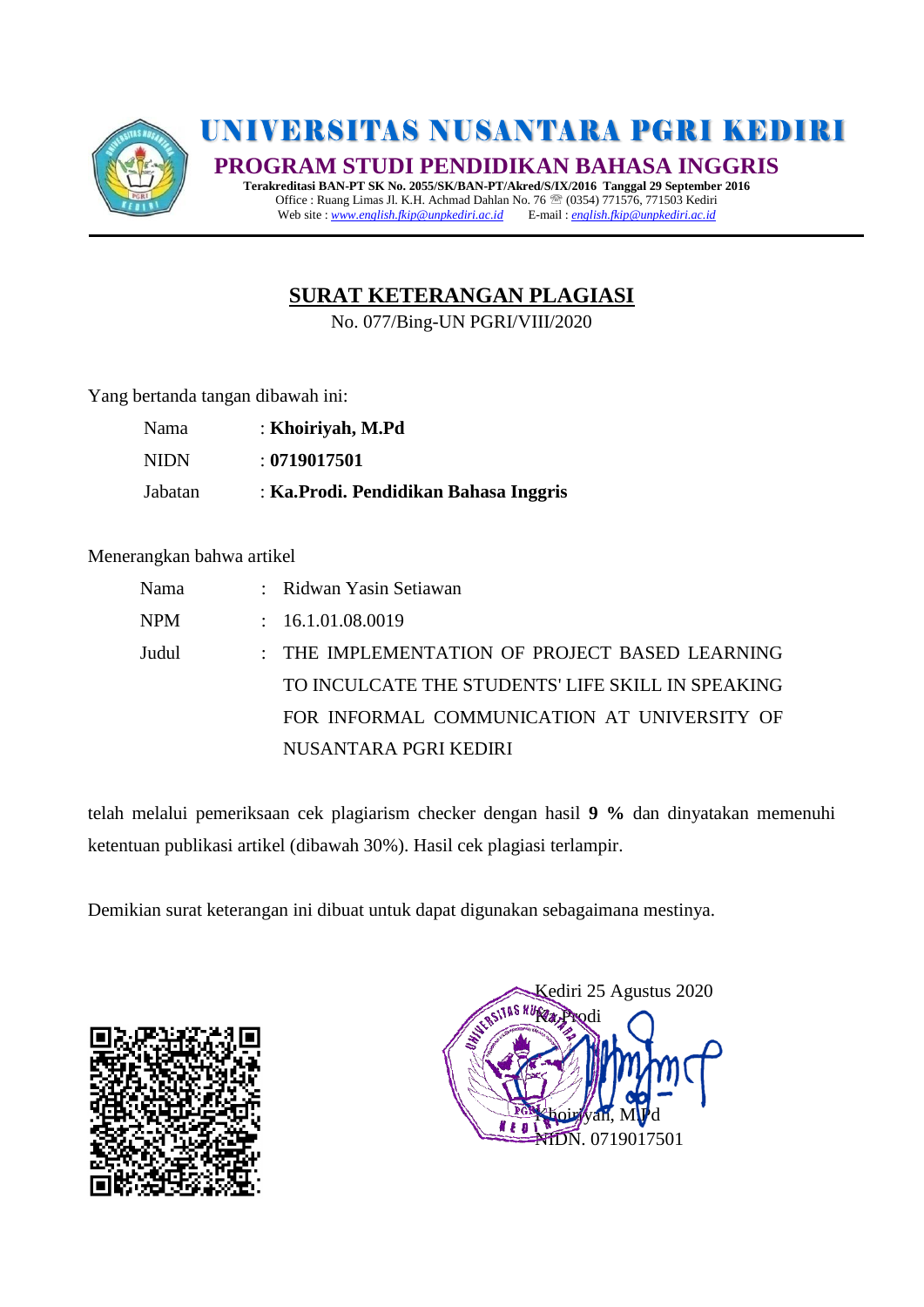

Date: Selasa, Agustus 25, 2020 Statistics: 1315 words Plagiarized / 14963 Total words Remarks: Low Plagiarism Detected - Your Document needs Optional Improvement. -------------------------------------------------------------------------------------------

THE IMPLEMENTATION OF PROJECT BASED LEARNING TO INCULCATE THE STUDENTS' LIFE SKILL IN SPEAKING FOR INFORMAL COMMUNICATION AT UNIVERSITY OF NUSANTARA PGRI KEDIRI Abstract RIDWAN YASIN SETIAWAN :The Implementation Of Project Based Learning To Inculcate The Student's Life Skill In Speaking for Informal Communication at University of Nusantara Pgri Kediri, Skripsi, English Department, Faculty of Teacher Training and Education, University of Nusantara PGRI Kediri,2020.

Keywords : Project Based Learning, Life Skill, Speaking for Informal Communication In industrial revolution era 4.0, there are 4C skills that **students need to be** mastered. Those skillsare creativity, collaboration, critical thinking, and communication. One important skill is communication, including communication in English.

The application of teaching and learning English must be integrated and conected with life skills. Thus, life skills must be trained to students by the English teacher in every step of teaching English. The teachers or lecturers must be able to select a learning model that is appropiate with the standards of teaching and learning process.

One of the models is Project Based Learning (PjBL). PjBL is a learning model which ultimately require students to make projects based on the knowledge they have gained. The aims of this research were: (1) Todescribe the learning activities which build students' life skill by using Project Based Learning in Speaking for Informal Communication and (2) To identify and to know what are the students' life skills which have been got by the students in the Speaking for Informal Communication courses and how the process of acquiring life skills during the learning process in Speaking for Informal Communication using Project Based Learning.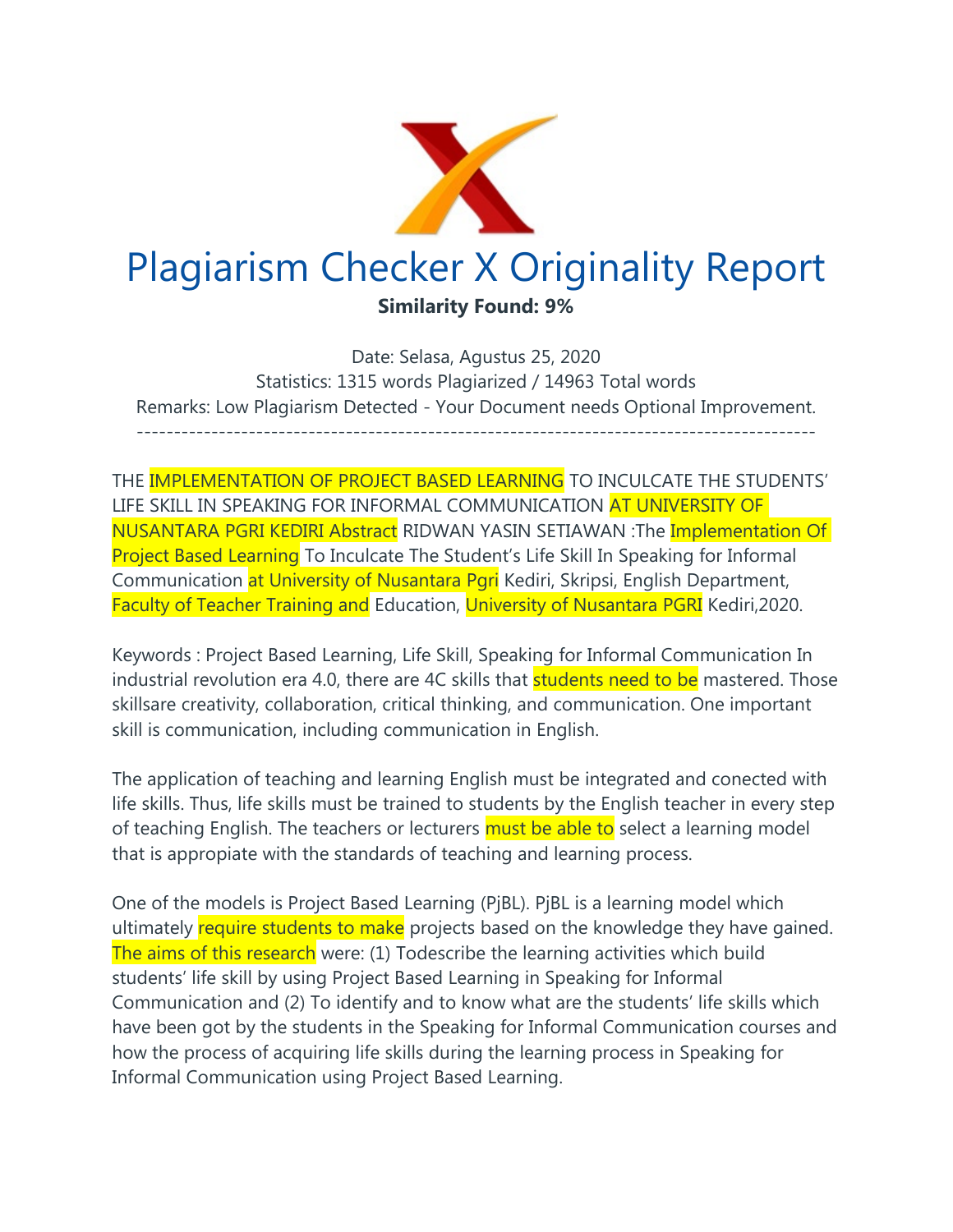The type of this research was descriptive qualitative. The researcher took 2 students in Speaking for Informal Communication Course as the subjects of research. The techniques of data collection were observation, interviews and document analysis. Heused methodological or method triangulation to check the validity. This research was conducted from September until November 2019.

The results of this study show that the life skills obtained by the students were (1) self-awareness skills and personal life,  $(2)$  social skills,  $(3)$  thinking skills,  $(4)$  academic skills, (5) vocational skills. Those skills were trained when the students created the projects through the steps of PjBL namely speculation, design project, conducting project and evaluation.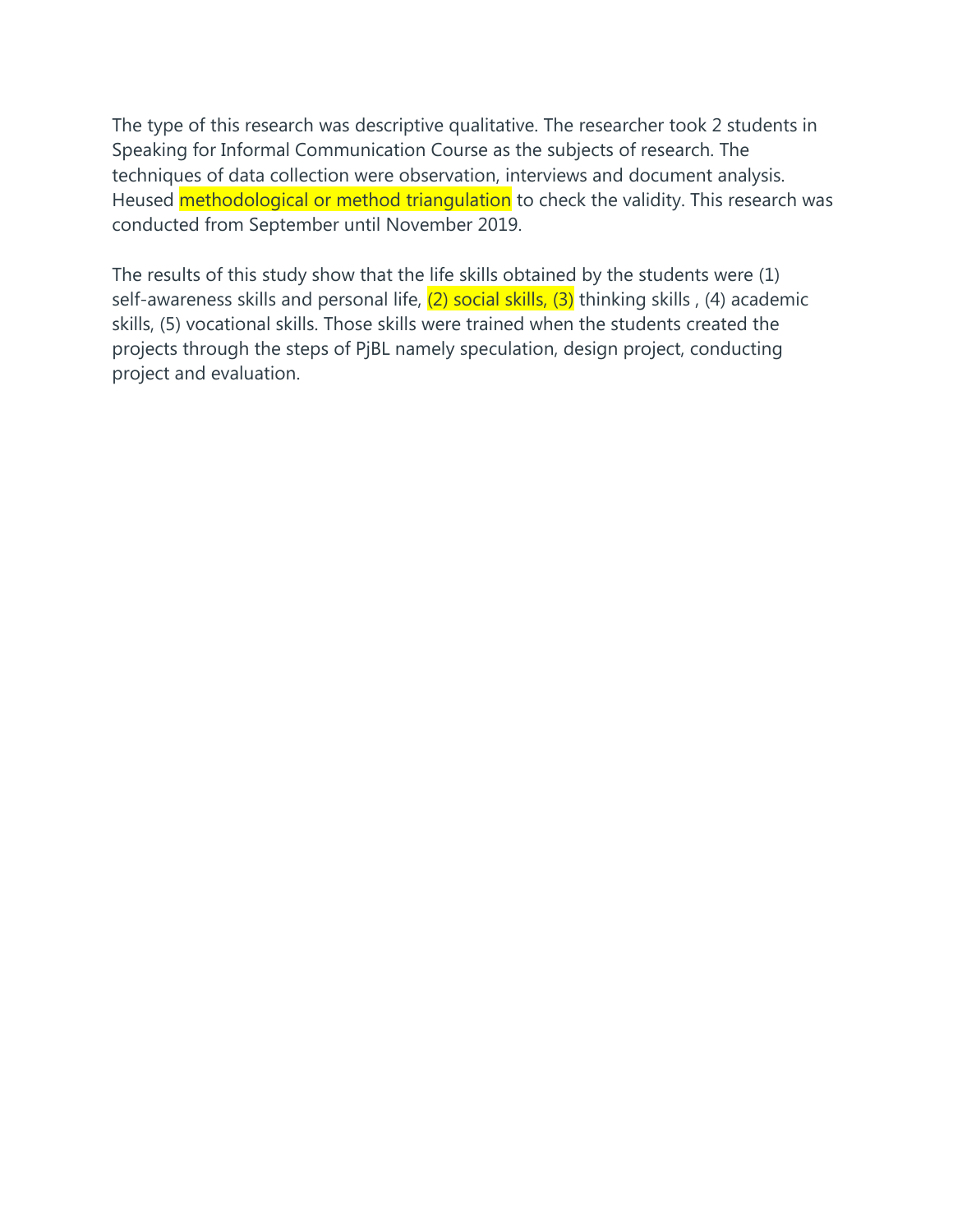CHAPTER **I INTRODUCTION This chapter presents** background of the research, statement of the research, limitation of the research, formulation of the research, the objectives of the research, the significance of the research, and definiton of key terms. Background of the Research The development of science and technology is so powerful which affects the demands of the quality of human resources.

Moreover, the development of technology in the era of industrial revolution 4.0 is very influential on the characteristics of work in the future rapidly. The use of technology and the internet is very massive which will affect the behavior of society in general, including students who are currently studying. They studentsmust be equipped with a number of skills and competencies to be able to compete.

Facing this condition, the government seeks to prepare steps in developing quality human resources that are able to compete at the international level. On one occasion, Minister of Research, Technology and Higher Education (Menristekdikti) Mohammad Nasir (2019) said that the challenge of industrial revolution must be responded quickly and precisely by all stakeholders, especially higher education, in order to be able to increase the competition of the Indonesian nation to face global competition.

Therefore, education is the key in this matter because through education it is able to create individuals who are creative, innovative, independent, and have a critical mindset. One of the important competencies to equip the younger generation to face the 4.0 industrial revolution is life skills. They should be had to compete in real life.

WHO (1997) states that Life skill is the ability to adapt and behave positively which enables a person to be able to face challenges and demands every day. The life skills include: (1) self-awareness skills and personal skills, (2) social skills, (3) thinking skills, (4) academic skills, (5) honesty skills (vocational skills). With the provision of life skills, they will have a strong character, and they are able to make a decision independently.

The instilling of life skills must be done by all teachers, including English language lecturers. They must be able to choose the appropiate learning model for students based on standar process in higher education which the learning process must bein student-centered (student center), not the lecturers (teacher center).

Nurhajati and Kencanawati (2020) said the learning activities should engage the students to develop their skills and practice communication using English based on contextual situations by selecting topics which are suitable to their interest to stimulate their critical thinking. Then,students are actively involved in building their knowledge, attitudes and behavior. Thus, the learning process is able to develop student life skills.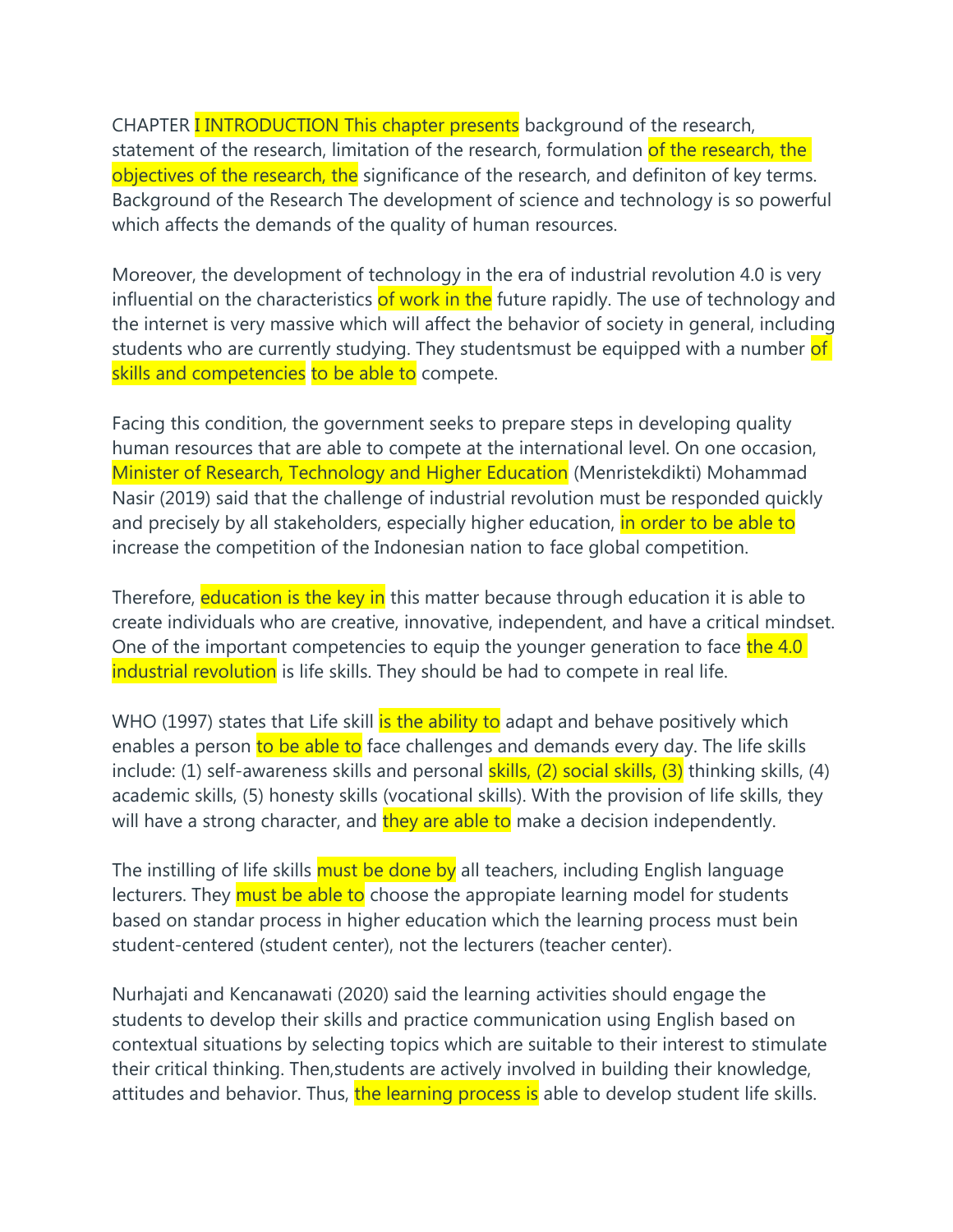The problem which arises is not all students realizing the importance of inculcating life skills. It could be seen that there are still many students who are lack of confidence, independence, and have difficulties in communicating with others. For this reason, it is needed a breakthrough to build life skills in various ways.

One of the ways to instill life skills in students is by applying the Project-Based Learning (PjBL) learning model. Bell (2010) argues, "Project-Based Learning (PjBL) is an innovative approach to learning that teaches multitude of strategies critical for success in the twenty-first century". Students drive Their students own learning through inquiry, as well as work collaboratively to research and create projects that reflect their knowledge".

PjBL is an innovative learning model through an inquiry process and collaborating in solving problems to create products based on the knowledge they have. In other words, PjBL is designed to be used on complex problems needed by students so that later the life skills of students will develop during the learning process. There are several advantages of the PjBL learning model.

Bell (2010) states, "They are able to make better choices, whether they are related to process, environment, or outcome, which enables them to become more independent and responsible for their own learning." Through PjBL students are able to solve various situations during the process learning so that they are trained to be independent and responsible in the problem solving process. Thus, students are trained to be more active and successful in solving complex problems to increase students' motivation during learning process.

Lecturers of Speaking for Informal Communication courses have implemented PjBL during the learning process. This is based on the results of research conducted by Nurhajati (2018) which states that the learning outcomes of the course was students could reveal various information from recorded videos. The video was in the form of a Video Blog (Vlog) which content was in accordance with the purpose of learning.

In addition, the lecturer provided various learning experiences to stimulate the students to practice critical thinking, to be opened, establish communication with others, take initiative, be creative, and have confidence.Those conditions support Kavlu's ideas (2019) who states that teachers not only could teacher enhance the students' language skill skills, but the teacher also could enhance their social communicative skills. Another result of a research on PjBL was showed by Aghayani (2019).

She states that PjBL had a significant effect to the learners' writing. The **students are able**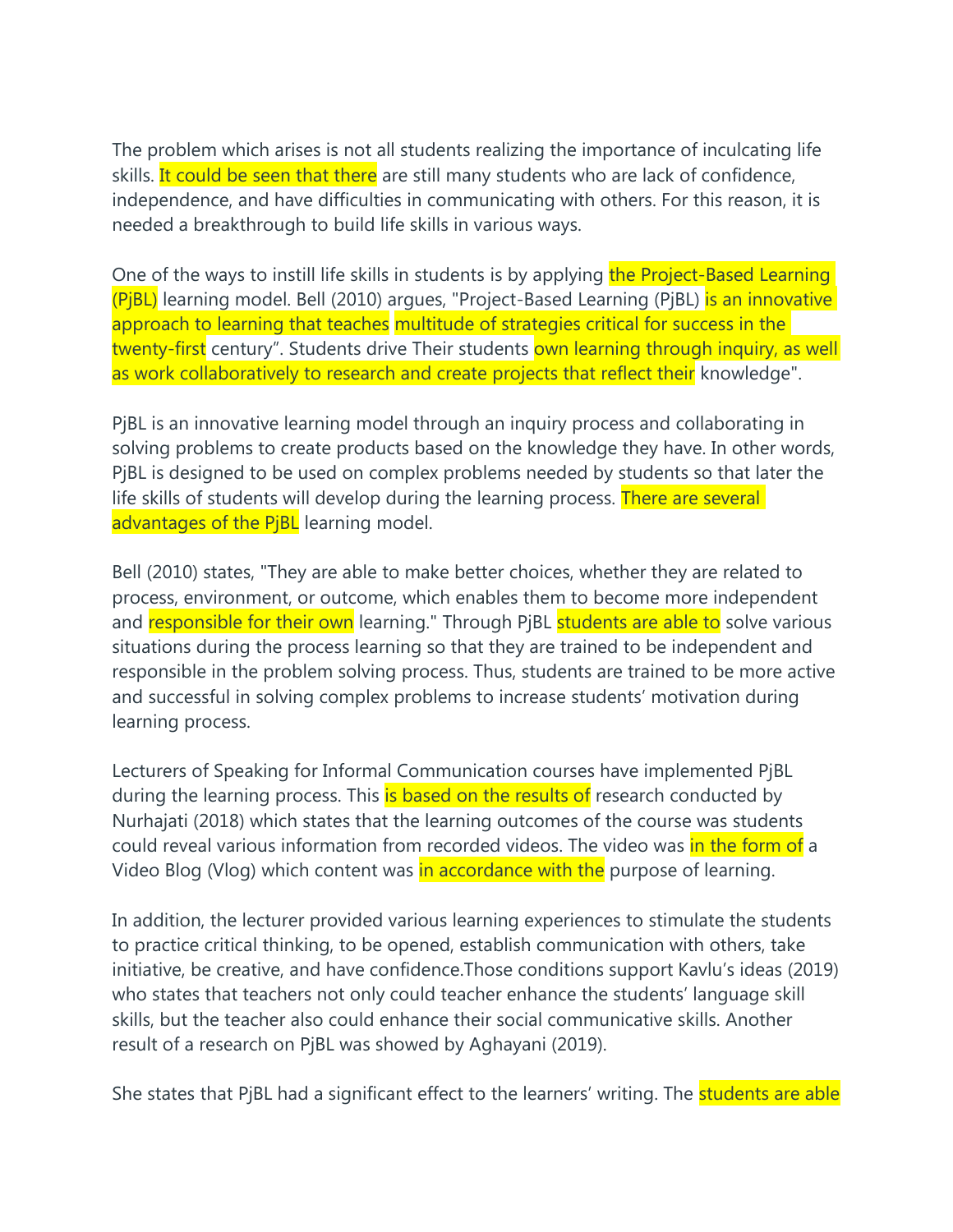to enhance and promote their writing ability in a collaborative skill by the environment. Furthermore, students are given many various experience learning through PjBL.

From the research explanation above, the researcher wants to describe about " The Implementation of Project Based Learning to Inculcate The Student's Life Skill in Speaking for Informal Communication at University of Nusantara PGRI Kediri". Limitation of the Research In this research, the researcher focuses on the process the teaching and learning process of Speaking for Informal Communication coursesby using Project Based. Itdescribes the life skills which have been got by the students during learning process of creating the projects.

This research was carried out in the University of Nusantara PGRI Kediri in the Speaking for Informal Communication subject which involved the lecturer and the first year students of English Education Department. Formulation of the Research Based on the background above, the researcher formulates the problems of the research as the following: What are the learning activities which inculcate the students' life skills in the Speaking for Informal Communication courses in university of Nusantara PGRI Kediri?? What are the life skills and how the process of acquiring life skills by the first year students in university of Nusantara PGRI Kediri during the learning process in Speaking for Informal Communication using Project Based Learning ? D. The Objective of the Research Based on the research problems above, the objectives of this research are: 1.

To describe the learning activities which inculcate the students' life skill by using Project Based Learning in Speaking for Informal Communication. 2. To identify and to know what are the students' life skills which have been got by the students in the Speaking for Informal Communication courses and how the process of acquiring life skills during the learning process in Speaking for Informal Communication using Project Based Learning. E.

Significance of the Research The researcherexpects that this research will give advatages to reader and other writers: 1. For Universities The application of the PjBL learning model in the Speaking for Informal Communication course is expected to be a learning model for other lecturers to develop student life skills. 2.

For Students The field of research is expected to improve life skills, especially personal skills which include self-confidence, independence and creativity and social skills including responsibility and ability to work together through the steps of the PjBL learning model in Speaking for Informal Communication in Universitas Nusantara PGRI Kediri. 3. For Lecturers The description which was obtained can be used as a model for lecturers who use **Project-Based Learning in the learning process.**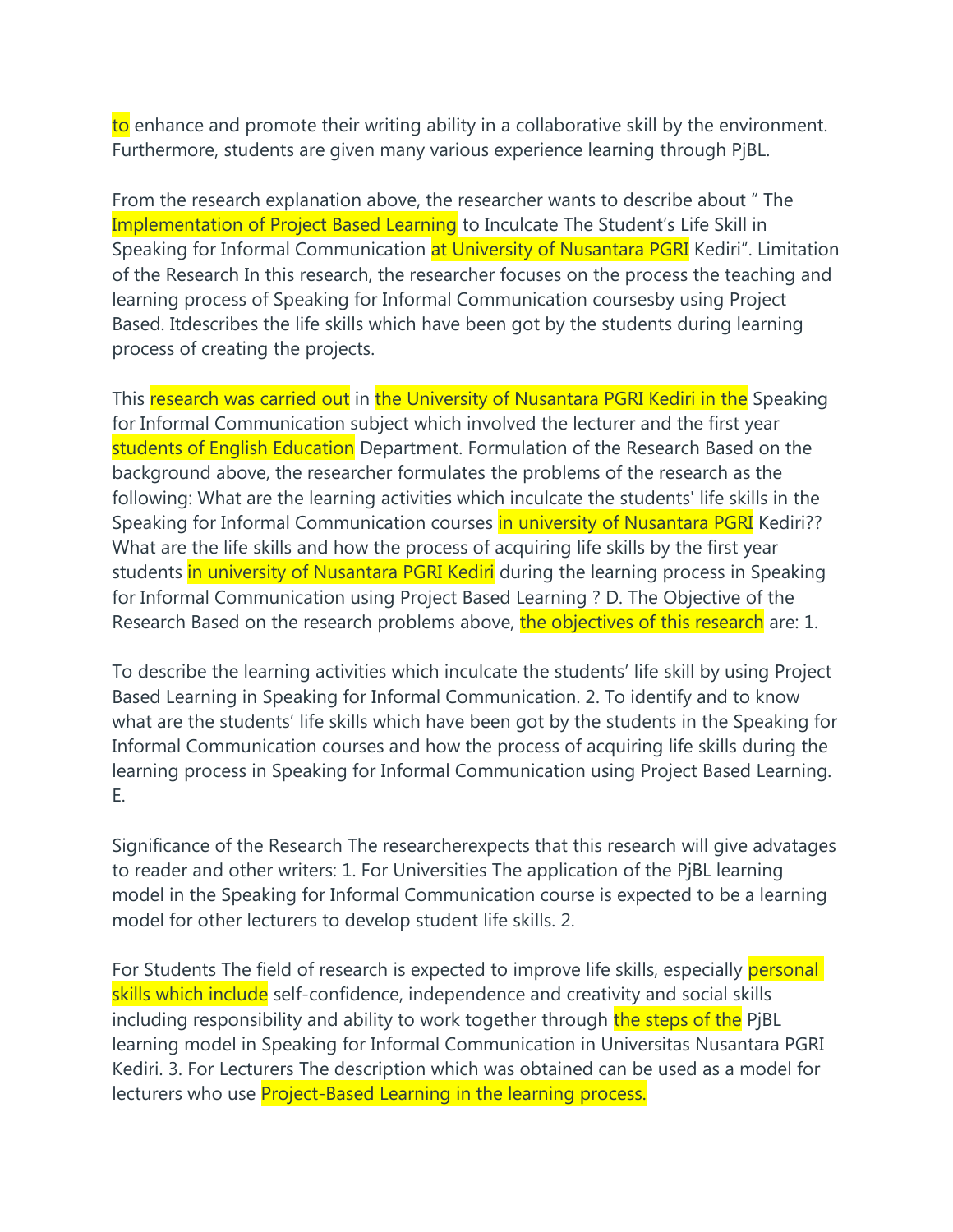F. Definition of Key Terms There are three key terms that come up in this study, the first is Life Skill , the second is Project Based Learning and the last is Speaking for Informal Communication . A brief review of the definition of the terms is will be presented as follow: 1.

Life Skill Life skills are abilities for adaptive and positive behaviour that enable individuals to deal effectively with the demands and challenge of everyday life Life skill itself is divided into five skills, namely, (1) self-awareness skills and personal skills, (2) social skills, (3) thinking skills, (4) academic skills, (5) honesty skills (vocational skills) (WHO,1997) 2.

Project Based Learning PjBL is a systematic teaching method that engages students in learning knowledge and skills through an extended inquiry process structured around complex, authentic questions and carefully designed products and task. Fragilous (2009). The are four stages in Project Based Learning included Speculation, Designing Project, Conducting Project and Evaluation. 3.

Speaking Speaking is an interactive process in receiving, developing, and conveying meaningful information Brown (1994). Speaking for Informal Communication is a form of communication that usually occurs in informal or formal situations. One of the courses in the English Departement at the University of Nusantara PGRI Kediri is Speaking for Informal Communication.

The learning outcomes of this course is students are able to communicate verbally using conversation-encouraging "Introducing Yourself", "Asking and Giving Information", " Asking and Giving Information ", Giving Direction", "Asking and Giving Opinion", "Asking and Giving Suggestions", and "Describing Objects" in various conversations in English.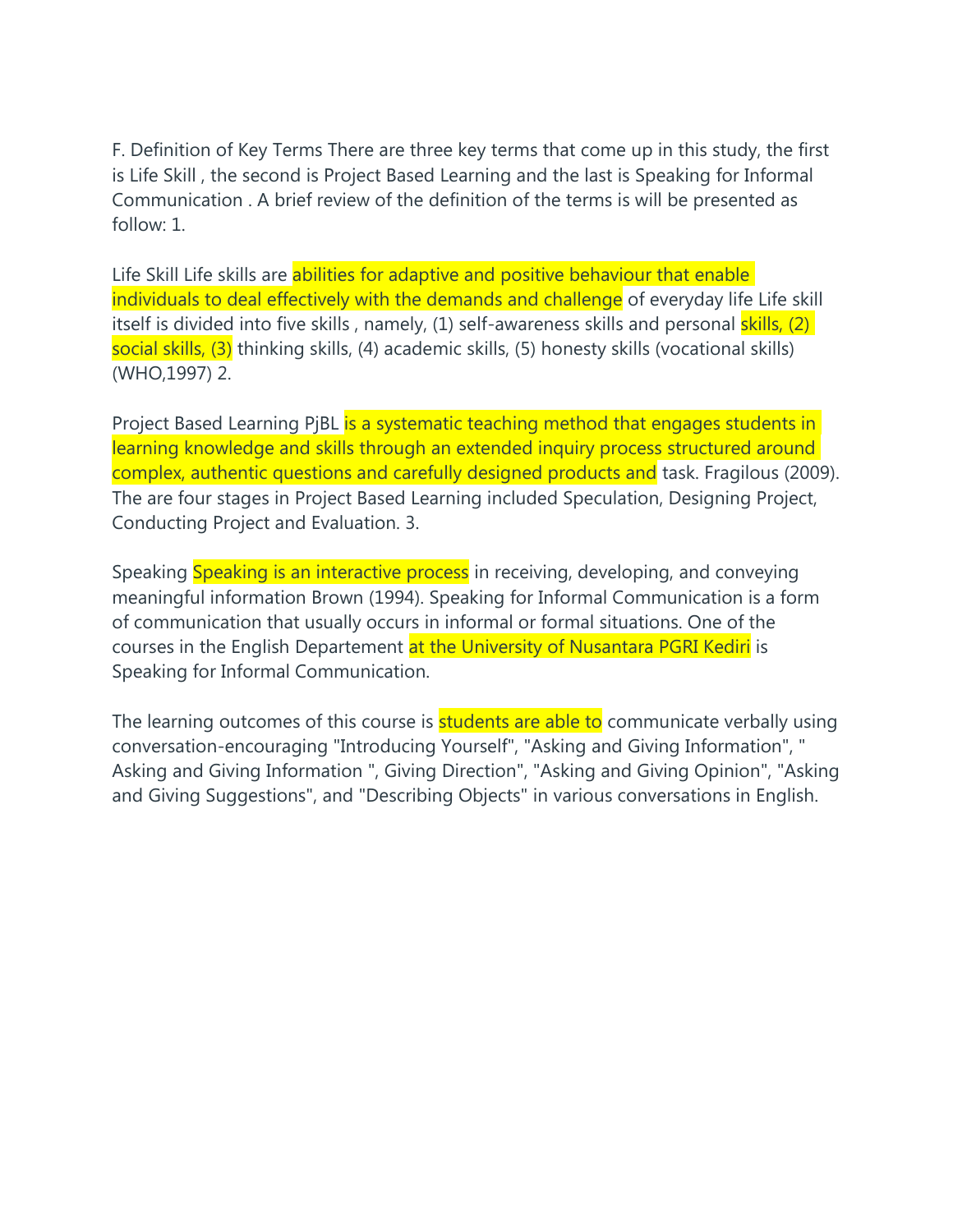CHAPTER II REVIEW OF THE RELATED LITERATURE In this chapter, the researcherwill discuss some related theories concerning the topic of this research.

This chapter discusses theories of speaking, theories of life skill, and theories of Project Based Learning. Speaking Speaking is an activity to express the ideas or feelingsorally in daily life. It is in line with Brown's idea (1994) who states that **speaking is an interactive** process of constructing meaning that involves producing andreceiving and processing information speaking. In other words, speaking is the activity or the ability to express ideas in a certain situation using words or the ability to converse or to express a sequence of ideas fluently. Brown (2001: 267) says that when someone can speak a language it means that he can carry on a conversation reasonably competently.

The goals of **speaking is an interactive** communication each other. From the explanation. It can be concluded that speaking is an activity used to express one's ideas in oral form. The Characteristic of Successful Speaking Successful speaking will influence whether or not the ideas can be understood by others/listeners.

Therefore, there are some aspects to be considered by a speaker. **According to Nunan** (1989: 32), successful oral communication involves: The ability to articulate phonological features of the language comprehensibly Mastery of stress, rhythm, intonation patterns Can acceptable degree of fluency Transactional and interpersonal skills Skills in taking short and long speaking turns Skills in the management of interaction Skills in negotiating meaning Skills in knowing about and negotiating purposes for conversations.

The Components of Speaking It is important to know the some important components in speaking. The component of speaking is some aspects that influence people how to speak using the language well. Syakur (1987:5) said that speaking a complex skill because it is concerned with the components of grammar, vocabulary, pronounciation, fluency, and content as verbal aspect in language while Chaika (1982) divided the aspect of non verbal communication into six parts, namelybody movement, posture, gesture, facial expression, eye gaze and physical placement. The followings are the components of speaking: Grammar Grammar has an important component in learning a language.

It is needed to arrange a correct sentence in communication. It is in line with Heaton (1978:5) who explains that grammar influences the student's ability to manipulate sturucture and to distinguish appropiate grammatical form in appropiate one. The function of grammar is also to learn the correct way for gaining expertise in written form. b.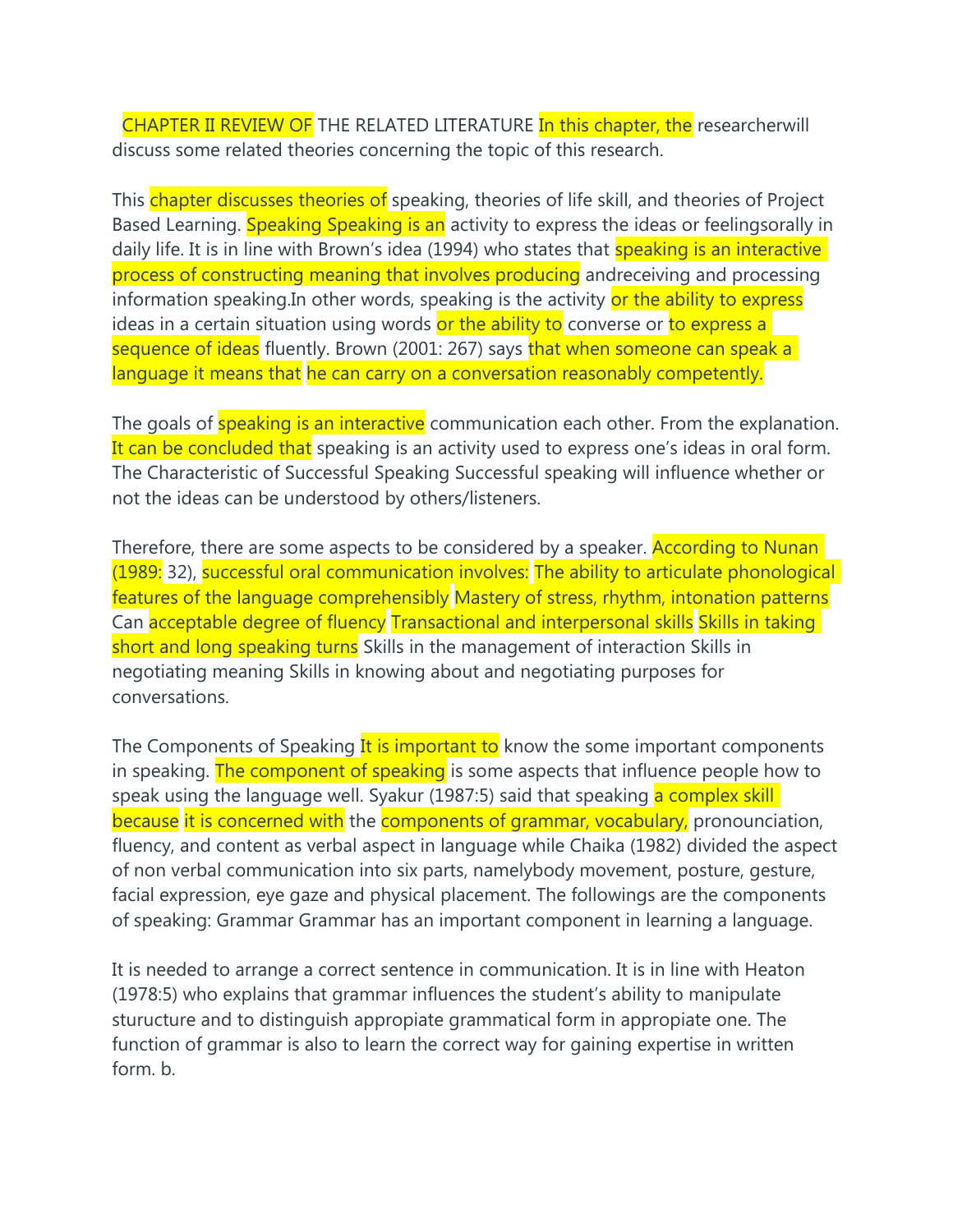Vocabulary In communicaton, vocabulary is used to select an appropiate diction. Without having a sufficent vocabularies, the communication can't be efectively and can't express idea in both oral and written from. Then, having limited vocabulary is also an obstacle that impedes learners for learning language. c.

Pronounciation Pronouciation means the way how to produce clearly when they speak. It deals with the phonological process which refers to the components of grammar and principles. It consists of two features , namely phonemes and supra segmental features.

Gerard (2000:11) that a speaker who constantly mispronounces is able to be totally difficult form listener to understand. d. Fluency Fluency can be defined as an ability of a speaker to speak fluently and accurately. It becomes the aim of many language learners. The indicators of fluency include a reasonably fast speed, only small number of pauses, and fillers.

It means that the learners are not able to convey their idea clearly. Language learner is expected to produce speech orally without stop thingking in normal speed. Furthermore, fluency is also an important component of language that should be mastered well. e. Content Content in speaking means the quality of the language production. The language spoken should be easy to be understood by the other. It also consits of acceptable idea as the topic that discussed.

The content can't be separated with cultures and social rules. Thus, the language expression should be suitable with the topic of conversation. Furthermore, content is an element of spoken language which determines the understanding or compherehension among speakers. f. Facial expression In speaking, facial expressions plays a main role in.

If speaker shows cheerful facial expressions, the listener will see him or her happily and give positive feedback while if speaker shows a frown expression, then the listener will also give negative feedback. Appropriate facial expressions are an important part of effective communication. It determines the meaning about the message that want to be conveyed. In brief, there are six components of speaking that should be mastered by the learners.

They are grammar, vocabulary, pronounciaton, fluency, and content. Grammar is used to know and to build the learners' language construction while vocabulary is important because language consist of word. Pronounciation also has main role because the better how learner to pronoun the words, the more understand of language spoken.

Fluency is used to avoid miss understanding when the learners want to convey their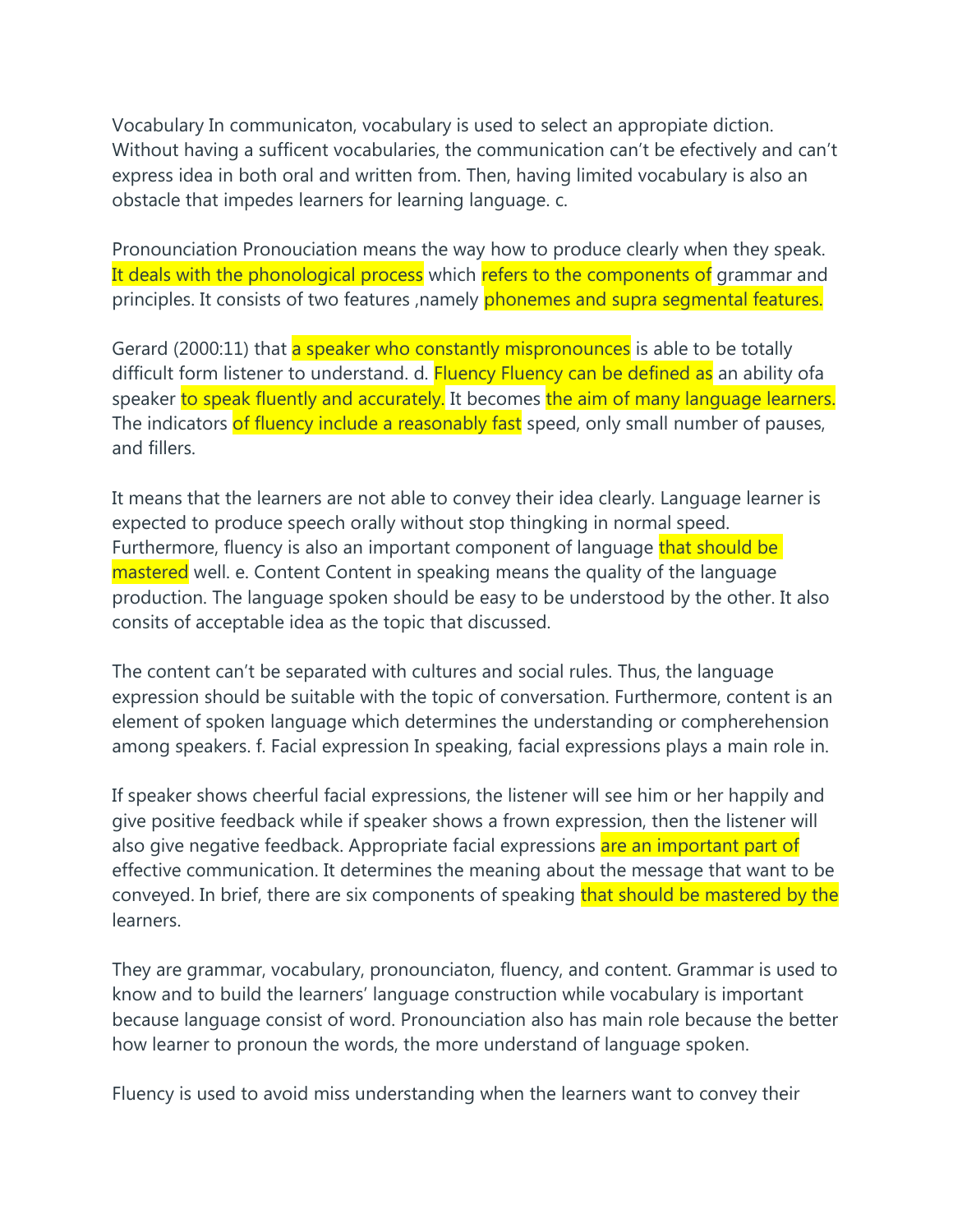ideas while the content is a measurement about the learners' understanding about the ideas that speakers have been convied. Furthermore, facial expressions provide understanding to deliveri a particular message to listener. Teaching Speaking Teaching can be defined as a process of giving and introducing something new by using a method.

Brown (2000:7) said that teaching is an activity to show and to help someone for learning how to do something by providing knowledge. Teaching also involves teachers' activity which is to guide the students for doing something presented in the class. It means that that there is a learning process which is done by the students to gain what is presented by teacher.

Teaching speaking is a process of guiding students to practicespeaking. Nunan (2000:48) states that in teaching speaking, the teacher has a role to be guidance and fasilitator for mastering the students' speaking skill. The teacher shoud provide and facilitate the students by an interactive and communicative activites which can give chance for students to speak, to communicate with other and get information.

Kencanawati (2019) states that teaching speaking is a process of transferring the teacher's knowledge to the learners which aimed to facilitate the learnersin communicating English when they need help. Based on the explenation above, teaching speaking is a transfering knowledge by interactive and communicative learning process in teaching language use throughorally interaction.

The Process of Teaching Speaking According to Richard (2008:28), the speaking procees has 3 steps as following : Pre-task activities Teacher Introduces the material, topic and task. Teacher has to help student to understand the topic or task. Students can be provided preparation time to do the task. The task cycle The task provides students chance to express themselves.

Teacher monitors and encourage students to communicate in target language Teacher helps students to formulate what they want to say. The emphasis is on spontaneous. The goal is to help students success in achieving target language. c. Report Teacher asks to report briefly to whole clas Teacher gives feedback about the task. 2. Aspects of Teaching Speaking Brown (2004) states that there are six aspects of teaching speaking as following : a.

Pronounciation Students must get used to uttering the sounds of language appropriately. Incorrect language pronunciation can divert listener's attention. Incorrect pronunciation results in boredom, lacking pleasant, or less interesting that can distract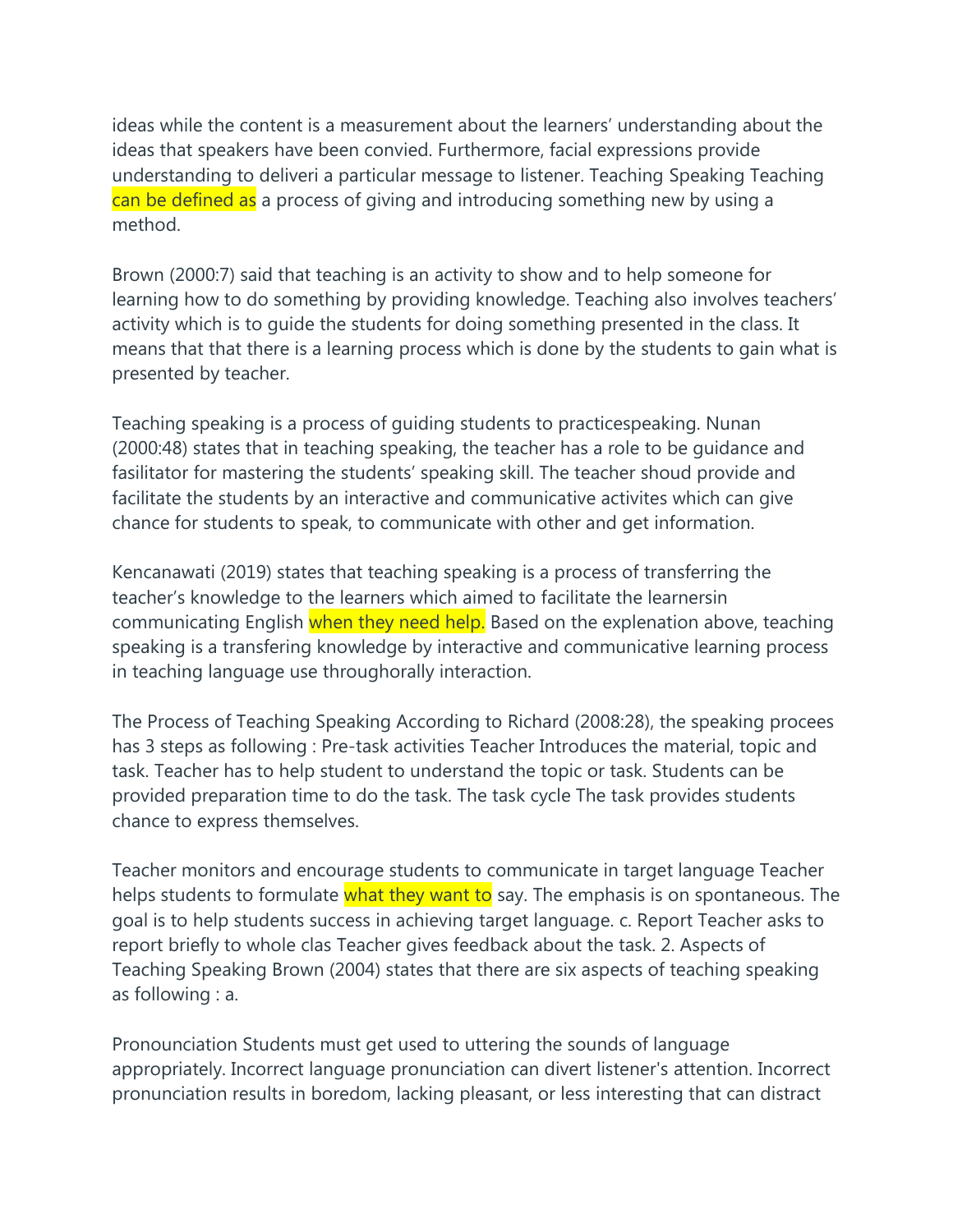listener and interferes the communication. To build up the students' pronunciation, driling is able to be applyed. It provide students with intensive practice in hearing and saying particular words or phrases.

Beside, it can help learners get their tongues around difficult sounds or help them imitate intonation that may be rather different from that of their first language. b. Grammar Grammar suitability is a determining factor that a student is successful in mastering speaking skills. When the students use the wrong grammar , it can result in a wrong inside meaning. Story telling is able to be used for understanding the grammartical's students.

Nunan(1989:36) states that story telling provides to require conclusion, and construct their own (grammatical) rules from instances and the examples of language use. c. Vocabulary Students should use many vocabularies which are appropiate, clear, and varied. Clear means that it is easyunderstood by the listener . Listeners will be more aroused and better understood when the words used are already known bylistener.

For instance, inappropriate words are used in certain contextsbut it still used in that context. The example is like in this following sentence " The Krakatau mountain was erupted yesterday". The word "erupted" more suitable for a mountain than a tire . Furthermore vocabulary is one of the important components in the aspect of teaching speaking.

In practicing students' vocabulary, brainstorming techniques can be applied. Students are given certain topics students are asked to produce and write ideas quickly and freely. A good characteristic of brainstorming is that students are not criticized for their ideas so students will be open to sharing new ideas. d.

Fluency A student who is fluent in speaking makes it easy for listeners to capture content of the conversation. Teachers often hears that student talks intermittently,even certain parts of the interrupted sound are inserted and it could be a distraction to listener to get the point. Conversely, Students who speak too fastalso makes it difficult for the listener to get the idea of the conversation.

Practicing fluency can be done interviewing techniques. Students can conduct interviews on selected topics with various people. Before conducting interviews students must prepare questions related to the topic of the interview. With this technique, students are given the opportunity to practice their speaking skills not only in class but also outside and help them become more sociable.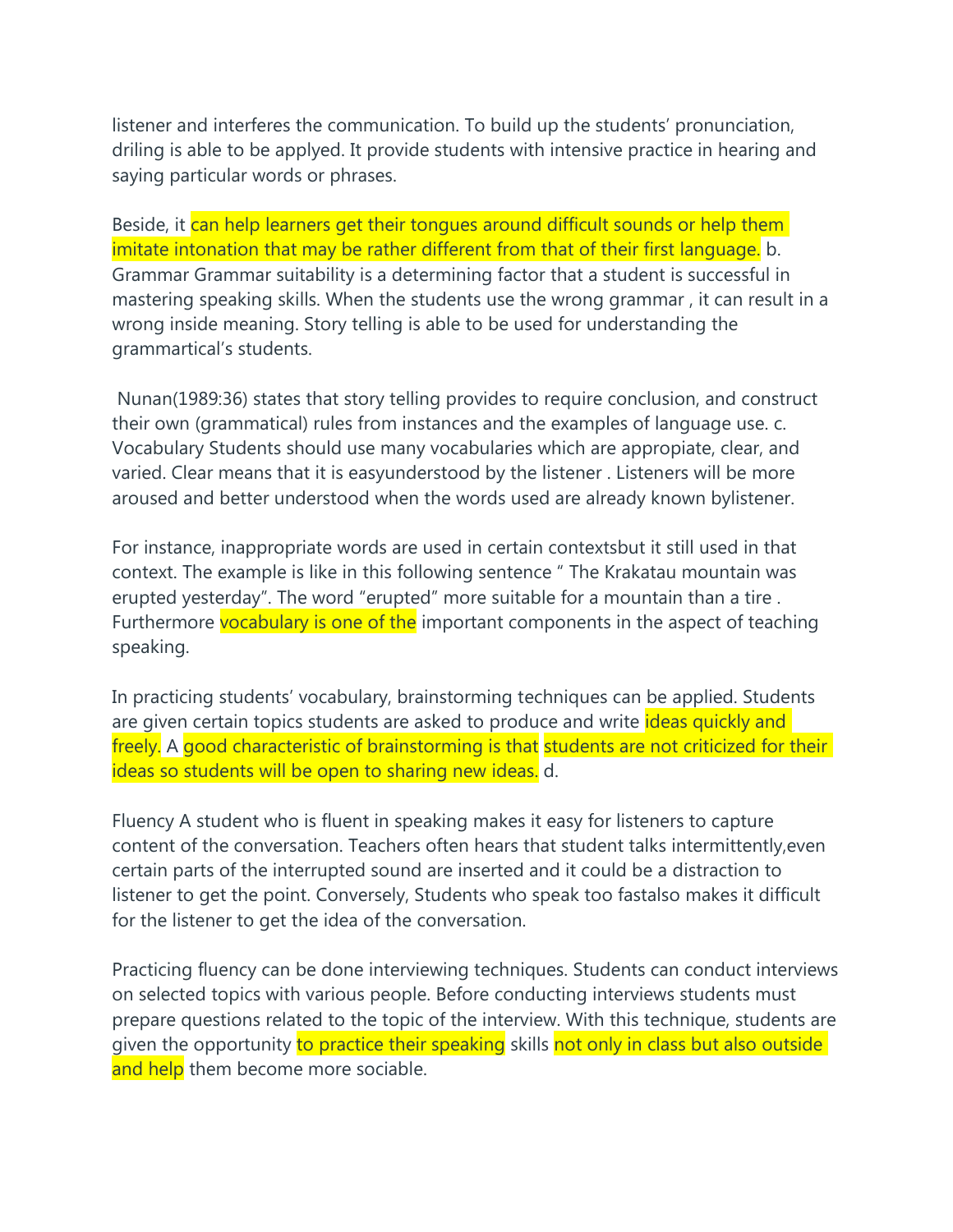e. Comprehension In general terms, comprehension can be interpreted as a comprehensive understanding to relate the context, content, topic or interlocutor in a conversation.The ability to followthe flow of speech, to produce sentences that match the topic of conversation and to choosethe appropiate vocabulary in completing sentences are important parts that must bemastered in building quality, and correlating conversations by the topic.

Story telling techniques can be applied to train comprehension students. Students are asked to summarize or to **create their own stories to tell their classmates** stories they heard from previous people. Story telling fosters creative thinking. It also helps students to express their ideas in the initial and final results also developmentincluding the character and setting of a story that must be possessed.

d. Task Task in speaking given to students must be contextual conception of learning that helps lecturers associate course content with the real life and motivate students to make connections between knowledge and its application. For example, after studying and remembering dialogs about shopping, students are asked to make conversations with shopping topics.

Through the way, students can express their ideas freely without fear. 3. TeachingSpeaking for Informal Communication Speaking is one of the English language skills that must be mastered by the students. English speaking skills are needed for students to be able to communicate in academic and professional purposes.

Brown (1994) states, "Speaking is an interactive process of receiving, developing, and receiving information provided. Speaking for Informal Communication is a form of communication that is usually used in informal situation. It is one of the subjects taught to students. In learning Speaking for Informal Communication, it must be contextual in which the material provided is related to the real world and motivates students to connect knowledge and its application in their life. It is in line with Systemic-Functional Linguistics (SFL).

Halliday (1978) SFL refers to how people use deep language in different contexts, and how languages are arranged to be used as semiotic system. SFL itself has a role to describe the use of language as a source of meaning formation. In addition, SFL has a connection with the choice of language to express certain meanings and determine wayswhere the meaning is understood.

Language is understood as meaning potential which means what the speaker can do or mean based on the situation communicative. Halliday (1978) argues that the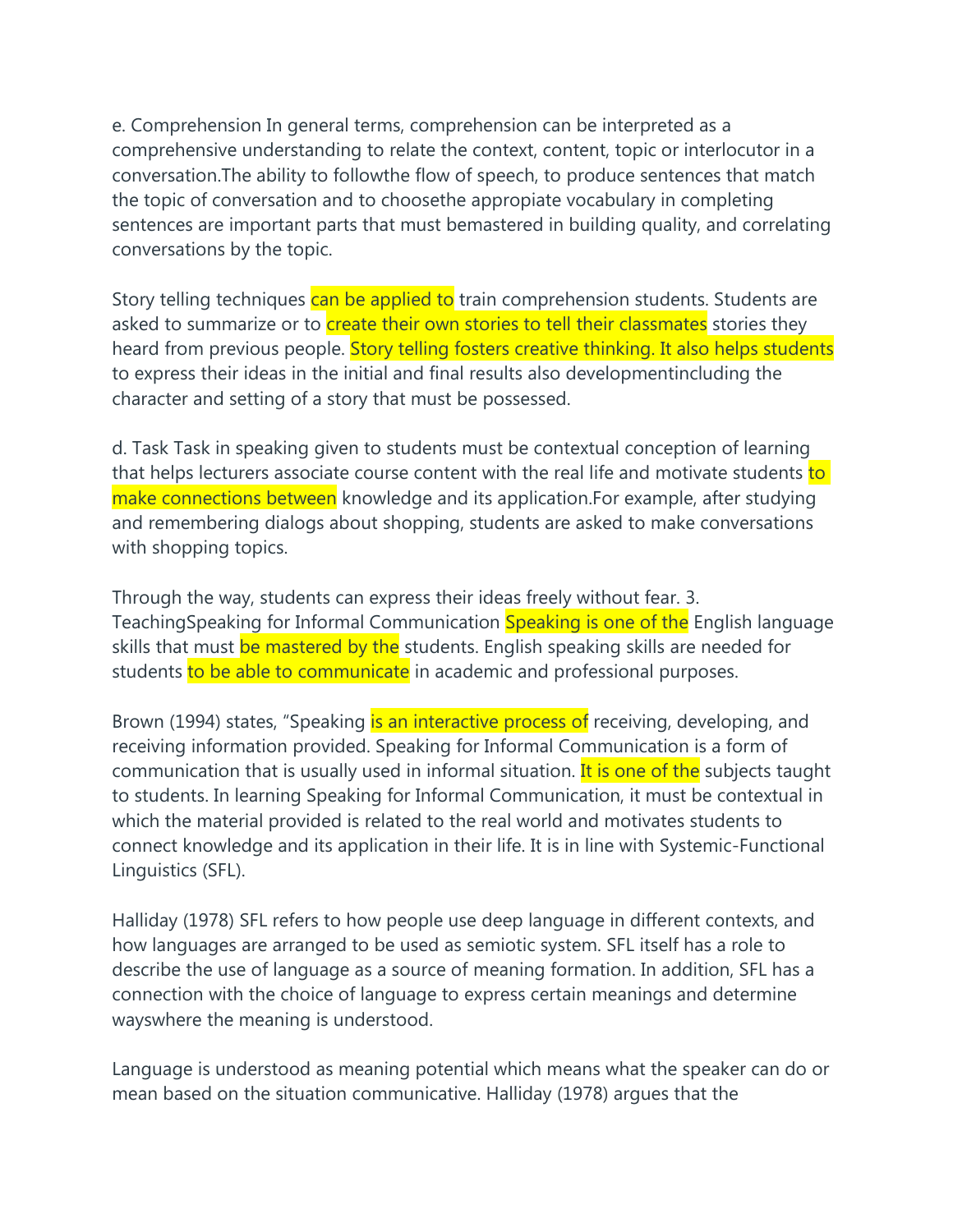situationwhere the meaning of a text produced by the reader is influenced bythe context of the situation and culture. Further more, there are three ideas in the context of the situation as the following : a.

Ideational (Field) Field consists of three elements, namely participant, process type, and circumtances. Participants are specific names and represent one individual. Process type or predicative refers to verbs in the text. While circumtances are information about places, times, methods and so on. b. Interpersonal (Tenor) Tenor ss the relationship between participants.

Tenor refers to power relations, including unequal: teacher / student, doctor / patient, buyer / seller, also in equal: students / students, friends / friends. Tenor also refers to Formality (Formal / informal) and closeness (distant, neutral, close) c. Textual (Mode) Express the meaning of language with its environment, including the environmentverbal (what is spoken or written)-and non verbal (environment situational / context).

In the learning process, the Speaking for Informal Community material given to the first year students is intended to practice their ability to speak English. In Speaking for Informal Communication lecture illustrates how the language used in informal context and situation like going shopping to market and meeting a new friends, etc.

The materials provided during the learning process are entitled "Introducing Yourself", "Asking and Giving Information", "Asking and Giving Directions", "Asking and Giving Opinion", "Asking and Giving Suggestions", and "Describing Objects" that are conveyed as various choices English so students can comment verbally in various situations.

In Introducing Yourself material lecture explains how to introduce oneself in formal and informal situation based on context while in Asking and Giving Information lecture provides students to get and to know how to ask and to give about an information. Lecture also teachesstudents to ask and giving opinion and give an example in polite also impolite way.

Life Skills Life skill is the ability to adapt and interact within the social sphere. Davis (2000) argues that life skills are "personal manuals" for one's body. Meanwhile, according to World Health Organization (WHO) (1997), Life skill is the ability to adapt and behave positively which enables a person to be able to face challenges and demands every day.

WHO classifies life skills into five parts, namely (a) self-awareness and personal life, (b) social skills, (c) thinking skills, (d) academic skills, (e) vocational skills. These skills help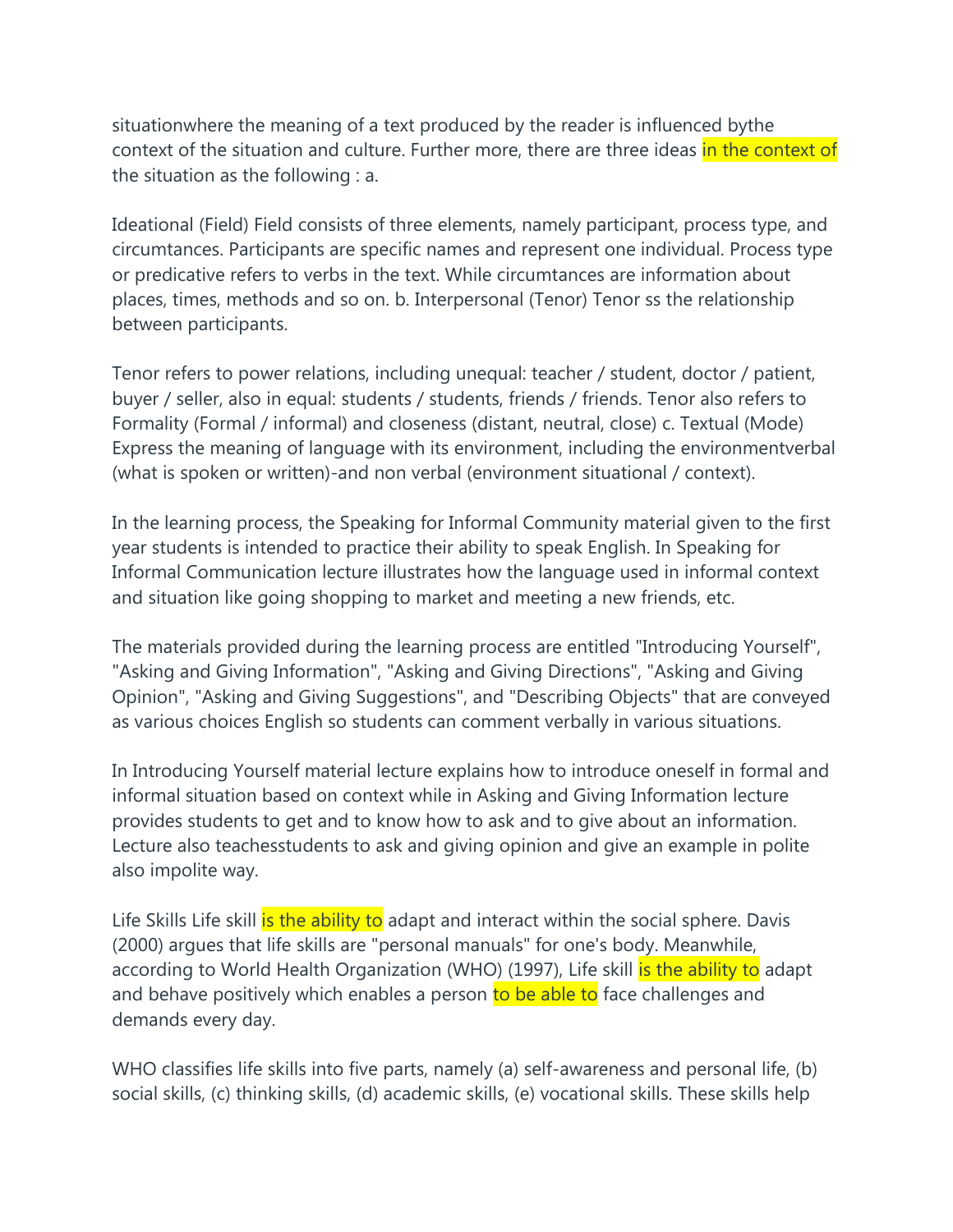students learn how to take care of their bodies, grow into themselves, cooperate well with others, make logical decisions, protect themselves and achieve goals in their lives. Thus life skills are used in the development of quality resources.

Kind of Life Skills According to WHO (1997), there are five parts of life skill as the following : a. Self-Awareness (Personal Life Skills) Every student has different skills and must be able to explore potential to determine their work in the future. Then, this skill is the ability to recognize their potential skill whose they have.

In addition, they are expected to be able to recognize and understand the potential of the surrounding environment, and to have an openess behavior. b. Social Skills In social life, social skills are the key to individual success in socializing and adapting to the environment. In the world of education, especially at the university level, social skills are needed.

It aims to enable students to communicate and deal with and overcome issues related to social life. Those life skill included coorperation, communication skill, togetherness and networking. c. Thinking Skills Each individual must possess dealing with the rapid development of science and technology, thinking skills.

For students, thinking skill is very necessary because students must be able to analyze their own thinking to ensure that they have determined decisions and draw conclusions appropriately to provide opportunities for students to think openly and flexibly. The skills are like HOTs (High Order Thingking Skills) and Critical Thingking. d.

Academic Skills Academic skills train students to think more critically about the problems that are occurring in an environment. Students are expected to have sensitivity to environmental problems by identifying problems and explaining their relationships in a particular phenomenon. The life skills that support such as mastering material, understanding material, and literation ability. e.

Vocational Skills Vocational skills train the ability of students to work or produce a work. Vocational omission can determine the expertise of students to choose a field of work that suits their interests and talents. Not only understanding of cognitive aspects, students are also required to be skilled in psychomotor aspects. This can be influential in the world of work.Those life skills are like responsibility, creativity, and networking. D.

Project-Based Learning Project-Based Learning(PjBL) is a learning model in teaching which the students are required to make projects based on the knowledge they have gained in the final state. According to Hamdani (2011: 218), PjBL is an individual or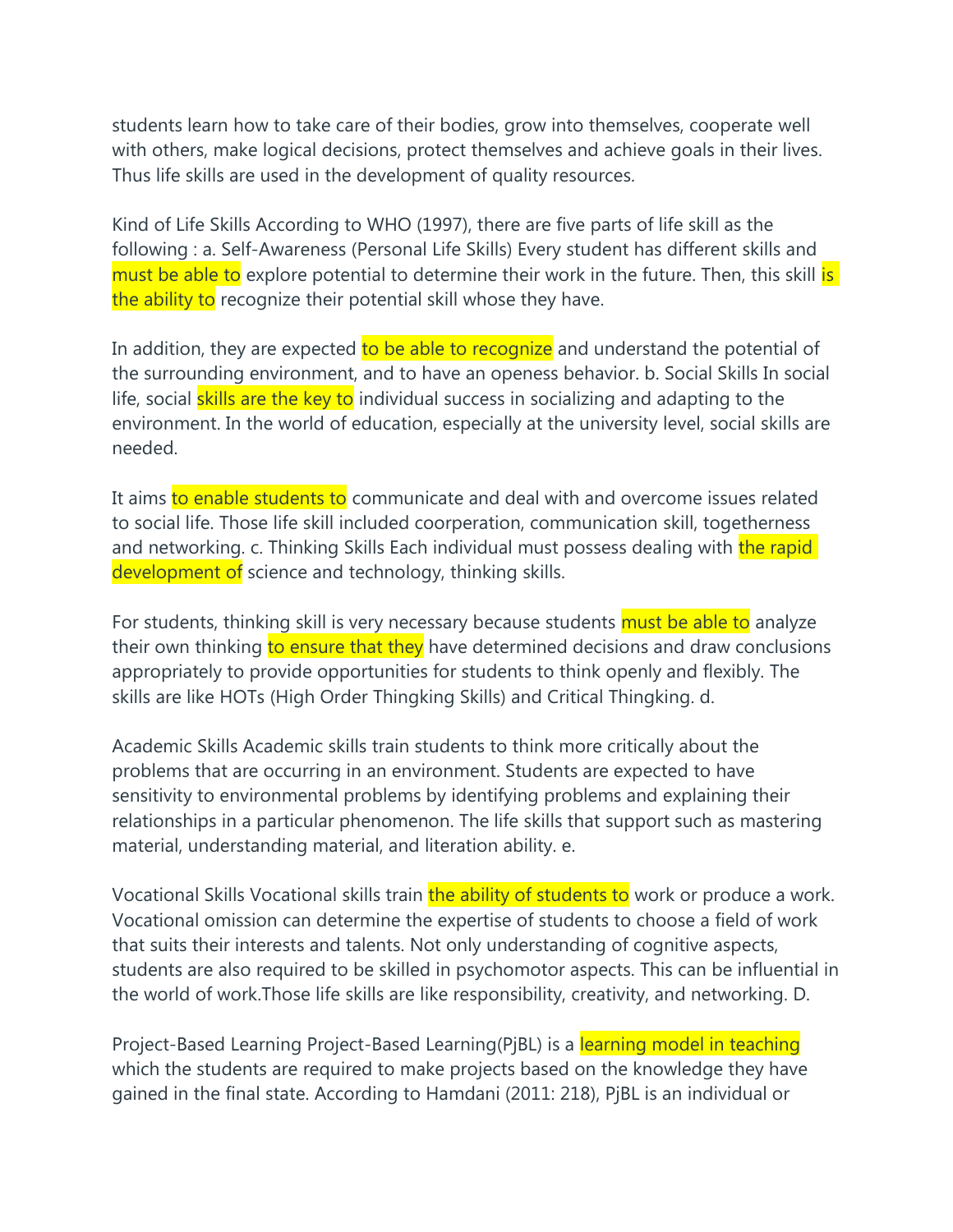group project that is carried out within a certain period and produces a product, then the results are displayed or presented.

While Marham (2003:4) statesthat PjBL is a systematic teaching method that engages students in learning knowledge and skills through an extended inquiry process structured around complex, authentic uestions and carefully designed products and task. Whereas Bell (2010) states that PiBL is an innovative learning model through the inquiry process and working together students are trained to be able to solve problems and create products based on the knowledge they possess.

Furthermore, the effectiveness of PjBL scaffolds and technology supports, meaningful group work, integration of multiple subject areas, intentional use of direct instruction, a connection to the local community, and ongoing assessmentsa. **Project-Based Learning** has been shown to enable students to learn how to work in groups, and to communicate what they have learned, and solved the problems. 1.

The charactersitics of PjBL There are some characteristics of PjBL. Stripping (2009:8) said that the effectiveness of PjBL into classroom has the six following characteristics : PjBL leads students the problem by the ideas and the question Students are framed an inqury process by the steps of PjBL PjBL makes students distinguish based on students' needs and interest Students drive their independent production and presentation Students are trained to build their creative thingking, critical thingking, and information skills PjBL connects to the real world by the problem and issues. 2. The Advantages of PjBL Bell (2010) states that there are many advantages for applying PjBL in teaching Englsih as Foreign Language.

PjBL provides meaningfull and contextual learning for the students. PjBL is able to create an optimal environment for practicing speaking English. PjBL enhances the students' interest and motivation. PjBL encourages social learning which is able to increase their collaborative skills. PjBL provides an optimal oppurtinity to enhance the students' language skills. 3. The Steps of PjBL There are some stages of PjBL.

According to Fragilous (2009) there are four steps in PjBL as following : a. The first is Speculation.In this stage, teachers reveals the project which initially based on lesson plan (RPS) and *discuss it with the* students. Bell (2010) said that teacher and students plan the posibilities which are going to lead the project easily.

Furthermore, this step helps to investigate what the possibilties about the ptoject. b. The second stage is Designing Project. At this stage students must design about the topic based on concepts and content of their project. Bell (2010) defines that design project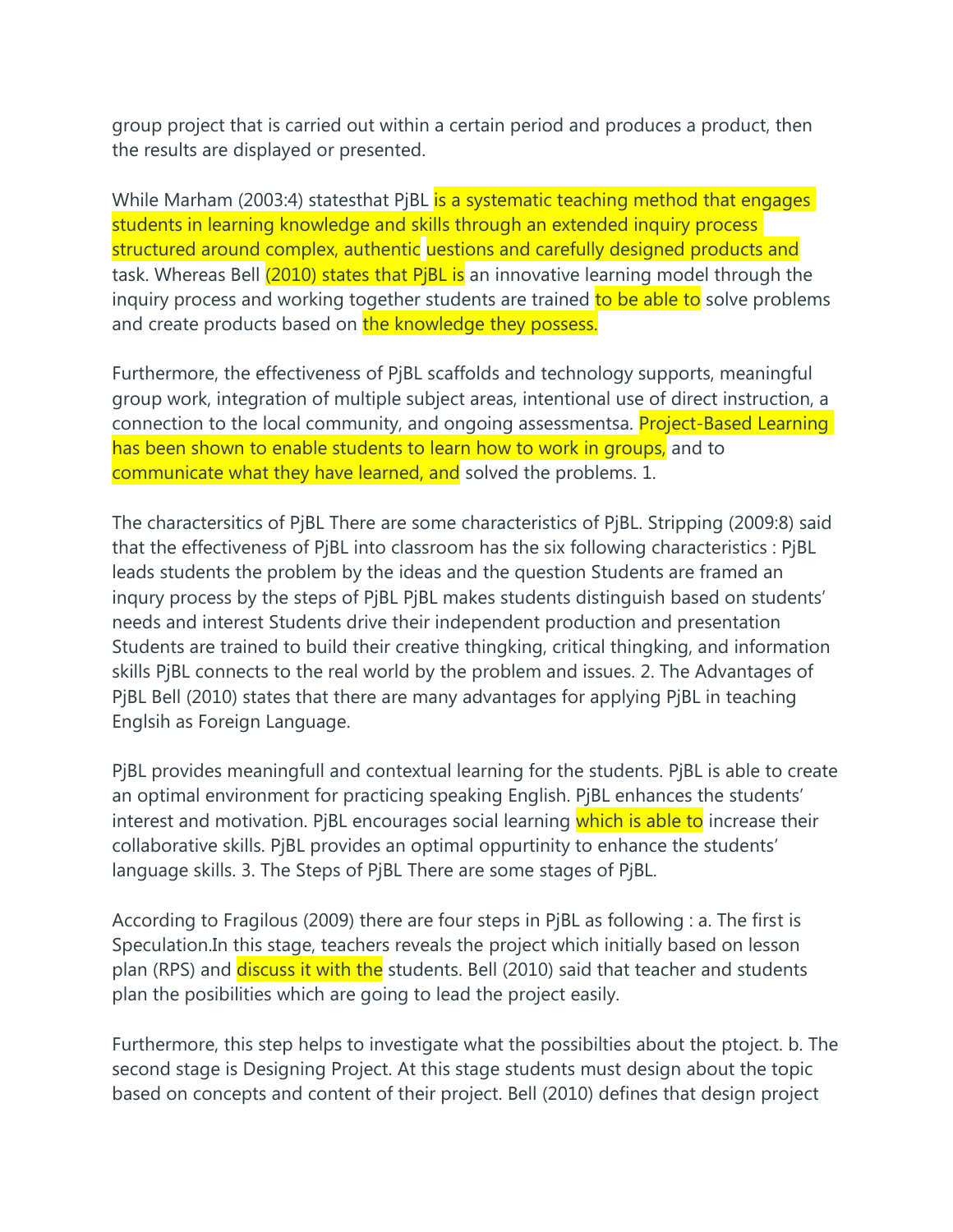refers to organize the structure of project's activity which includes getting information, assigning, concerning methodolgy and information. It means that design project provides them to organize the content based on the topic which they have choosen. c. The third is Conducting Project.

Student work their project that had been planned and designed in the previous stage. Students gather information, discuss the information, and consul the problem that encountered with lecturer, and exhibit the final project which that might be in form of presentation publication. d. The final stage is Evaluation. In this stage the lecturer gives assesment and appraishement about the students' product.

Students have to submit the product and the lecturer will give feedback. The feedback can be from learning activity or from the product that they have been already made.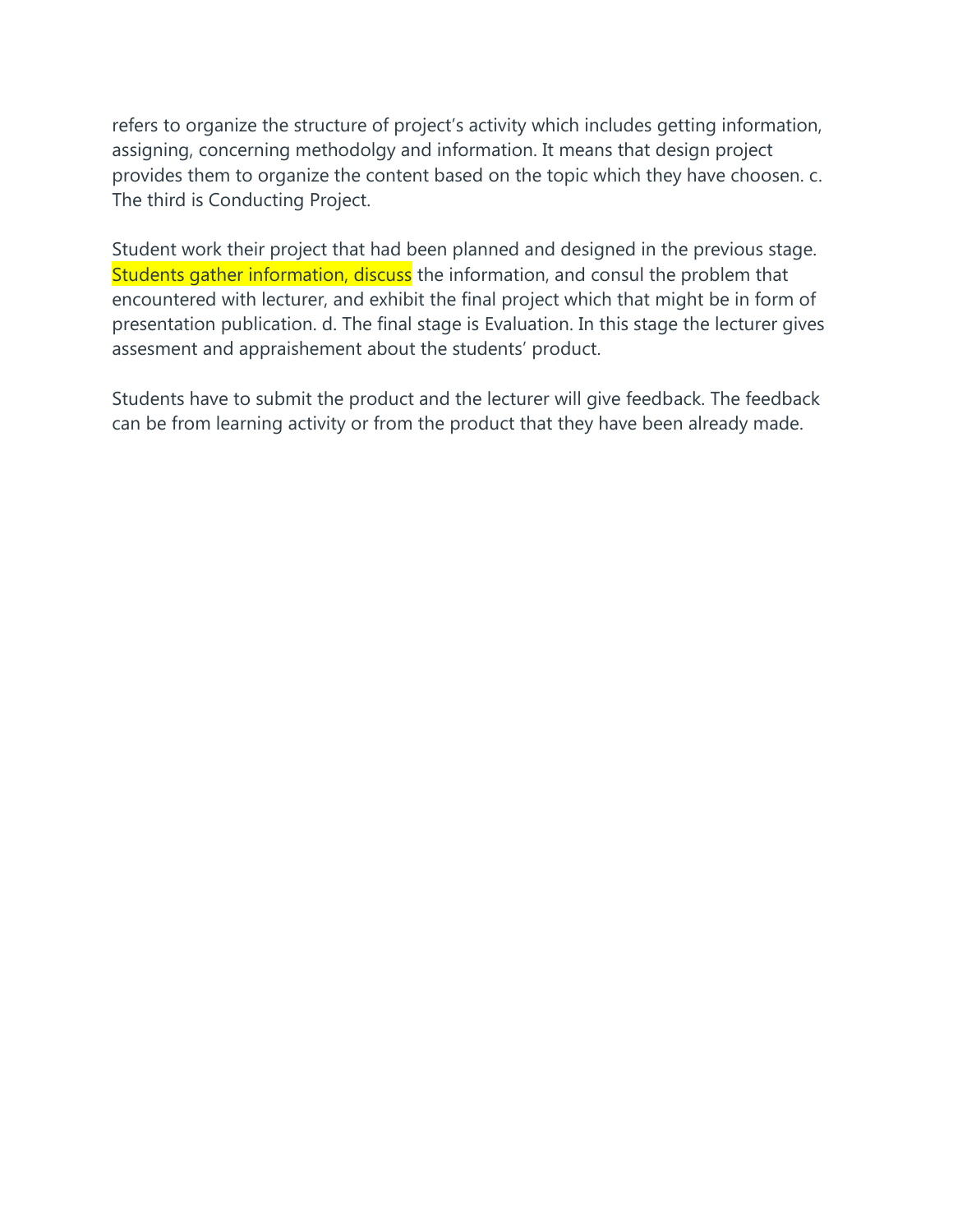CHAPTER III RESEARH METHOD This chapter discusses several things such as approach and type of the research, the role of the research, steps of the research, place and time of the research, source of the data, collecting the data, technique of analysis the data and checking validity.

Approach and Type of The Research Approach of the research The research used qualitative in designing this research. According to Creswell (2007 : 37),qualitative researchbegins with assumptions, a worldview, the possible use of a theoretical lens, and the study of research problems inquiring into the meaning individuals or groups ascribe to a social or human problem.

To study this problem, qualitative researchers use an emerging qualitative approach to inquiry, the collection of data in a natural setting sensitive to the people and places under study, and data analysis that is inductive and establishes patterns or themes. The approach in this research has characteristics in accordance with the characteristics of qualitative research.

Boghdan and Biklen (2007) divided characteristics about qualitative research as following: Qualitative research has the natural setting as the direct source of data and researcher is the key instrument. Qualitative research is descriptive. Qualitative research are concerned with process rather than simply with outcomes or products. Qualitative research tend to analyze their data inductively. "Meaning" is of essential to the qualitative approach. The type of this research is descriptive qualitative.

Descriptive research aims to systematically describe facts and characteristics of objects or subjects which is properly researched. Thus, most of the research reports were carried out in descriptive form. Beside, the activity of the research was pursued through a descriptive qualitative approach, due to procedures in this research described the implementation of Project Based Learning to inculcate the student's life skill in Speaking for Informal Communication class.

This qualitative research design used natural setting, because the researcher did not manipulate the research settings. The condition or situation of the object of study was a series of events, communities, and interactions that occur naturally.Moreover, he was more concerned with the process than the results.

It was caused by the relationship of the parts being studied would be much clearer if it was observed in the research process. The reseacher observed how the steps of inculating the student's life skill in Speaking for Informal Communication class by implementating Project Based Learning . The researcher also conducted analysis data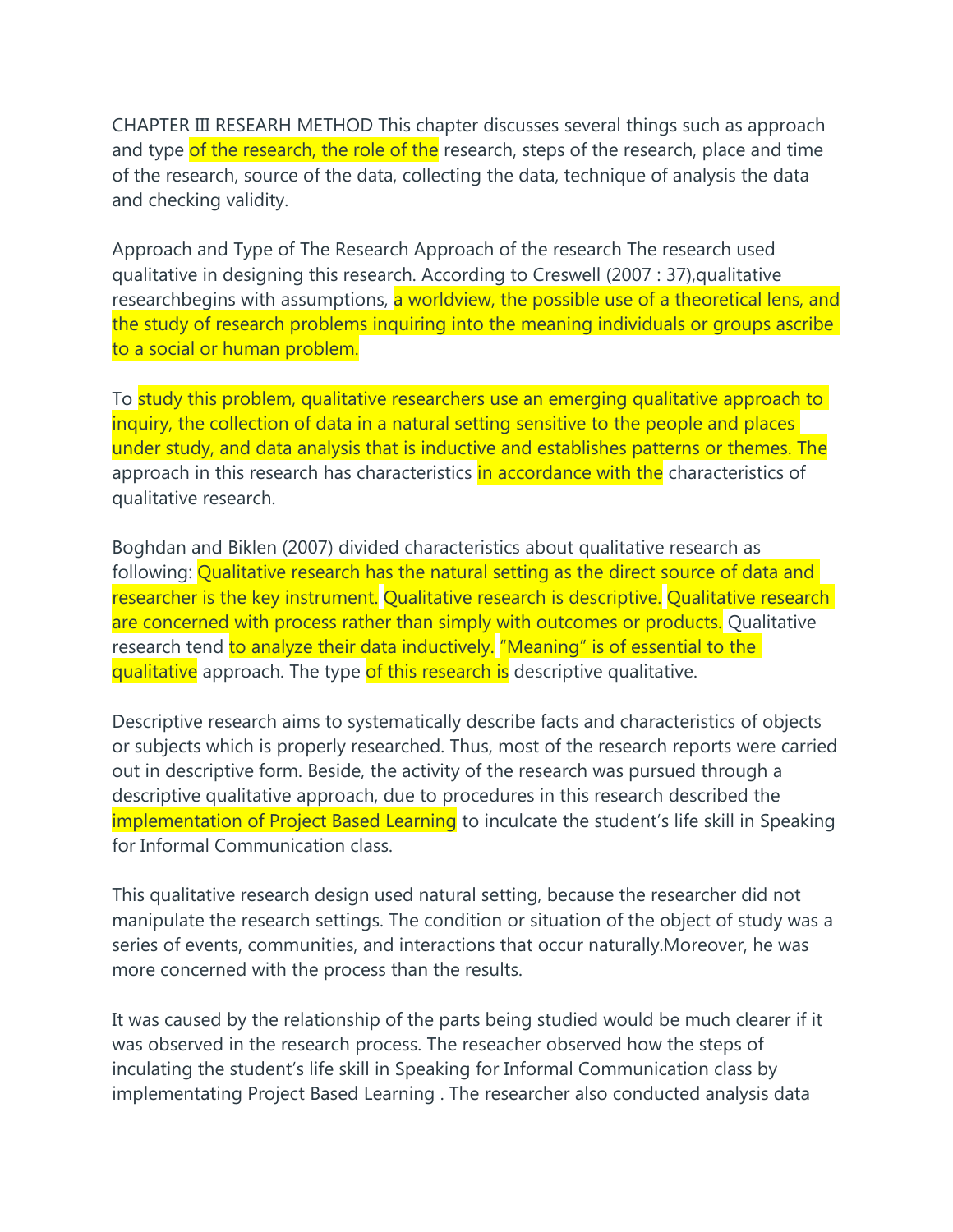## inductively.

It means that the data searching effort did not prove that hypothesis had been formulated before it was held. This analysis emphasized the formation of abstractions based on the parts that hadbeen collected and grouped. Furthermore, he emphasized on meaning during the research process. The intended meaning is actual data, definite data which is a value behind the visible data.

Therefore, in qualitative research it does not emphasize generalization, but rather emphasizes meaning. 2. Type of the research This research used case study design research. As Creswell (2007) said that case study research is a qualitative approach in which the investigator explores a bounded system (a case) or multiple bounded systems (cases) over time, through detailed, in-depth data collection involving multiple sources ofinformation (e.g.,

observations, interviews, audiovisual material, and documents and reports), and reports a case description and case-based themes. It means that case study aims to improve the knowledge of the real communication events in its context. Thecase of the study is the strategies of teaching speaking used by the lecturer of Speaking for Informal Communication which is different from other lecturers.Over the last few years, mostlecturers only teach using conventional learning models in speaking course which students are only asked to practice speaking in class.

As the result, students feel bored during the learning process. However, the lecturer of Speaking for Informal Communication course made a breakthrough in teaching. She improved the learning process by requiring students to make VLOG that contained of speaking skills that were in accordance with indicators of achievement. In addition, lecturer trained the students' life skills in the learning process of the Speaking for Informal Communication course using the Project Basel Learning.

Thus, the learning activity is felt to be more challenging and effective in practicing speaking skills and student life skills. B. The Role of The Researcher The role of the researcher in this research was as an observer in various activities carried out research subjects. In addition, he also had a role as a data collectors, analyzt and reporter.

It is a line with Moleong (2005:9) who said researcher has the main role as an instruments that become planner,executor, data collector, analyst, interpreter, and reporter at the same time. While Creswell (2007 : 37) stated that researchers becomes as key instrument in qualitative research .The qualitative researchers collect data themselves tlhrough examining documents, observing behavior, and interviewing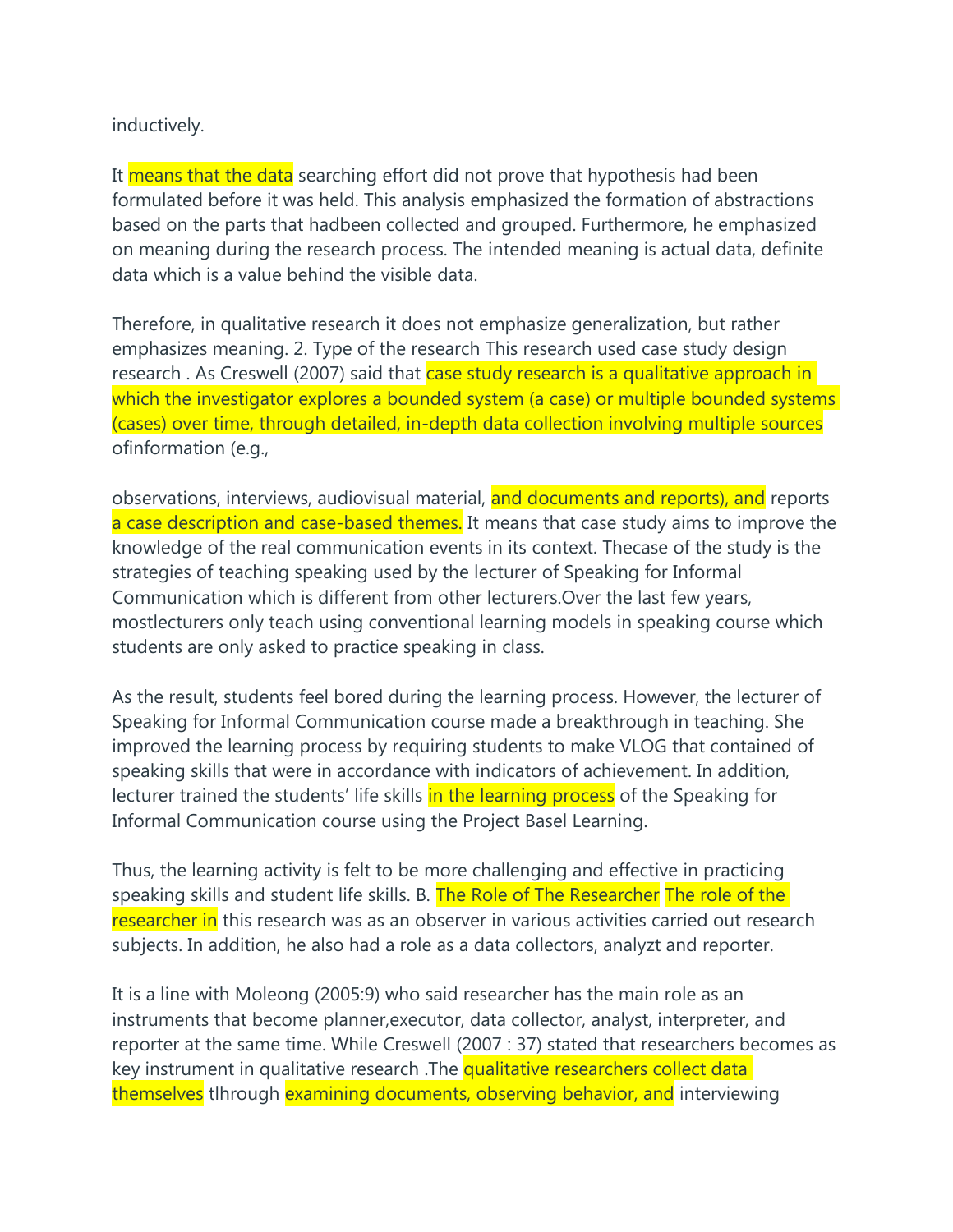## participants.

They do not tend to use or rely on questionnaires or instruments developed by other researchers. It means that researcher developed into whole of the research. C. The Steps of The Research Preliminary Study In Preliminary study, the researcher gathered information which relates on the case in the field. Then the researcher chose the subject and observe how the learning process in the Speaking for Informal Communication courses using Project Based Learning in University of Nusantara PGRI Kediri. Research Proposal The researcher wrote the research proposal after he finished the preliminary study.

Collecting Data The researcher did observation on the strategies that used by the student in learning speaking using checklist observation. Then, the researcher interviewed to get some data by interviewing the student's parents, friends and teacher. Analyzing Data The next, researcher analyzed the data. As Creswell (2012) state that analyzing and interpreting the data involve drawing conclusions about it; representing it in tables, figures, and pictures to summarize it; and explaining the conclusions in words to provide answers to your research question.

It can be concluded in analyze the data, the researcher followed several steps. Writing report In this stage, the researcher arranged the data about the learning process of in the Speaking for Informal Communication courses using Project Based Learning. After that the researcher wrote the report. D. Place and Time of The Research Place of the Research.

This research was conducted to the 1st year students at University of Nusantara PGRI Kediri. The researcher chose this university because it had special project in the end of study which lecturer asked the **students to make a** Video Blog (VLOG). The location of University of Nusantara PGRI Kediri is at no 76 street Ahmad Dahlan Kediri. 2.

Time of the Research The researcher organized this research in the time schedule in order to get the accurate result. The research of activity wrote in the following table: The Time Schedule Table 3.1 No \_Activity \_Month \_ \_ \_ \_ Sep \_Octo \_Nov \_Dec \_ \_1 \_Preliminary Study \_ \_ \_ \_ \_ \_ \_ \_ \_ \_ \_ \_ \_ \_ \_ \_ \_ \_2 \_Research Proposal \_ \_ \_ \_ \_ \_ \_ \_ \_ \_ \_ \_ \_ \_ \_ \_ \_ \_3 \_Collecting Data \_ \_ \_ \_ \_ \_ \_ \_ \_ \_ \_ \_ \_ \_ \_ \_ \_ \_4 \_Analyzing Data \_ \_ \_ \_ \_ \_ \_ \_ \_ \_ \_ \_\_\_\_\_\_\_5 \_Writing Report \_\_\_\_\_\_\_\_\_\_\_\_\_\_\_\_\_\_\_\_ E. Source of Data As a data source, the researcher took 2 students as samples forsource of data.The students who provided datawere choosen based on their ability and their score. Both of them are categorized in high ability in the class.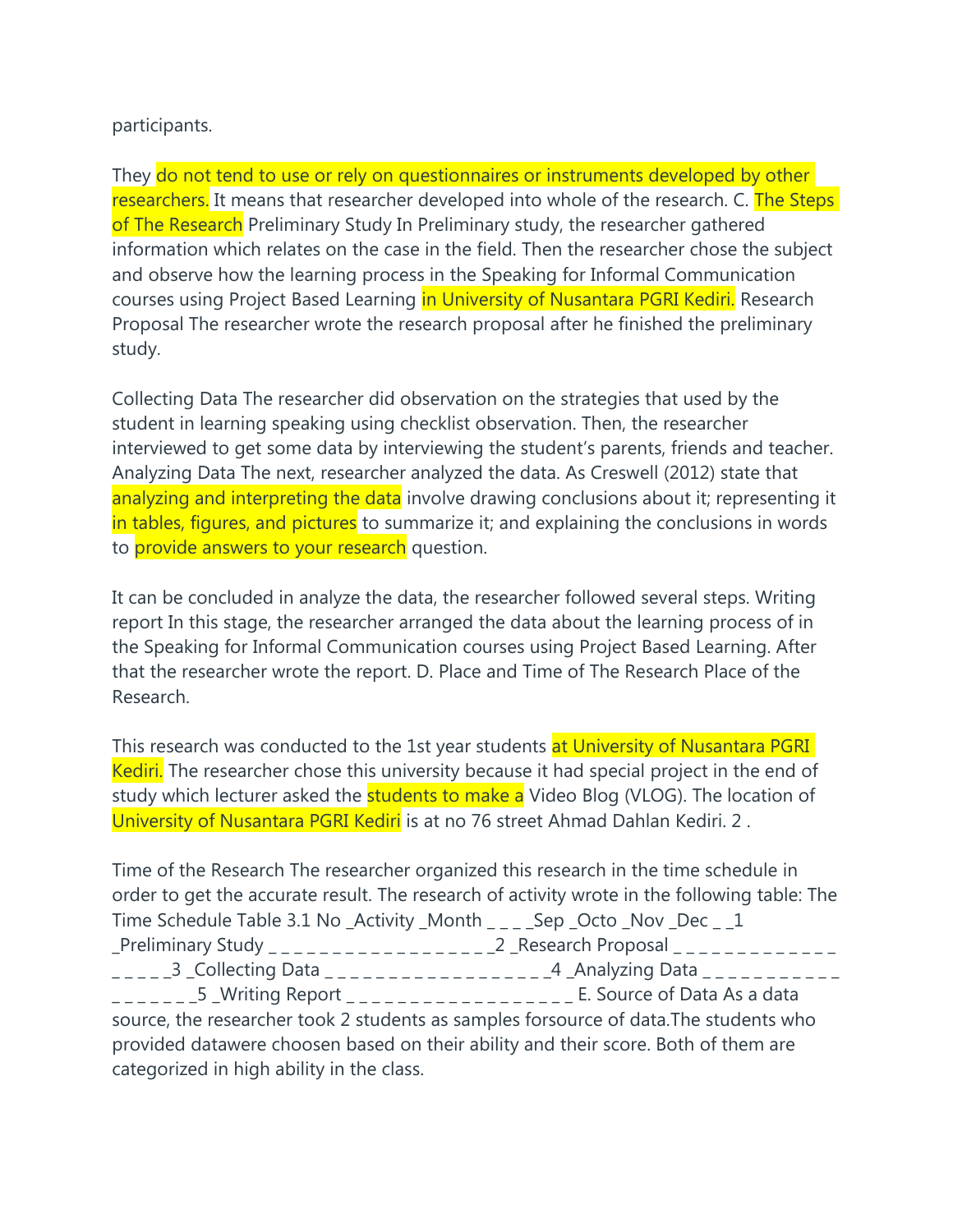They are able to speak fluenlty in English and they are always active to participate during the class. Beside, Student A was more prominent in pronounciation while student B had a good gramatical knowledge. Furthermore, both of them has a confidence in English. In addition, the data was also obtained through the learning activities inside and outside the classroom because the project (Vlog) produced by students was also carried out outside the learning class.

He alsodid observation related to the implementation of PjBL learning steps started from Speculation, Designing Projects, Conducting Projects to evaluations in the learning process based on the observation sheets that have been made. To get more data, the researcher also interviewed with the students' friends and the lecturer. He took 3 people to get more data. The one was from the lecturer of Speaking for Informal Communication and the others were from the student's friends.

Through this stage, researcher could explore additional data and information related to the source of data. F. Technique of Collecting Data In collecting the data the researcher provided some steps to get the accurate data, they areas follow: Observation In observation, the researcher observed the students when they learnt in the classroom.

He observedthe learning activities that inculcated the students' life skills in the Speaking for Informal Communication courses. Hebrought an observation checklist which contains general information of the student. Then, he made some notes about the student's activity inside the classroom during the lesson.

The result of making in observation was analyzed as the first data about the activities of student's learning speaking process.he saw firsthand the process of implementing learning using the Project Based Learning learning model in the Speaking for Informal Communication course as well as the researcher using field notes to write down the phenomena that occured in class.

Observation was carried out through direct observation on field and then documented into notes the field as a source of information to be processed into materials analysis under discussion. This observation was carried out from the first meeting to the tenth meeting. Interview In order to get the information deeply about the data, the researcher took the interview. This technique was carried out to complete the information in observation techniques when there was unclear information when he did observing.

In this stage the researcher took 2 students as samples for interviews as material to obtain the data and information. The students who become as source of datawere choosen based on their ability and their score. They are also capable to communicate in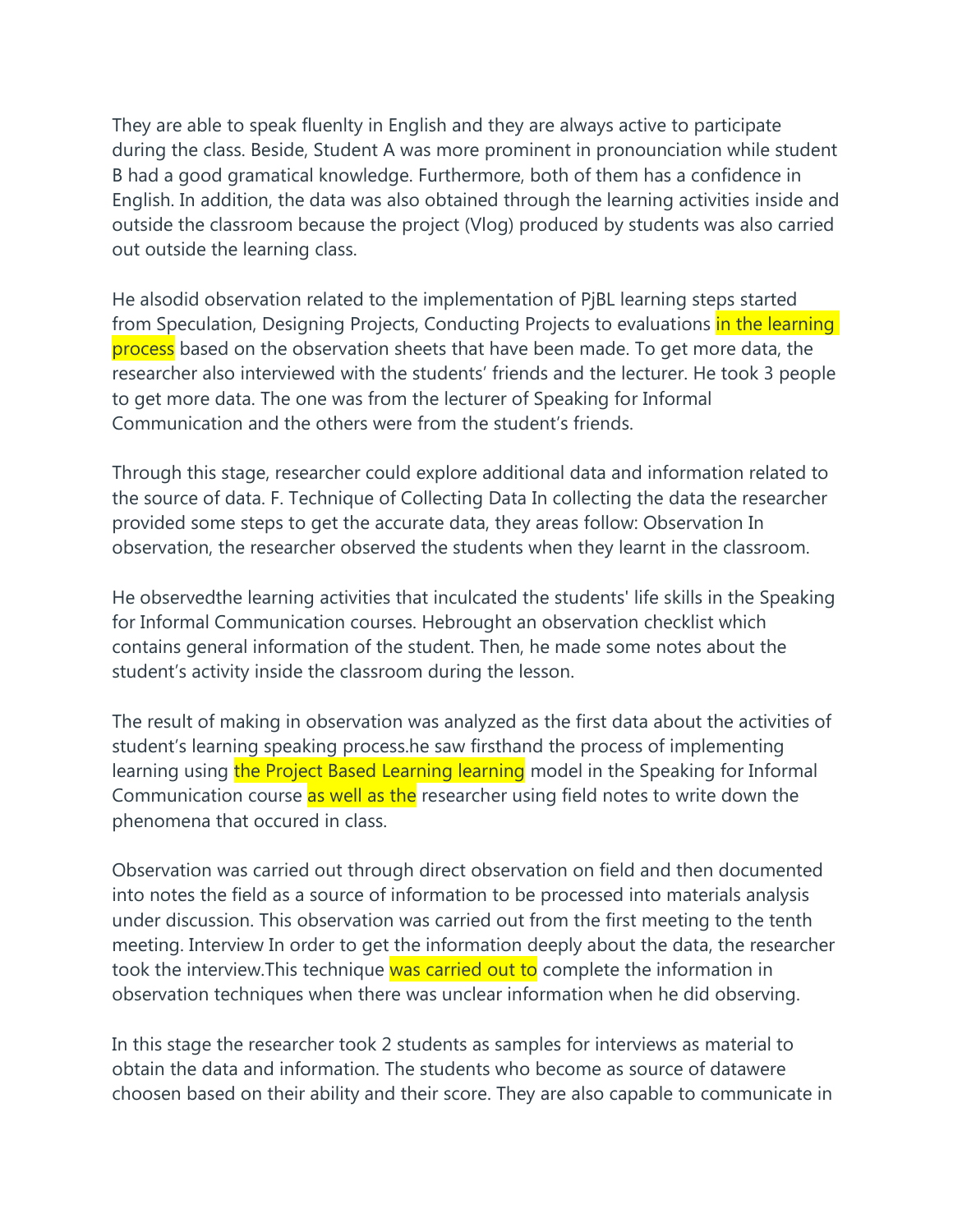English fluenlty. Furthermore, both of them always helped their in English.

Research instrument that used in the interview was an interview guideline and a tape recorder to record the interviews. Interview was used to know which life skills students have got in the Speaking for Informal Communication courses. By conducting interviews, he was able to find out the views and perspectives of participants on an event or experience they experienced while attending the Speaking for Informal Communication course in making their Vlog.

This interview aimed to find out information related the experience of research subjects about their problems and experiences and how to overcome the problems that arise in the process of making a Vlog in the Speaking for Informal Communication course. The purpose of the interview was to collect data related to the topics, themes and concepts they had chosen in the vlog as well as the reasons underlying them in determining the theme.

For example, to explore life skill data related to the ability to recognize theirself and environment also student's creativity in making Vlogs, he asked questions such as "(1) What are the topics, themes and concepts that you choose in your Vlog ?, (2) What is your reason to choose the topic, theme and concept?". In addition, it was conducted to obtain information about the process of making Vlogs in the Speaking for Informal Communication course and transferring them faced during the Vlog making process.

Furthermore, he also conducted interviews related to data and information in the feedback process conducted by classmates and Lecturer in the subject Speaking for Informal Communication. 3. Document Analyzis Document analyzis is one of qualitative data collections method by viewing or analyzing documents created by the research subject or the others on the subject.

Itprovided an information of the lesson plan of Speaking for Informal Communication and the syllabus of Speaking for Informal Communication and Vlog that students have been made. Beside, it the data and information about the process or step in acquiring life skills during the learning process in Speaking for Informal Communication using Project Based Learning. G. Technique of Data Analysis This qualitative research requires special data analysis techniques.

The researcher chose the data analysis technique proposed by Creswell (2010). There are several steps in the data analysis technique described as following: 1. Processing data At this stage, all data in the form of notes during observation, interview results, and documents were collected to be grouped according to indicators in life skills.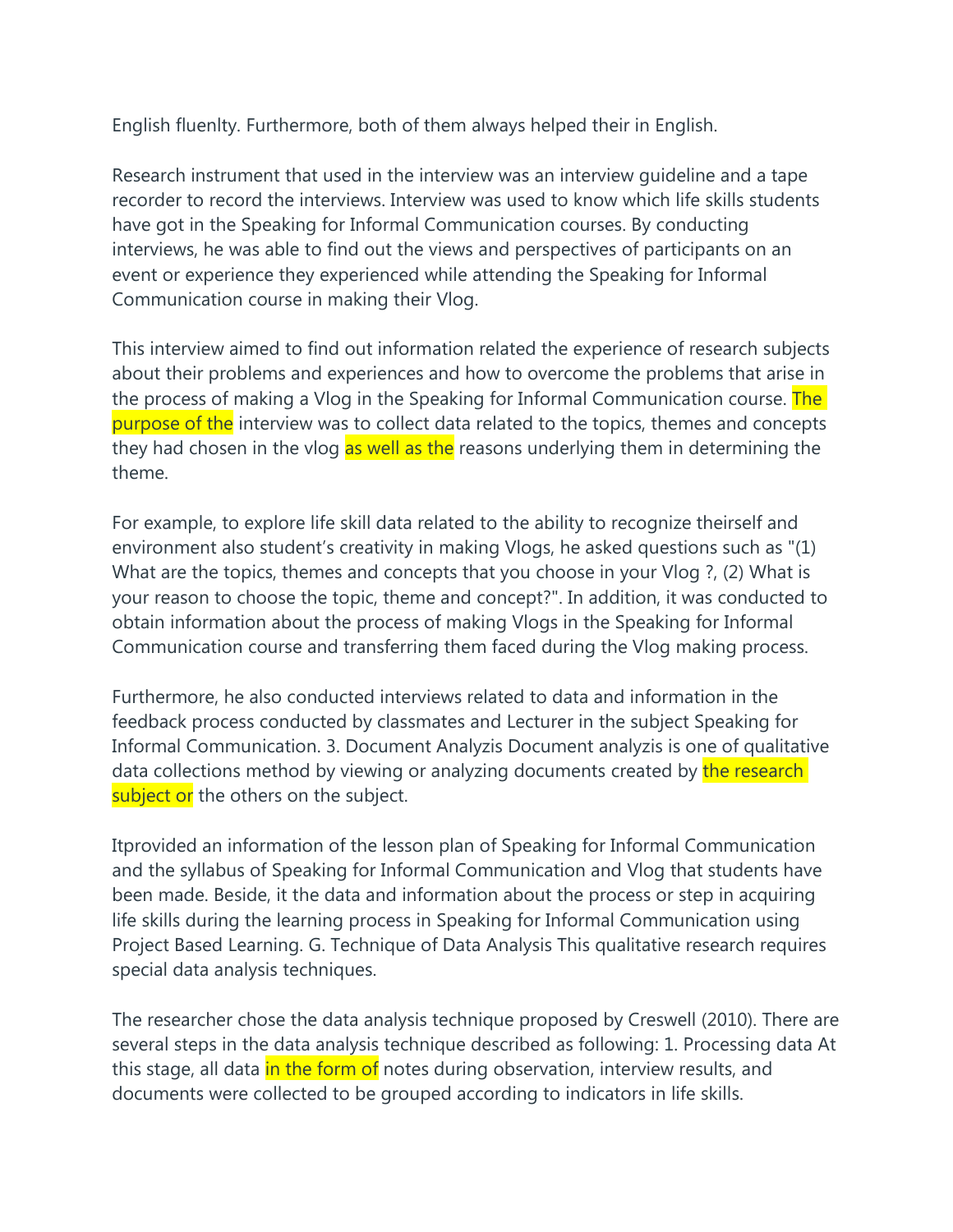Life skill indicators include creativity, critical thinking, independence, cooperation, responsibility, confidence, open minded, and recognizing students' potencial skill and the surronding. 2. Reviewing the entire data From the results of the grouping, the writing was done with special notes about the data that has been obtained. 3. Analyze data by coding At this stage, information or material processing was carried out through the coding process.

The coding process is processing information into writing segmentation. In the coding process, researchers conducted a grouping of data with shorter names. 4. Application of the coding process This step was description of various life skills, learning activities in obtaining life skills, acquisition settings and how students truly realize that through learning activities they learn various life skills.

In applying the coding process, researchers categorized life skills that had been obtained by students at each step of learning using project based learning. The following was a coding table used by researchers. Table 3.2 No \_Step of PjBL \_Life Skills \_ \_ \_SP \_CT (Critical thinking) \_ \_ \_Introducing the Speaking for Informal Communication Explaining the learning objectives of Speaking for Informal Communication course Giving information to students about making a project in the form of a Vlog Providing some good Vlog examples as a reference for making Vlogs \_RPE (Recognizing the potential of the environment) \_ \_ \_ \_ RSA (Recognizing self abilities) \_ \_ \_ \_ CV (Creative) \_ \_ \_ \_CF (Confidence) \_ \_ \_DP \_MM (Mastering Material) \_ \_ \_Determining the topics, concepts, and content in the Vlog by the students Providing material about how to communicate informally in contextual situation by the lecture \_CV (Creative) \_ \_ \_ \_HOTs (High Order Thinking Skills) \_ \_ \_ \_ CT (Critical thinking) \_ \_ \_ \_ RPE (Recognizing the potential of the environment) \_ \_ \_ RSA (Recognizing self abilities) \_ \_ \_ CP \_ CO (Cooperation) \_ \_ \_Asking to analyze the related sequence in example Vlog starting from the theme, opening, content, body language, language style and closing Discussing with friends about topics, content, and concept in the Vlog Taking videos, and Editing videos in students' Vlog \_TN (Togetherness) \_ \_ \_ \_IP (Independence) \_ \_ \_ \_CV (Creative) \_ \_ \_EV \_ON (Openness) \_ \_ \_Showing the students' draft Vlog to get feedback from lecture and friend Fixing the Vlog that had been given feedback Submitting the Vlog based on deadline  $\text{CS}$  (Communication skill)  $\text{S} = \text{CS}$  (Responsibility)  $\text{CS}$   $\text{CS}$  (Networking)  $\text{CS}$  $_C$ F (Confidence)  $_{\_}$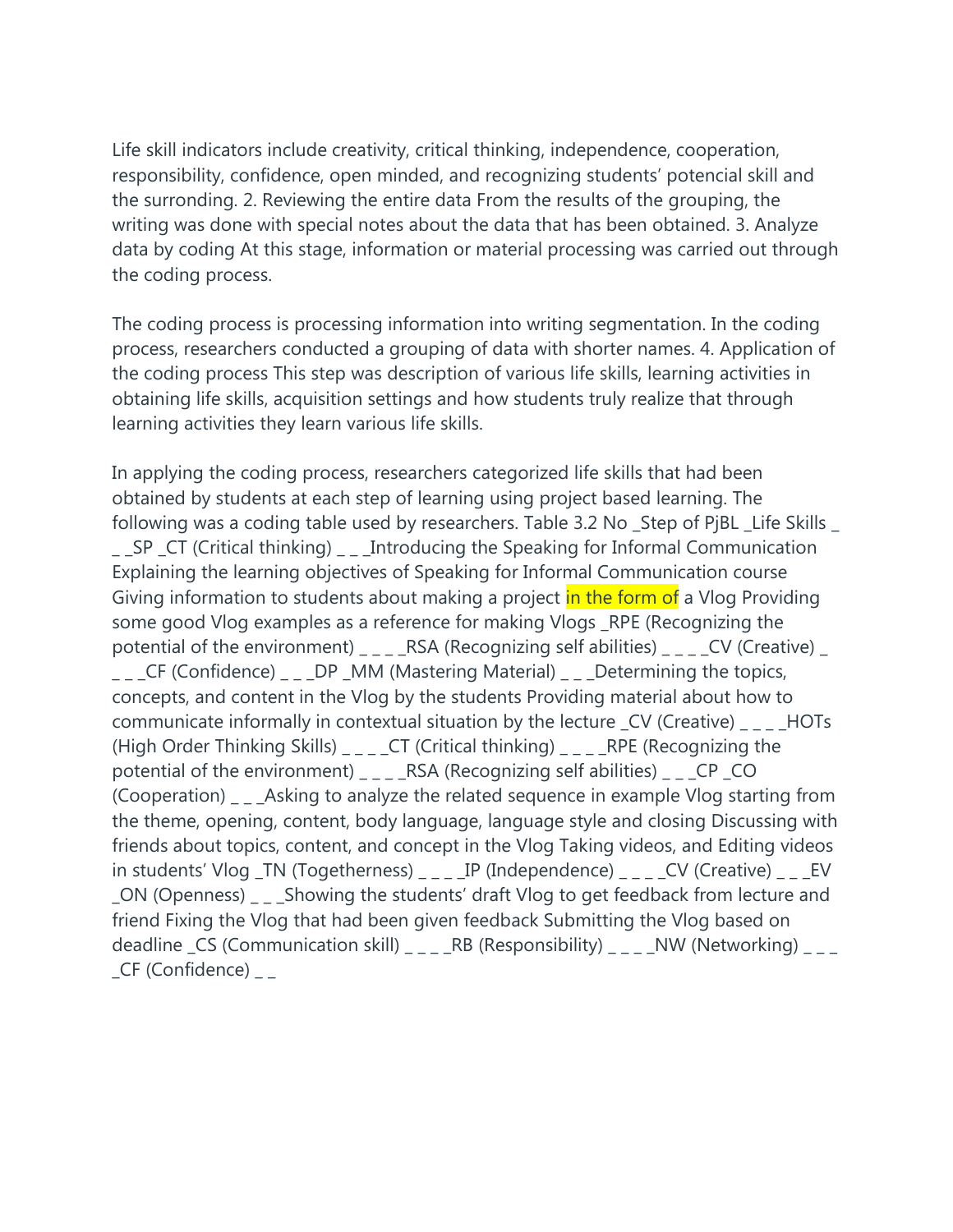5.

Understanding data This process presented a variety of life skills that were obtained by the students and is described how they get them in the form of qualitative reports. At the Speculation stage, they were asked to choose a concept as the foundation of their Vlog. In deciding the video concept, they were trained to think critically and creatively.

While the Designing project stage, students were trained to be able to recognize their potential self and the surrounding environment. It refered to the concept of the theme and content that was conceptualized during the process of making Vlog. For the Conducting Project stage, students were trained to have independent life skills, collaboration and creativity.

Independent skill can be known through the editing process during the process of making their vlog. For social skills such as cooperation can be reviewed by sharing the process with other students during the learning process to determine the concept and content of their vlog.

In the Evaluation stage, students were trained to have an open minded in accepting suggestions, criticisms, and evaluations from lecturers and other students. In addition, students were trained to be confident. This can be seen through how students speak to express ideas, ideas and opinions in English in accordance with the theme and content of their vlog.

In this step, the students was also asked to be responsible person. Students must collect Vlogs and upload them to Youtube on a predetermined time. H. Data Triangulation In this research, the researcher used triangulation for testing the validity of the data. Triangulation means using more than one method to collect data on the same topic.

According to Denzin (1970) among experts in triangulation in the social sciences, there continues to be a general consensus on the usefulness of the four types of triangulation originally identify by (1) data triangulation; (2) investigator triangulation; (3) theory triangulation; and (4) methodological or method triangulation. From what Denzin said, the researcher used methodological or method triangulation to check the validity.

Method triangulation was done by comparing information or data in a different way. In this research, researcher used interviews, observation, and surveys to obtain data or information. In addition, those techniques were used to obtain correct and accurate information data. He used interview and observation to check the validity of data.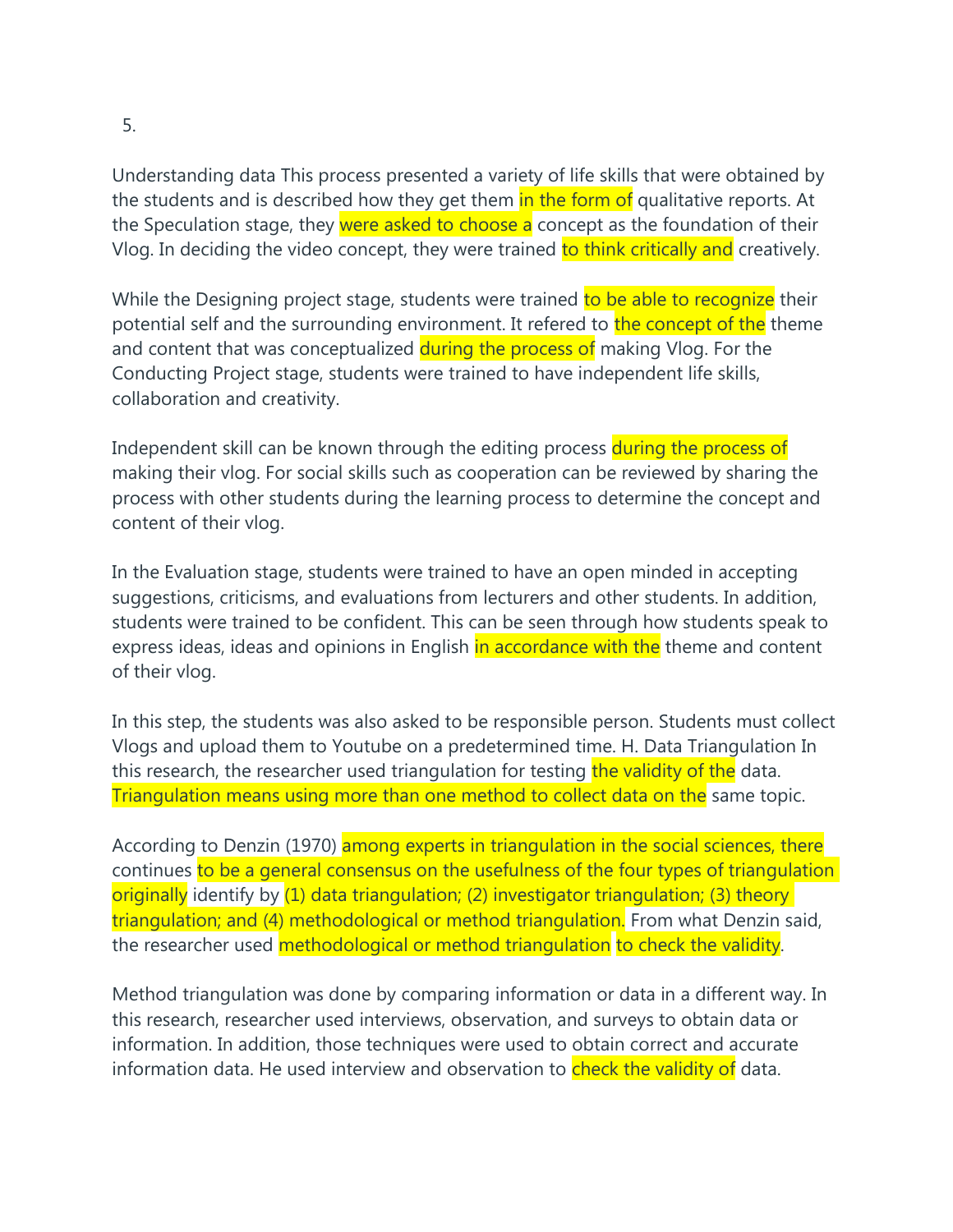In addition, He also used different informants to check the truth of the information. The informants came from lecturers and students who were taking the Speaking for Informal Communication course. This stage of triangulation was carried out if the data or information obtained from the subject or research informant was in doubt.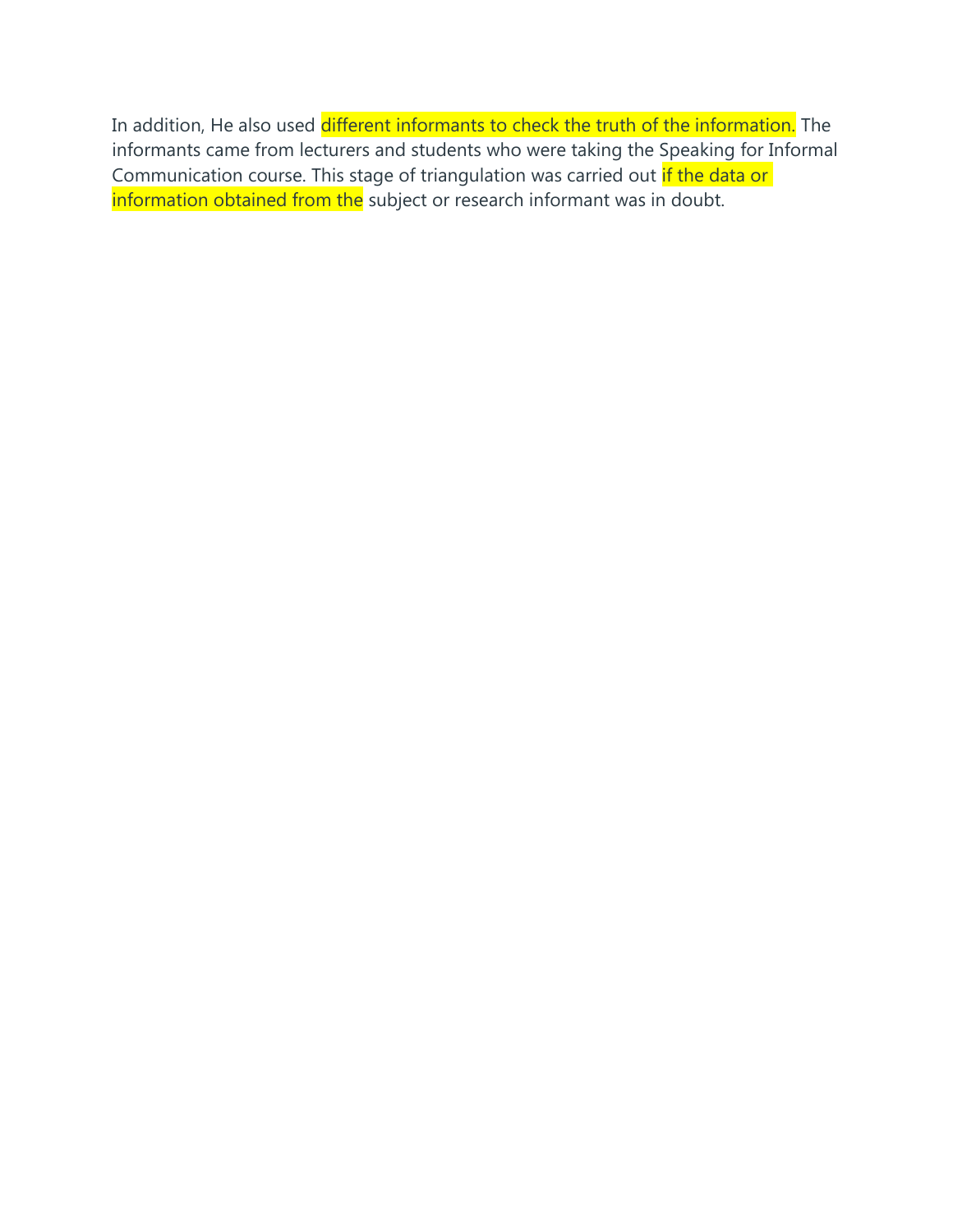CHAPTER IV RESULT AND DISCUSSION In this chapter, the researcher explains the research result and discussion from finding the research that consist of data analysis which explores about the result from data which have been analyzed by the the researcher. A.Result The Speaking for Informal Communication course is a speaking course at a basic level that trains basic communication in speaking in English.

The learning achievement of this course was student capable to communicate verbally by using the expressions "Introducing Oneself", "Asking and Giving Information", "Asking and Giving Direction", "Asking and Giving Opinion", "Asking and Giving Suggestion", and "Describing Objects" in various situations in English. Beside, the lecture used Project Based Learning to teach Speaking for Informal Communication in the first year student.

Furthermore, The result showed that students have achieved the specified competencies. It can be seen from the way they communicate in the Vlog that had been created by the students. From the results of observation and discussion, researchers can report the following findings: 1.

The Learning Activities in Speaking for Informal Communication UsingPjBL In Speaking for Informal Communication learning activities, the lecturer applied the steps of PjBL presented by Fragoulis (2009). There are four steps in the PjBL, namely: 1) Speculation, 2) Designing Project, 3) Conducting project, 4) Evaluation. a. Speculation Based on the revised syllabus and lesson plan, the lecturer introduced the plan of Speaking for Informal Communication learning material for one semester, including in the course contract.

The lecturer explained the learning objectives and gave information to students to make a project in the form of a Vlog at the end of the semester. The lecturer also informed some good Vlog examples in accordance with the learning objectives as a reference for making vlogs. In addition, thelecturer provided an overview of topics that could be used to create Vlogs.

From this process, this stage students are trained to think critically and creatively because students must look for ideas about topics or concepts in the Vlog that they would create. b. Designing Project At this stage students must determine or arrange topics, concepts, and content in the Vlog that would be made in accordance with the learning objectives.

Theywere also required to be able to create Vlogs that had interesting and creative content in accordance with the learning objectives. This could encourage students to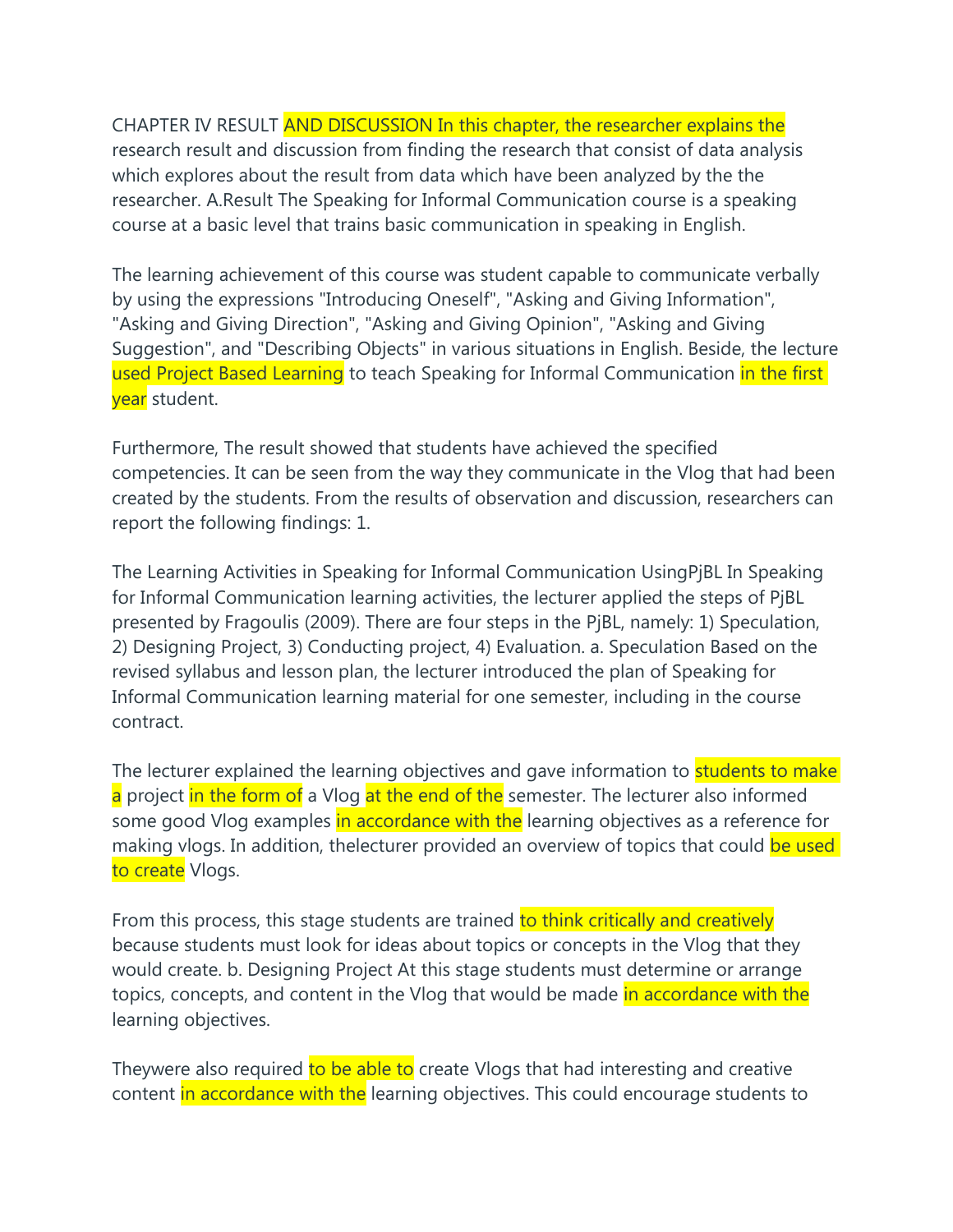think more critically about the phenomenon that was happening that they would pack in the Vlog content. The ability to think critically, creatively, and recognizing their potential ability and the environment within students arose when they arranged topics, concepts, and content in the Vlogs they would create. In this step, lecturer also provided material about how to communicate informally in contextual situation.

For example, the lecturer gave how to greet with peers, to greet in front of the class and to greet in the Vlog. c. Conducting project At this stage, the lecturer gave an example of a Vlog in accordance with the learning objectives for students to become a reference source for making a Vlog.

Then,thestudents were asked to analyze the related sequence in Vlog starting from the theme, opening, content, body language, language style and closing that had been given by the lecturer. It aimed to make students know what students had to do in the Vlog they would make. Through this, they were required to be able to dig up conclude the information contained in example Vlogs that had been given.

Then, they started to do discussing about topics, content, taking videos, and editing videos that they made. In the process of taking videos, some students were not equipped with the ability to capture and process video that was qualified. Thus, the spirit of independence of students arose when they were looking for various references and learning resources on the internet or YouTube for the process of making and processing videos independently. It could be seen from the students' vlog who used Thumbnail to attract the viewer.

He said that he saw the tutorials on Youtube about the way to attract the viewer. Then, he decided to make good Thumbnail as a tool to attract the viewer. Anotherexample come from student who made vlog entitled with "My Activity in Malang" did editing video with his crew. He asked his friends to be an editor video also recorder.

Moreover, He wanted to show a good vlog by collaborating with his friends who had ability in editing and recording video. At this stage, the ability to collaborate students appeared because theycan collaborate with other friends in making their Vlog. Furthermore, Students also consulted with the lecturers about the problems they faced during the process of making a vlog. d.

Evaluation In the Evaluation stage,the students showed their Vlog draft to be presented in front of the class. This activity was intended to get an evaluation from classmates and lecturers in the Speaking for Informal Communication course. Lecturers also provided feedback or evaluations related to conducting project, such as problems that students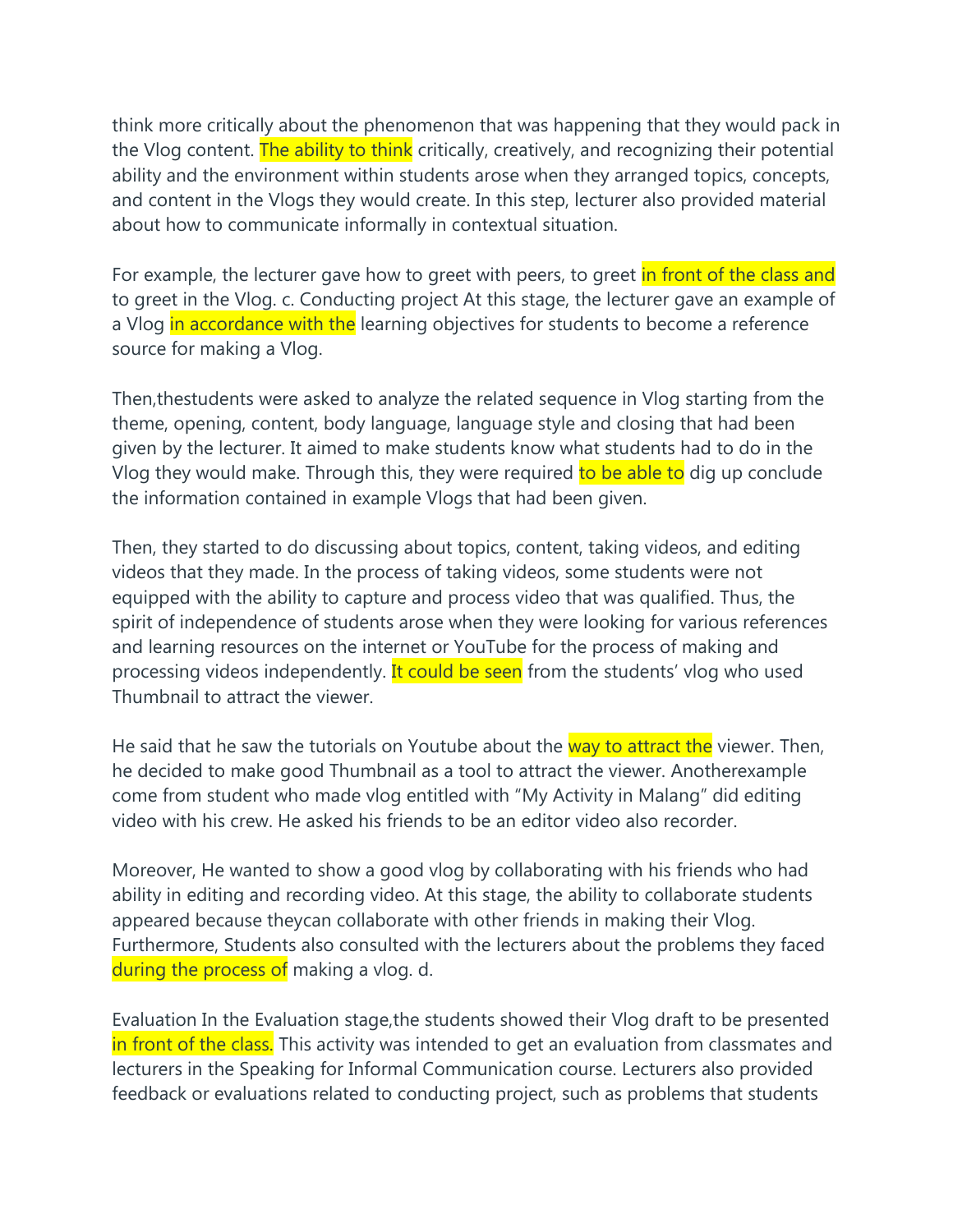encountered during the process of making a Vlog.

Here, the students' open minded skills could be trained. Students could be opened to each other in receiving suggestions, criticisms, and evaluations from lecturers and other students. Then, they were asked to fix their vlog after getting feedback. In giving feedback, the lecturer gave some inputs about the pronunciation of students about vocabulary.

Beside, she also gave feedback about the grammatical structure in arranging sentences in the Vlog. In addition, she also provided feedback related to the students' body langugae in their Vlogs. While the feedback given by students included Vlogger's facial expressions, students' confidence in expressing themselves using English also visual effects and editing in the Vlogs.

During the video screening process, The student's confidence could be seen because the students must be able to speak and express their ideas and opinions in English according to the theme of the content they had choosen in accordance with the learning objectives. In this step also, the student's sense of responsibility was honed because students must submit the Vlogs and upload them to Youtube on a predetermined time.

The deadline for collecting Vlogs was the final exam of the Speaking for Informal Communication course. After going through the evaluation process, students collected the Vlog to the lecturer and uploaded it to Youtube as the final product of the PjBL learning model. 2.

The Kind of Life Skills and The Process of Acquiring Life Skills by TheStudents From the observation result, it was found skills in life skills obtained by the students in taking the Speaking for Informal Communication subject can be grouped as follows: a. Self-awareness and Personal life skills To determine future job choices, each student must have different skills and they must be able to explore their potential.

Then, this skill is the ability to recognize the potential possessed by students. In addition, they are expected to be able to recognize and understand the potential of the surrounding environment. For example, what are the uniqueness of the area of ??origin, what culture is interesting to reveal, and the history of their area.

This subject required students to choose one of the topics related to the potential of their home region. After that, they had to communicate the topic through the Vlog they created. It could be seen from some students who had a tourism vlog theme that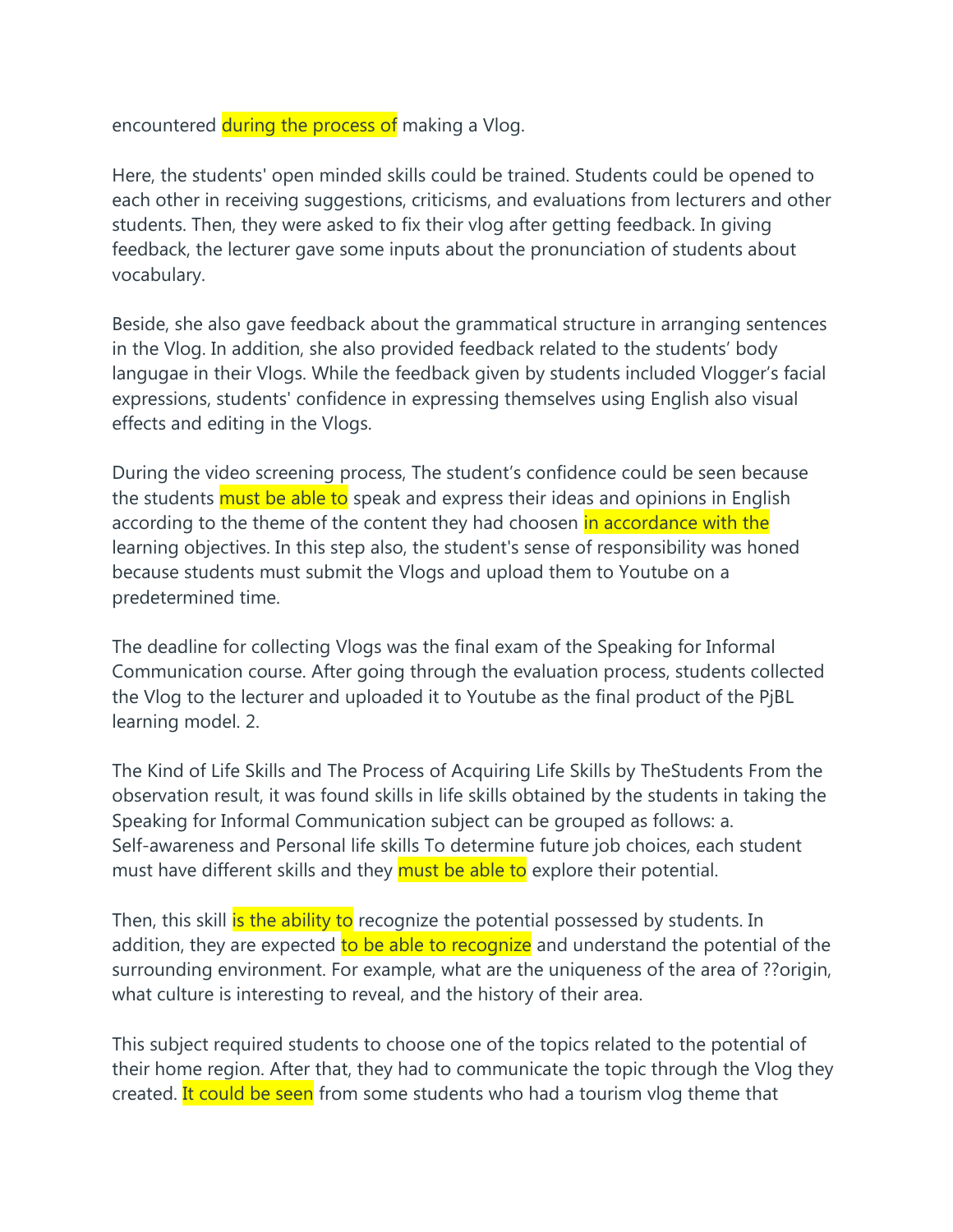introduced the potential of their area.

Examples of topics chosen by students are 'Pare English Village', and 'Getuk Banana'. Another example came from the student who made a vlog about the Selomangleng cave. He revealed that he wanted to bring in and to give an information about the local wisdom in his region by his Vlog.

Further more, he hopes that through the vlog he created there will be many people know about tourism place in Kediri.Personal life skills and self-awareness also showed by the Vlog "My Activity in Malang". In the vlog, the student showed his talent about his ability in dancing. He wanted to share about his exprience when he taught dancing in Malang.

In addition, by the vlog the students could explored their talents that cannot be expressed when in the classroom in the Vlog. Furthermore, the Vlog could accommodate the students who were less able to express themselves. b. Social skills In social life, social skills are the key to individual success in socializing and adapting to the environment.

In the world of education, especially at the college level social skills are needed. It aims to make students able to communicate and deal with and overcome issues related to social sensitivity. For example, at the stage of the process of making a Vlog, some students had difficulties in the editing process, so they asked for help from other students to teach how to do a good editing process in accordance with their Vlog.

It could be seen from student who asked the help for collaborating in his Vlog to an editor and recorder his Vlog. In this process, they were trained to have ability to coorporate with others. Furthermore, they were also able to get a new knowledge in mastering editing video. c. Thinking skill To deal with the rapid development of science and technology, thinking skills must be had by every person.

Thinking skillis very necessary for students. It is needed to stimulate the cognitive abilities of the students in gaining knowledge. Beside, students are able to develop ideas for thinking about the problems contained in learning. They must be able to analyze their own thought to ensure that they had made decisions and made a conclusions correctly.

Then, it provides opportunities for them to think openly and flexibly. In addition, thinking skills are able to train them to have High Order Thingking Skills (HOTs) so that they are able to become a decision maker and problem solver. For example, student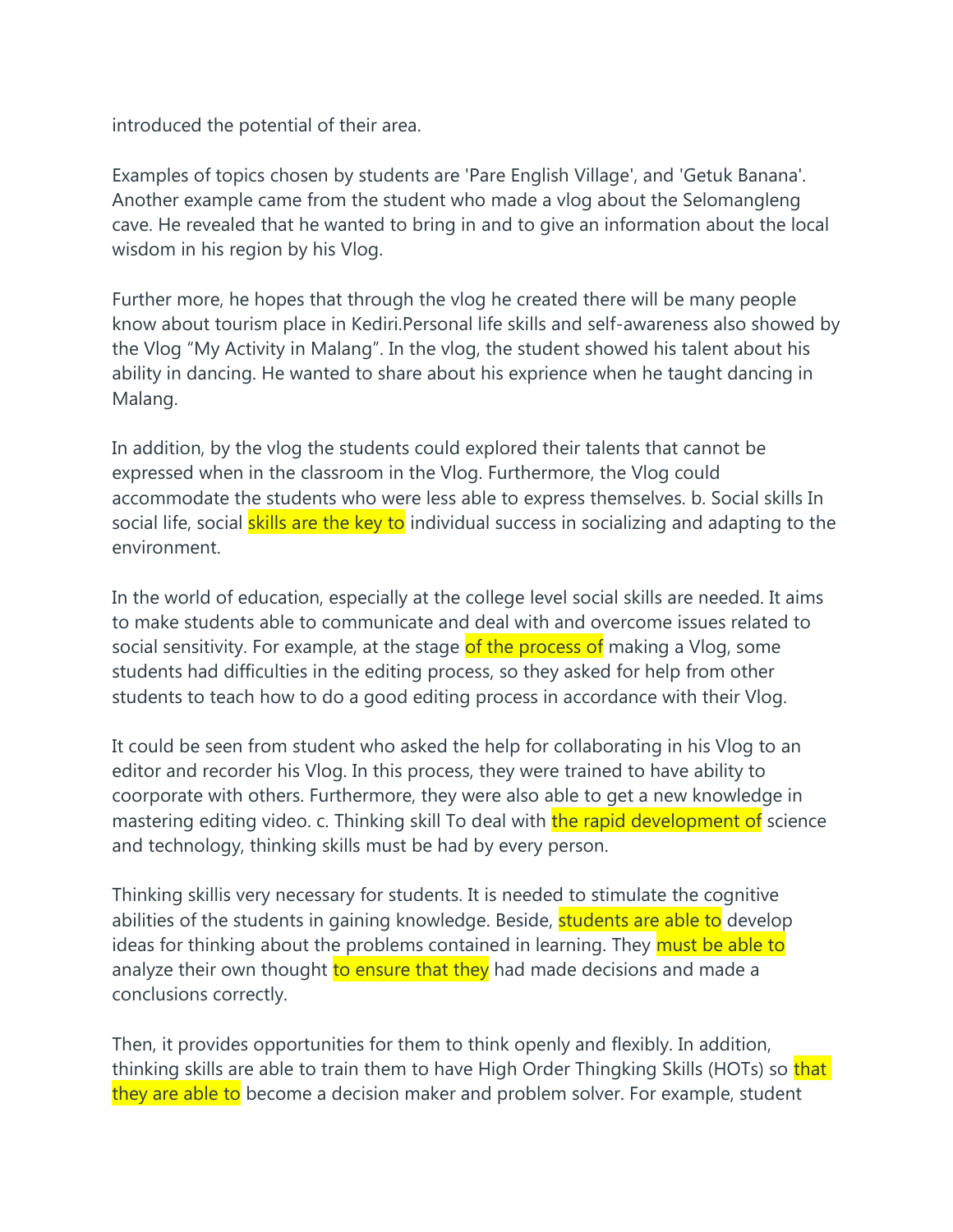chose the topic about local tourism place in the vlog " Kediri 1000 Stairs Up".

He wanted to support the local tourism place in Kediri through his Vlog.In addition, students were trained to be HOTs by choosing the theme and topic in the Vlog. They knew what content that should be in their Vlog. For example, local specialties, traditional dancing or local wisdom culture . As the result, they were able to make their Vlogs neatly. d. Academic skill Academic skillis the ability and skills of a person in the academic field.

The field covers all the sciences in formal education. It train students to think more critically and understand problems that occur in an environment. Students are expected to have sensitivity to environmental problems by identifying problems and explaining their relationship in certain phenomena. In the Speaking for Informal Communication course, they were required to choose a topic from the Vlog that they wanted to be created in accordance with the learning objectives.

The materials provided during the learning process were entitled "Introducing Yourself", "Asking and Giving Information", "Asking and Giving Directions", "Asking and Giving Opinion", "Asking and Giving Suggestions", and "Describing Objects". Those materials were able to support the students' academic skillin speaking verbally in various situations.

For example, thestudents chose the topic "Giving and Asking Opinion", from that topic students could raise a problem that was happening in an environment. In the Vlog, they could collaborate and network with the peers to share ideas, opinions thatrelated to the issues they raise. In this case, they were encouraged to apply their academic skill that they have got during the class. The students' academic abilities emerged when they were able to be sensitive to phenomena that were happening in the environment and raise them in the topics and content of the Vlogs they create.In addition, the topics such as "Asking and Giving opinion" and "Describing Objects" were applied in Vlogs.

This can be seen in the Vlog entitled "Kediri 1000 Stairs Up" where students were able to show directions to the Klotok Tourism and described the situation and what tourist objects were contained in Klothok. Beside, the students' academic abilities could also be seen through the use of grammatical and correct pronounciation also their fluency in their Vlog videos.

Furthermore, the mastering material had a role in academic ability. It could be seen from how the students did the opening and closing in their Vlogs. e. Vocational skill Vocational skill is **skills related to a** particular field of work found in society. These skills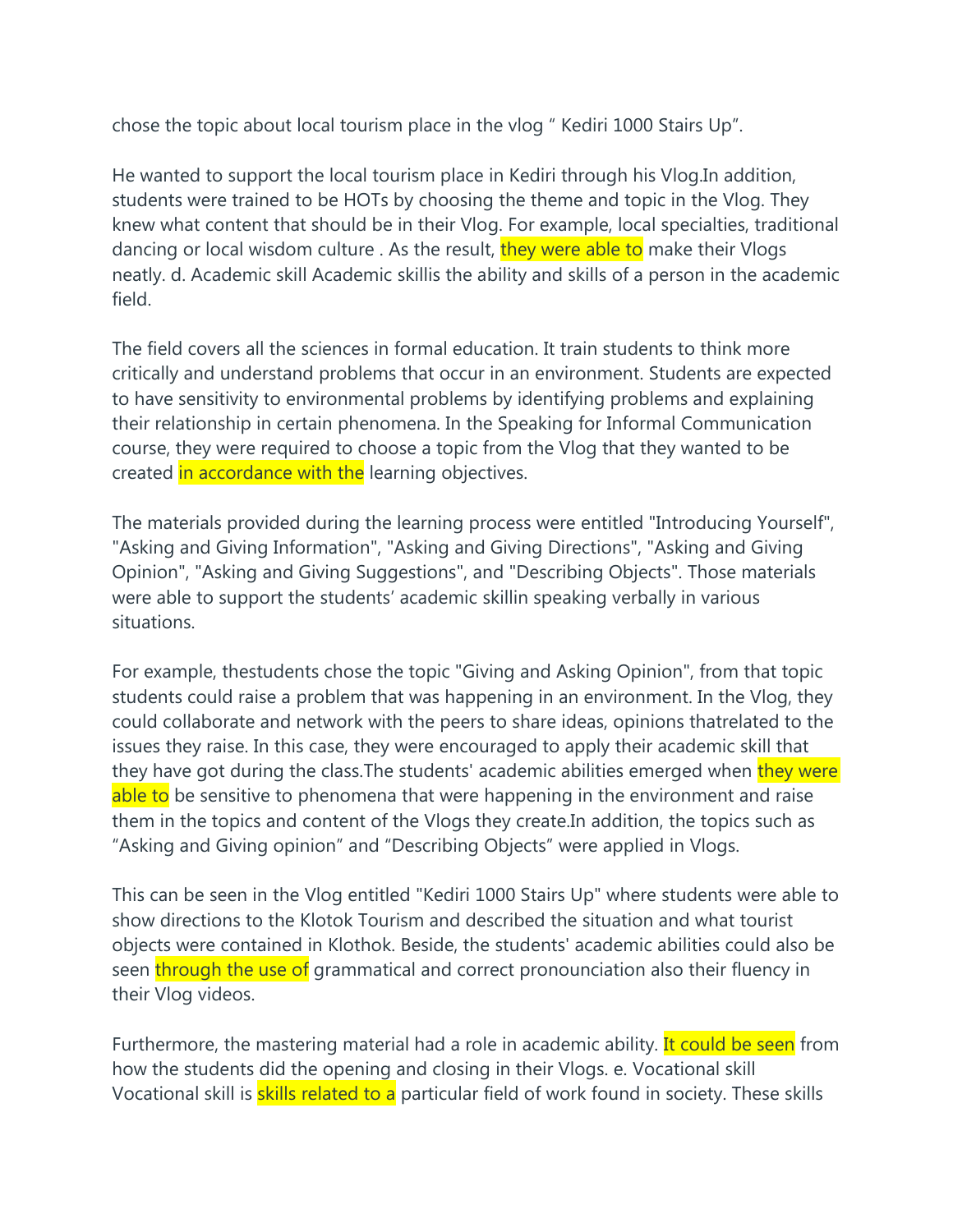emphasize the psychomotor skills of students rather than thinking skills. It trains students' ability to make or produce a work.

Vocational proficiency can determine the expertise of students to choose jobs in accordance with their interests and talents. Not only understanding about cognitive aspects, students are also required to be skilled in psychomotor aspects. This can affect the world work. In Speaking for Informal Communication courses, students were required to make a Vlog as the final result of the learning process that using the PjBL.

During the process of making and processing Vlogs, the ability of the students' vocational skill in video editing arose. It was proven by how students did editing videos in terms of graphics, sound, layout, animation, etc. Some of them who had not yet understood how to process videos to be interesting and neat also did good editing in the Vlog.

The competency that was gained by students could be a skill was be able to be used by students in applying the skill in the world work. Thus, they were also given new experiences during the vlog editing process. From the result observations, it was found that the stages of Project Based Learning were able to train thestudents' life skills.

The intended life skills include (1) self-awareness skills and personal skills, (2) social skills,  $(3)$  thinking skills, (4) academic skills, (5) vocational skills. While all of those life skills was covered by the step of PjBL namely Speculation, Design Project, Organizing Project , and Evaluation. Furthermore, PiBL could be used as a learning model which is able to train and to build the student's life skill through the project that should be created. B.

Discussion This section presents the discussion based on the findings of the study. It is concerned about the process of acquiring life skills during the learning process in Speaking for Informal Communication using Project Based Learning and the life skills which students have got in the Speaking for Informal Communication courses.

From the observations, it is found that **Project Based Learning learning** provided a variety of learning experiences for students. Through the steps in Project Based Learning, student life skills embedded. Life skills acquired by students were self-awareness and personal life, social skills, thingking skills, academic skills, vocational skills.

Project Based Learning is a surefire solution for instilling student life skills. It is line with Ribe and Vidal (1993) that states, PjBL is a systematic instruction method that develops student's language skills,cognitive domain and global personality skills through valuable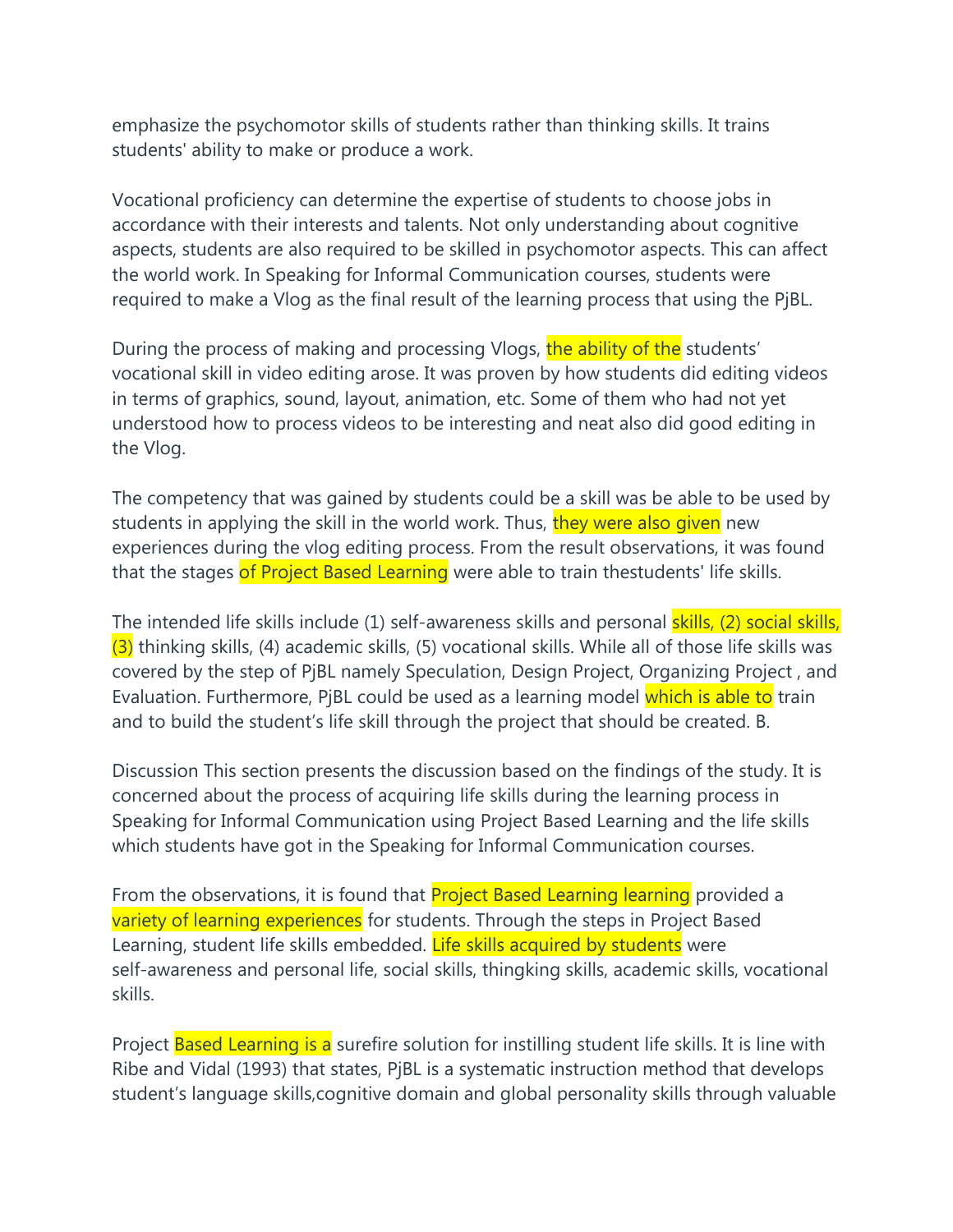projects. Thus, PjBL is a method that is suitable to develop the students' knowledge and skills in the 21st century.

In a previous study conducted by Rochmawati (2015) found that Project Based Learning students actively participated in every step of the implementation of making projects in the form of staging role play and story telling. From here students show a significant positive attitude towards the implementation of learning. study that conducted by Nurhajati (2016) found that Project-Based Learning is an appropriate learning model to be used in teaching writing skills where Project-Based Learning helps students develop their ideas in written form.

Thecase study conducted by Nurhajati (2017) indicates that during the process of learning the character of students will be formed through the steps of Project-Based Learning where the final result students must be able to make English books. While research conducted by Zakiyah (2019) finds that the Project-Based Learning can increase student's creativity in writing poetry.

In addition the sttudents' self reliance on the skills of writing poetry after implementation of Project -Based Learning models was in the high category. Based on the previous study, it can be concluded that previous research only focused on the process and learning outcomes using Project-Based Learning, but it has never been discovered how the process of acquiring life skills through the application of Project-Based Learning.

Beside, the final product of this research was intergrated with technology basedon the project that students had made (Vlog). Furthermore, It was a thought that underlied researchers to conduct research on the process of acquiring students'life skills in through Project-Based Learning.In the vlog, students are required to package the vlogs they had made as interesting as possible in order to attract the viewer.

It can be seen from the results of the Vlog which had many interesting visual effects, lighting and editing effects in their Vlog. Thus, to inculcate life skills, students' abilities are also honed in technology in the Speaking for Infomal Communication subject through the Vlog. On the other hand through the Vlog, students are also trained to recognize the potential of tourism and local wisdom in their area.

This can be seen through the themes in their vlogs such as "Selomangleng Cave" ,"Gethuk Banana" and "My Activity in Malang".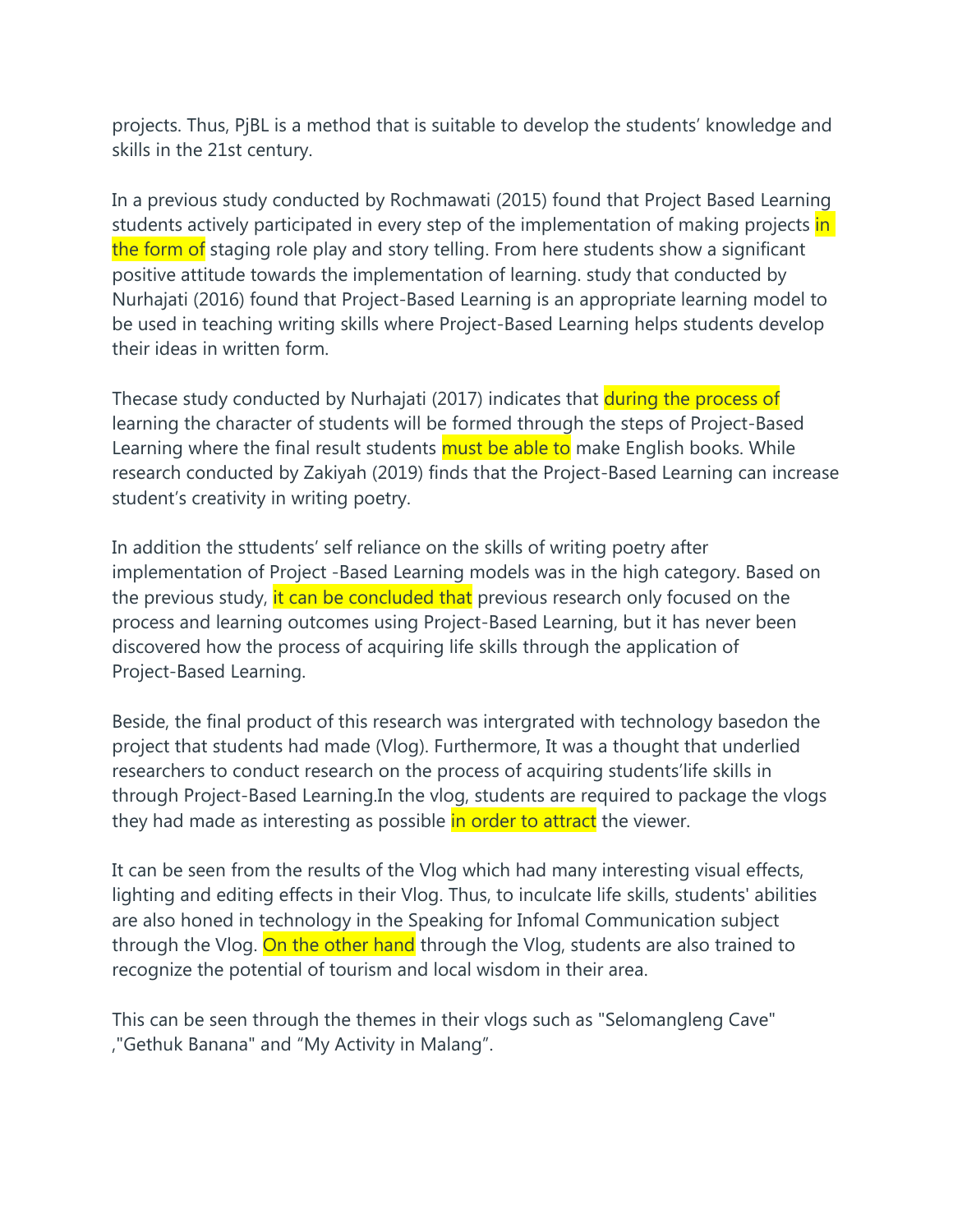CHAPTER V CONCLUSION, IMPLICATIONAND SUGGESTION A.Conclusion Based on the result and discussion that have been presented, the researcher concluded that the stages in Project Based Learning could be inculcated students' Life Skills. Those life skills are (1) self-awareness skills and personal **skills, (2) social skills, (3)** thinking skills, (4) academic skills, (5) vocational skills.

At the speculation stage, the lecturer gave a lecture contract and materials to be studied for one semester. The lecturer asked **students to create a** Vlog and upload on Youtube. At this stage, life skills arose including critical thinking, creativity, and recognizing their potential ability and enviroment also High Order Thingking Skills (HOTs). In designing project, they formulated ideas or concepts that had been created by students in Vlogs.

At this stage, The life skills that appeared included independence, creativity and High Order Thingking Skills (HOTs). In other hand, in conducting project stage, they undertook the process of taking pictures or videos. At this stage, life skills that got by the students were independence, collaboration & creativity.

In Evaluation stage, they displayed their draft Vlogs to the classmates and and. Lecturers and students were able to provide suggestions, feedback, comments, and criticism about the Vlogs that are displayed. After it was given feedback, they had to upload their Vlogs to Youtube and also submit to the lecture as the dead line.

The life skills that students were aquired were networking, open minded, self confidence, communication skills, &responsibility. Thus, it can be concluded that Project Based Learning is a learning model that is able to provide a variety of learning experiences to students as well as a new breakthrough in planting and training life skills of students B.Implication The results obtained in this study was a descriptive which can be used as parameters of consideration in the selection of an appropriate learning model, ,especially in enhancing the life skills of students. Besides, it has positive implications for various parties involved in this research.

It can be seen from the process of making vlogs and the final results of vlogs created by students where the life skills of students were obtained through each stage in the PjBL. Based on the results of the research above, PJBL was able to have a significant impact on the life skills of students. Through PjBL, students are trained in self-awareness skills and personal skills, social skills, thinking skills, academic skills, and vocational skills.

In addition, PjBL is a practical learning model that students are required to make products, so that PiBL is suitable to be applied in subjects that are learning outcomes in the form of products. The resulting product must also be in accordance with the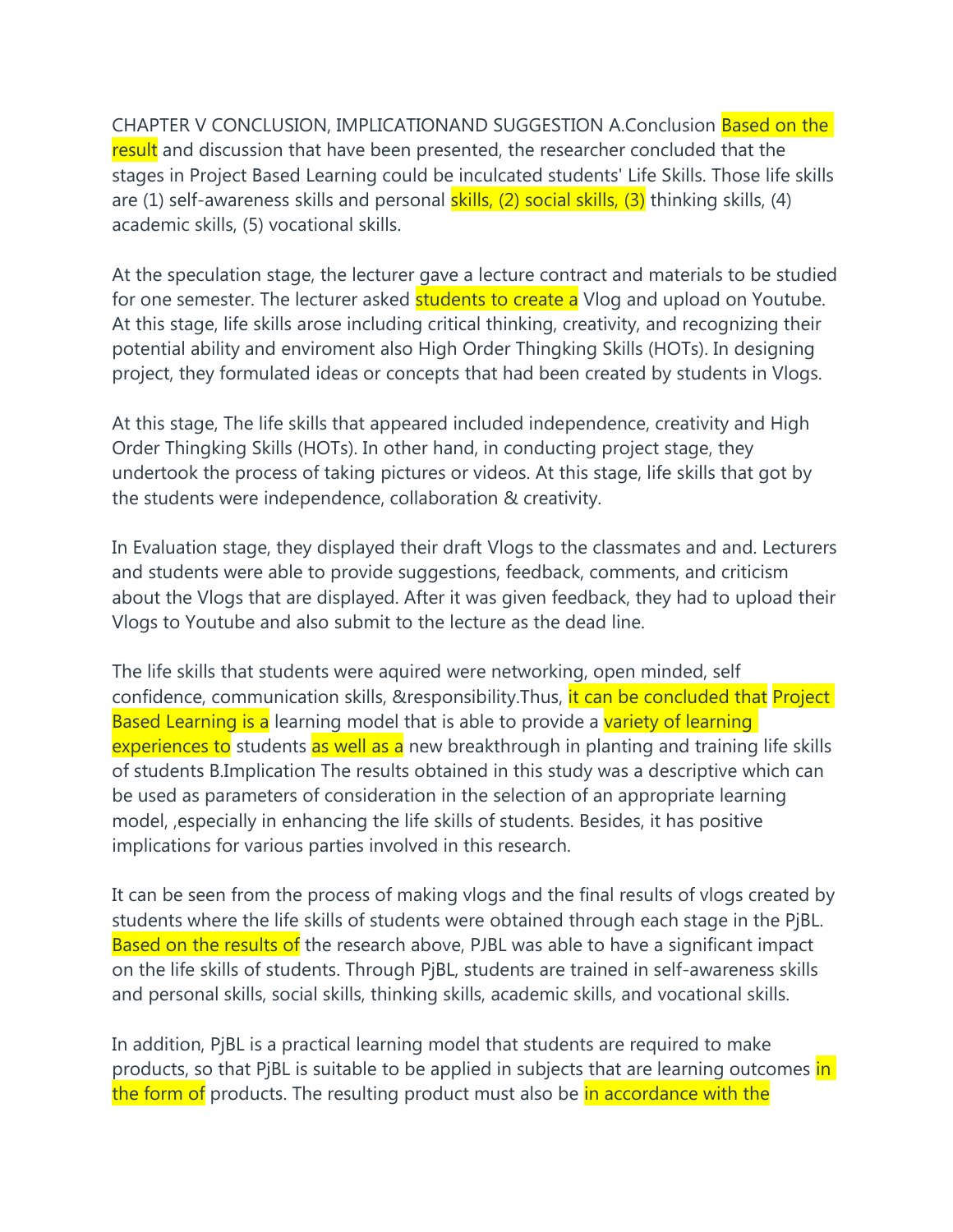material provided by the teacher. For example, students make a short story writing product in a Creative Writing course or students make a fairytale English children's book in the Teaching English for Young Learner subject. C. Suggestion 1.

For lecturers In speaking learning, not only are lecturers expected to emphasize the acquisition of students' academic values but also pay attention to students' life skills. Then, the lecturer must choose an appropriate learning model to practice student life skills, one of which using PjBL. 2. For Students Through products produced by students in the steps of applying PjBL, it is expected to be able to train and develop the life skills that exist in students.

Because one of the benchmarks of individual success is through the life skills they have, especially in an effort to solve the actual problems they face. 3. For futher researchers This research is using a qualitative design which results are a generalization of the type and process of obtaining life skills. Therefore, further researchers are recommended to develop broader and deeper researches in a quantitative approachthat the life skills obtained can be measured through the assessment of indicators in life skills.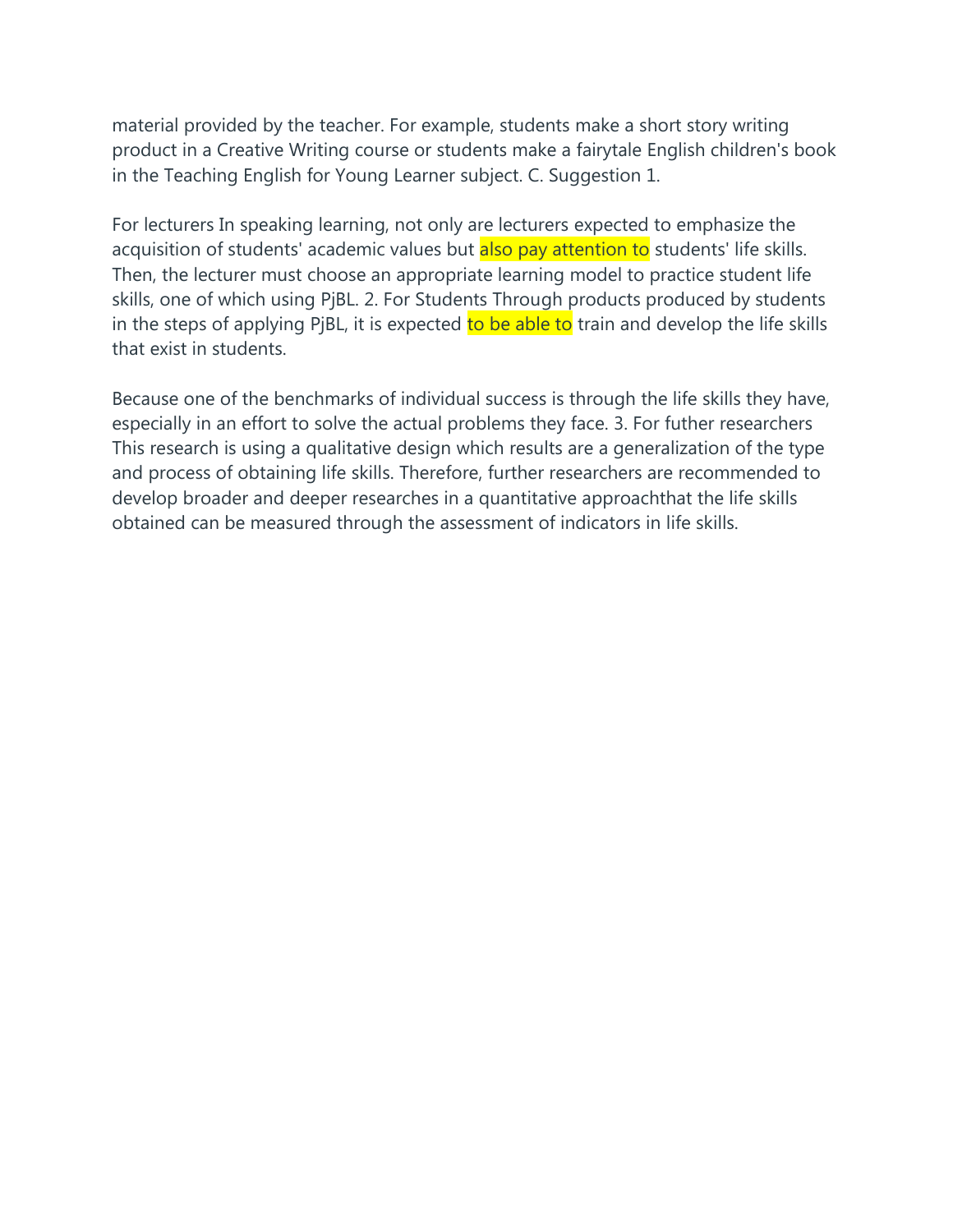BLIBIOGRAPHY Aghayani, Hajmohammadi.2019.Project-Based Learning: Promoting Efl Learners' Writing Skills.LLT Journal: A Journal on Language and Language Teaching. Volume 22:78 Aends, Richard. 2008. Learning to Teaching. Jogjakarta: Pustaka Pelajar Bell, S. 2010.

Project-Based Learning for the 21st Century: Skills for the Future.Taylor & Francis Group, LLC Bogdan, R.C & Biklen, S.K.B. 2007.Cualitative Research for Education to Theory and Methods. Allyin and Bacon, inc. Boston Brown, H. D. 1994. Principles of Language Learning and Teaching. New Jersey: Practice Hall Brown, H. D. 2001. Teaching by Principles: an Interactive Approach to Language Pedagogy 2 nd Edition. NY: Addison Wesley Longman,inc.

Brown, H. D (2004). Language assessment principle and classroom practices. San Fransisco. Pearson Education. Chaika,E. 1982. Language The Social Mirror. Massachusets: Newburry House Publisher, Inc. Creswell,J,W.2007. Qualitative Inquiry and Research Design: Choosing Among Five Approache Second Edition. California: Sage Creswell,J,W.2010.Educational Research: Planning, Conducting, and Evaluating Quantitative and QualitativeResearch.Boston: Pearson Creswell,J,W.

2012. Research Design. Yogyakarta: Pustaka Pelajar. Halliday, M.A.K. 1978. Language as Social Semiotic: The Social Interpretation of Language and Meaning. London. Hamdani. 2011. Strategi Belajar Mengajar. Bandung: Pustaka Setia. I, Fragoulis. 2009. Project-Based Learning in the Teaching of English as A Foreign Language in Greek Primary Schools: From Theory to Practice. Greece: University of Ioannina.English Language Teaching. Vol. 2. Ismuwardani,Z. 2019.

Implementation of Project Based Learning Model to Increased Creativity and Self-Reliance of Students on Poetry Writing Skills.Journal of Primary Education. Vol 08:01. Kavlu, A.2017. Implementation of Project Based Learning (PBL) in EFL (English as a Foreign Language) Classrooms in Fezalar Educational Institutions (Iraq). International Journal of Social Sciences & Educational Studies. Volume 04:67. Kelly Gerald. 2000. How to Teach Pronunciation. London: Longman. Kencanawati.2019.Instructional Design in Teaching English Using Authentic Assessment: The Practice of Experiment/ Demonstration in Teaching Speaking.Prosiding SEMDIKJAR (Seminar Nasional Pendidikan dan Pembelajaran) 3. Kediri: UNP Markham, T., Larmer, J., & Ravitz, J. (2003).

Project based learning handbook: A guide to standards-focused project based learning for middle and high school teachers (2nd ed.). Novato, CA: Buck Institute for Education. Moleong, Lexy. 2005. Metode Penelitian Kualitatif. Bandung: PT. Remaja Rosdakarya . Nunan, D. 1989. Designing Tasks for the Communicative Classroom. New York: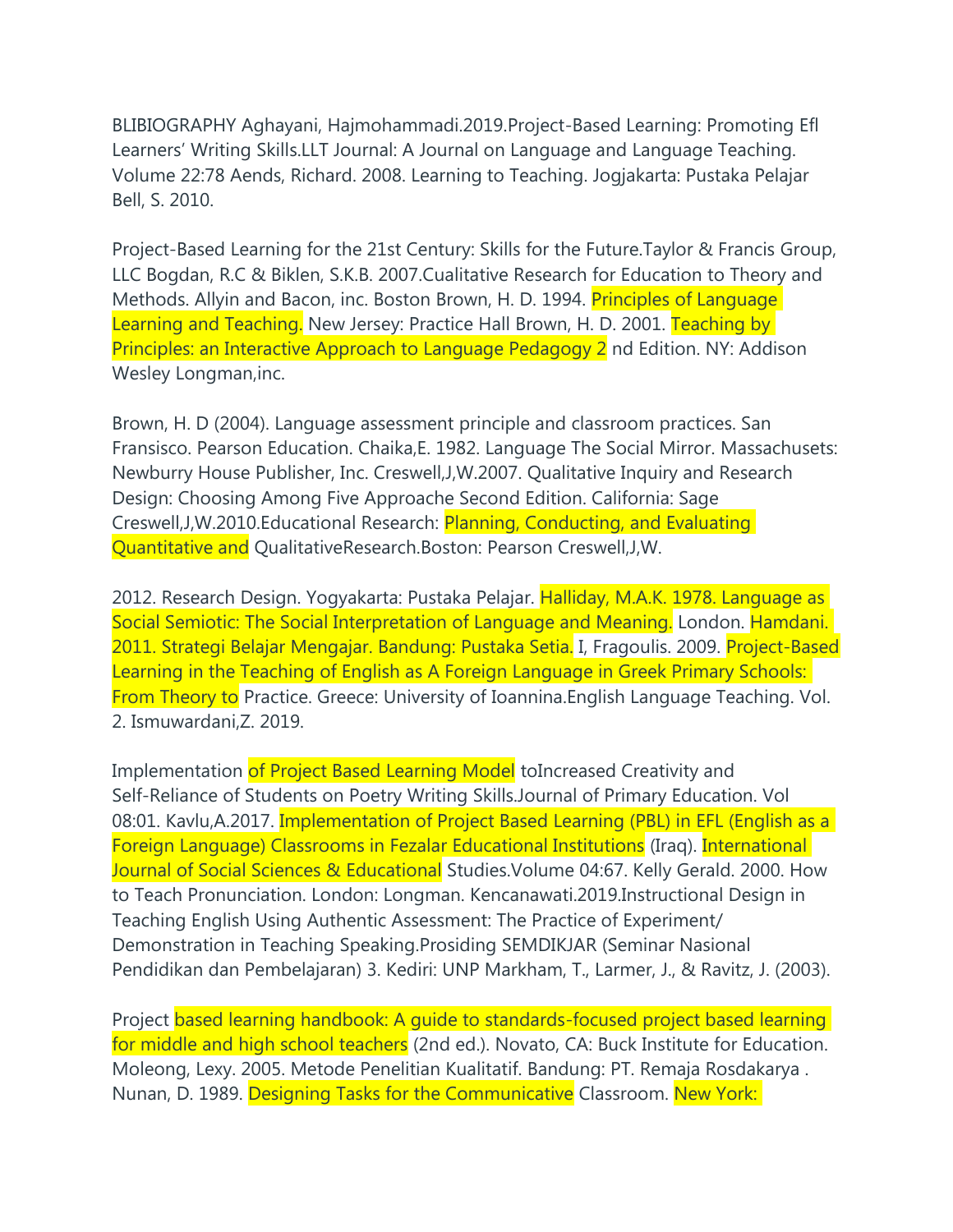Cambridge University Press. Nurhajati,D. 2017.

Creating English Student Book Through Project –Based Learning in TEYL Subject. Kediri: UNP Nurhajati, D.2018.Creating Vlog As The Learning Outcome To Teach Speaking.The 12th Bicole InternationalConference Proceedings. Bandung: ITB. Nurhajati, Kencanawati. 2020. Enhancing Critical Thinking in Speaking Skillthrough Sekawan.English Education : Journal of English Teaching and Research. Volume 5(1) 92-102 Ribe, R. & Vidal, N, (1993). Project Work: Step by Step. Oxford: Heinemann.

Rochmawati, P. 2015. Project-Based Learning To Raise Students' Speaking Ability: Its' Effect And Implementation (A Mix Method Research In Speaking Ii Subject At Stain Ponorogo). Syakur. 1987. The Component of Speaking. Boston: Allin and Bacon. University Press. WHO. 1999. Partners In Life Skills Education.

Conclusions From A United Nations Inter-Agency Meeting. Geneva, WHO, 1999 (Who/Mnh/Mhp/99.2). Online source :

https://ristekdikti.go.id/wpcontent/uploads/2019/04/Pidato-HARDIKNAS-2019-1.pdf Heaton, JB. 1978. The Components of Speaking Ability. Retrieved November 12, 2013 from

http://beddebah-haterulez.blogspot.com/2012/08/the-componentsof-speaking-ability.h tml. APPENDICES The Field Noteof Obserations / / / / / / / / LEMBAR WAWANCARA SISWA Name : Class : Date : Title of Vlog : No \_Questions \_Answer \_ \_1.

\_What are the topics, themes and concepts that you choose in your Vlog? \_ \_ \_2. \_What is your reason to choose the topic, theme and concepts? \_ \_ \_3. \_What is your inspiration that underlies you in determining the topic, theme and concepts? \_ \_ \_4. \_What do you feel during the process of making a Vlog in the Speaking for Informal Communication course?  $_{-\,-}$  5.

Ls there any differences that you feel when you speak English directly (face to face) or in front of the camera when making a Vlog?  $_{-\, -}$  6. Lis there any obstacle that encounter you during the process of making a Vlog? \_ \_ \_7. \_ From those obstacles, how do you solve it?  $-$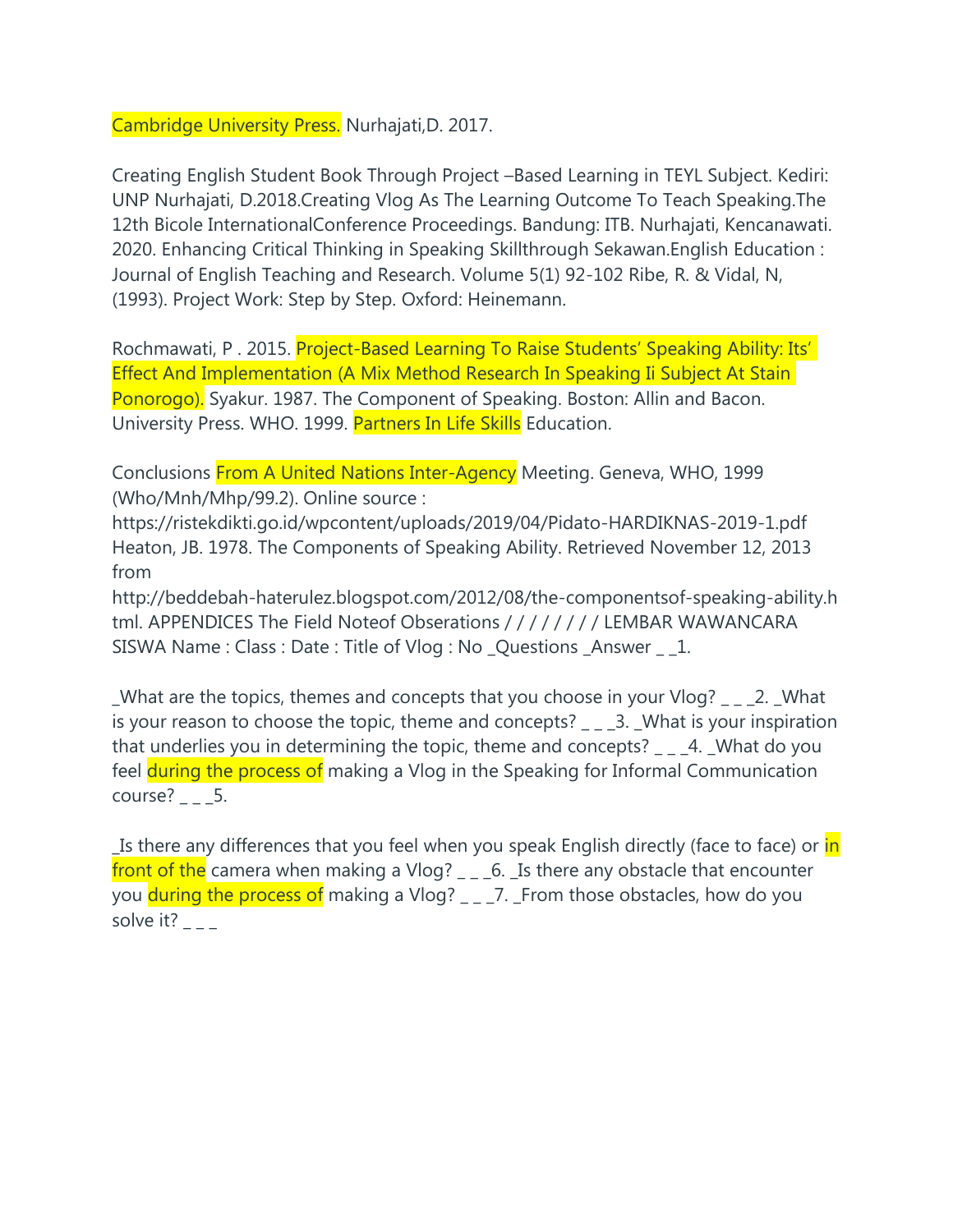8. \_Which material in Speaking for Informal Communication that support you to make your  $Vlog?$  \_ \_ \_9.

\_How is your way to edit your Vlog in order to attract the viewer? \_ \_ \_10. \_How do you feel when you get feedback when your draft Vlog was presented in front of the class? \_11. \_In the process of submitting Vlog, is there any timeline? \_ \_ \_12.

\_Do you also submit your Vlog as to the deadline that was given and upload your Vlog in Youtube? \_ \_ \_ The Field Transcript of Interview / TRANSKRIP WAWANCARA \_ \_Informan 1 Tanggal Wawancara : 23 November 2019 Tempat Wawancara : Gazebo Kampus Identitas Informan 1 Name : Iqbal Agam Alfahreza Class : 2 A Title of Vlog : My Activity in Malang Hasil Wawancara Pewawancara :selamat siang mas ,mau tanya – Tanya sedikit Narasumber :selamat siang juga mas, boleh monggo Pewawancara :mas saya pengen tanya, terkait pembuatan Vlog sampean ? Narasumber :siap mas , santai saja Pewawancara :What are the topics, themes and concepts that you choose in your Vlog? Narasumber :Untuk tema yang aku pilih yaitu dance ya. Jadi saya mengajar dance.

Untuk konsepnya saya buat kayak seperti model film pendek (short story) untuk mengetahui dari jalannya awal sebelum saya berangkat karena video saya tentang mengajar di Malang ada lomba.Videonya dari awal latihan sampai lomba untuk konsepnya seperti itu. Pewawancara :What is your reason to choose the topic, theme and concepts? Narasumber :My reason why I chose the dance because itu adalah salah satu kemampuan saya untuk show up ke publik selain itu adalah salah satu cara mendapat uang.

Pewawancara :What is your inspiration that underlies you in determining the topic, theme and concepts? Narasumber :Inspirasiku dari bakat yang saya miliki. Saya pengen orang mengetahui bakat dance saya Pewawancara : What do you feel during the process of making a Vlog in the Speaking for Informal Communication course? Narasumber :Yang pertama ini adalah Vlog pertama kali jadi saya sangat excited sekali ya.

Jadi yang pertama ini adalah pertama kali rasanya masih baru banget karena sesuatu hal yang baru jadi aku masih harus banyak belajar caranya membuat Vlog seperti apa dan gimana dan yang paling penting enak banget lah soalnya bisa punya pengalaman baru dimana aku udah punya pengalaman dance dicampur dengan Vlog (pembuatan Vlog). Itu adalah sesuatu yang baru yang dipadukan jadi satu. Pewawancara :.

Is there any differences that you feel when you speak English directly (face to face) or in front of the camera when making a Vlog? Narasumber : Yes of course. Because when I speak in front of camera , I think it is so difficult because when you saw the camera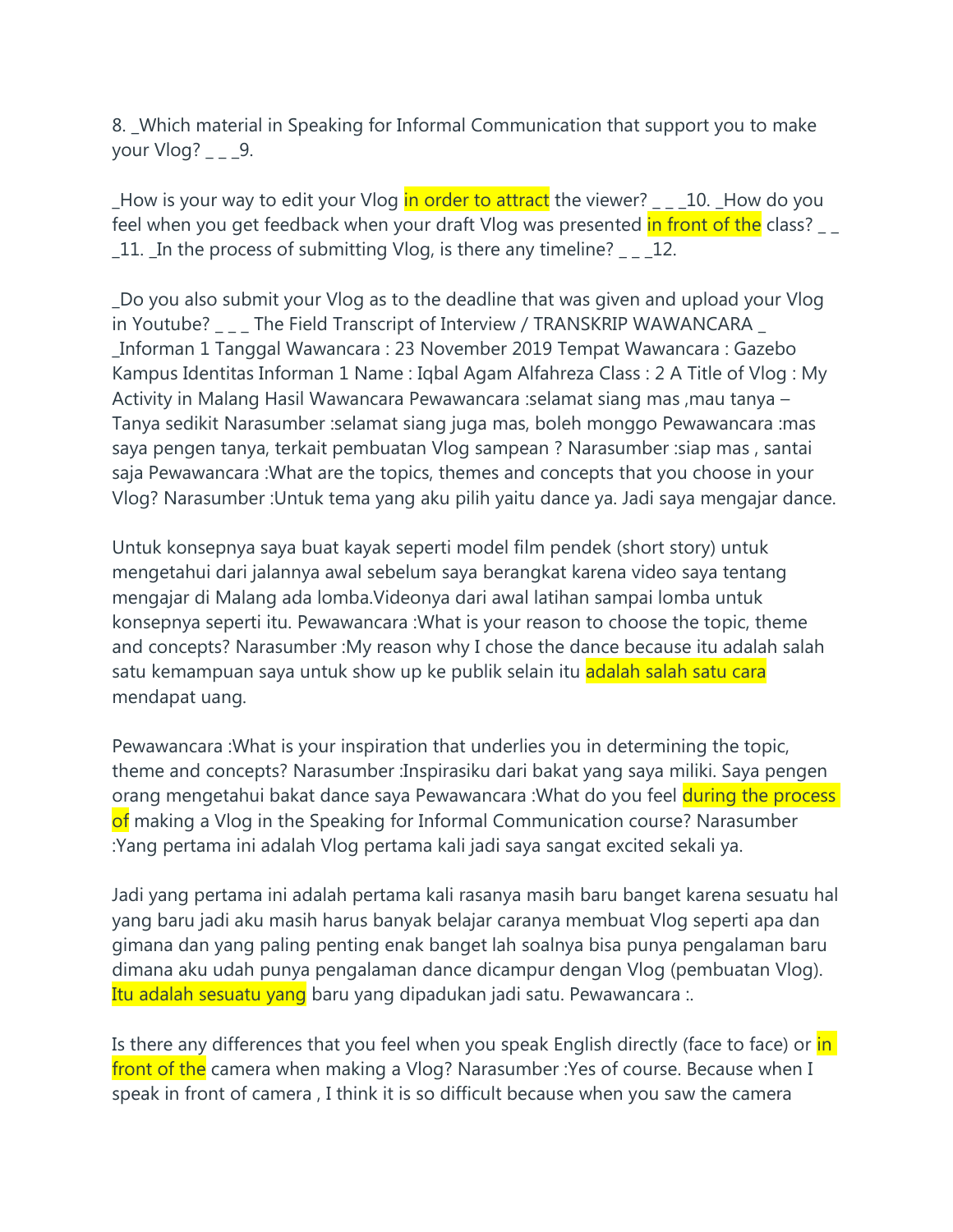eventhough there is no people but you must show facial expression like interesting for the viewer but ya hmmm it is so difficult and I take more than for taking for one scene.

Pewawancara : Is there any obstacle that encounter you during the process of making a Vlog? Narasumber :Yang pasti pembuatan yang paling sulit adalah pembuatan angle Vlog yang bagus seperti apa (menentukan dari sudut mana Vlog dapat terlihat bagus) terus backsoundnnya juga untuk suara kan kalo Vlog we must speak loudly, but there is no mic in my camera so very noisy in the vlog, so I must choose the different place .

Pokoknya ya tempat yang sunyi untuk bisa membuat suara yang bagus karena ya itu kekurangnya saya nggak peralatan untuk membuat Vlog tersebut yaitu nggak ada mic. Pewawancara :From those obstacles, how do you solve it? Narasumber :Nah untuk mengatasinya ada yang saya edit untuk dubbing. Jadi saya membuat dua suara lagi yang sesuai dengan skrip setelah proses syuting selesai.

I made a suara baru pokoknya skripnya yang sama sehingga suaranya lebih jelas. Pewawancara :.How is your way to take your Vlog? Narasumber :Yah I have a crew. kameramen crew terus pengarah untuk gaya yang bagus terus apa namanya kayak editor pokok sama yang bantu angkat-angkat perlengkapan kamera syuting. Terus yang bantu aku ambil video merupakan temen sedance aku (satu komunitas dance) jadi sama-sama satu group dance jadi sama-sama buat satu video bareng.

Pewawancara : How is your way to edit your Vlog in order to attract the viewer? Narasumber :My way for edit my vlog. Hmmm yaitu dari HP because I don't have laptop so I do editing from my HP. Selain itu saya minta bantuan teman untuk mengedit video Vlog saya karena teman saya adalah seorang editor yang bagus Pewawancara :How do you feel when you get feedback when your draft Vlog was presented in front of the class? Narasumber :Yang pertama saya setelah membuat video Vlog itu saya sangat lega dan bangga karena itu hasil pertama saya dan hasil terbaik saya dan banyak teman-teman yang mengapresiasi video saya karena yang pertama itu Vlognya durasi lumayan panjang dan banyak scene-scene yang menurut mereka menarik. Bukan cuma hanya latihan dance saja tapi sampai ke perlombaannya.

Nah didalam Vlog tersebut ada sesuatu yang unik (scenario setting) kaya engkel-engkelan itu. Kalo feedback dari dosen, "dosennya bilang ke saya kalo beliau nggak pernah menyuruh kamu membuat Vlog yang sampai ada crewnya kenapa kok kamu bisa membuat Vlog seperti itu" terus saya jawab "Yah menurut saya kalo saya membuat Vlog sendiri hasilnya kurang maksimal jadi untuk hasil yang maksimal saya membutuhkan teman atau crew untuk membuat Vlog tersebut.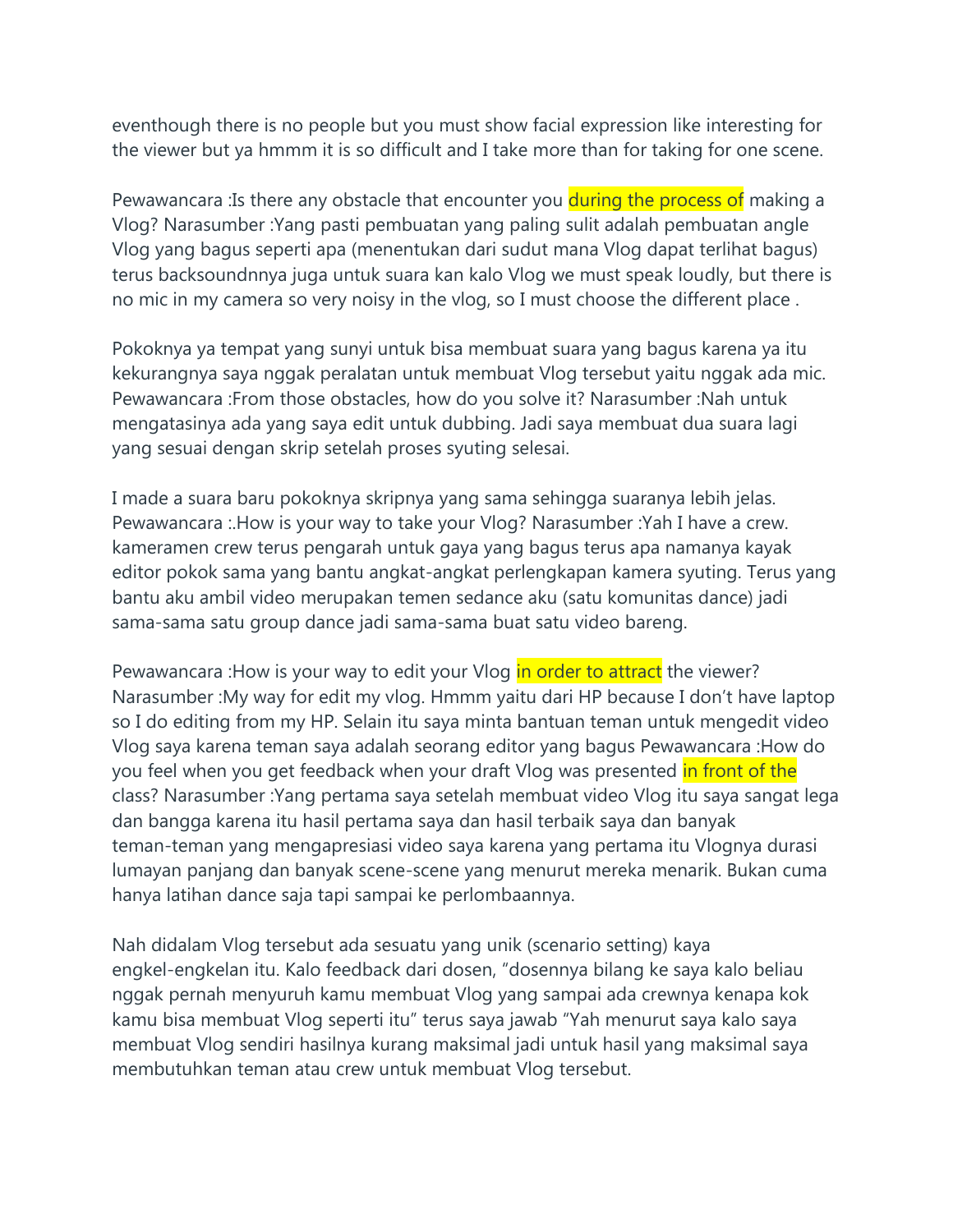Pewawancara :In the process of submitting Vlog, is there any timeline? Narasumber :Yah untuk batas waktu yaitu satu semester dari awal semester yang dari waktu pemberitahuan awal RPS dan untuk akhir pengumpulan yaitu di waktu UAS mata kuliah tersebut. Jadi semester dan saya mengumpulkannya tepat waktu. Pewawancara :Do you also submit your Vlog as to the deadline that was given and upload your Vlog in Youtube? Narasumber :Iya saya mengupload di youtube dan saya membuat thumbnail dari Vlog di Youtube untun menarik viewer.

Soalnya saya lihat tutorial-tutorial di Youtube, kalau untuk bisa menarik viewer jadi harus membuat thumail yang bagus. / TRANSKRIP WAWANCARA \_ \_ Informan 1 Tanggal Wawancara : 28 November 2019 Tempat Wawancara : Rumah Ajang Identitas Informan 1 Name : Ajang Supriyono Class : 2 A Title of Vlog : Kediri 1000 Stairs Hasil Wawancara Pewawancara : selamat pagi Mas ? Narasumber : selamat pagi .

Pewawancara : mas saya ingin bertanya kepada sampean "Bagaimana terkait pembuatan Vlog sampean ? Narasumber : boleh –boleh mas monggo, ini aku jawabe pake bahasa indonesia apa bahasa Inggris ? Pewawancara : terserah mas , senyaman sampean Pewawancara :What are the topics, themes and concepts that you choose in your Vlog? Narasumber :Actually in vlog, that was about tourism. The firstis in tourism.

Why I choose, actually it is interesting for me because I can support the tourism also and support my the city get the income, yeah I think about that. Pewawancara : What is your reason to choose the topic, theme and concepts? Narasumber :Karena dulu emang jogging disana (Gua Selomangleng), ketika ada tugas bu Diani (membuat Vlog) jadi oh kenapa kok nggak mengangkat Vlog yang di Klotok aja karena pengen sekali saya kalau ada turis yang datang di Kediri tau tourismnya apa aja , kayak ada kepuasan tersendiri selain kotanya dapat income dan lain-lain Pewawancara :What is your inspiration that underlies you in determining the topic, theme and concepts? Narasumber :Untuk mengangkat tourism vang ada di kota Kediri selain itu biar Klotok tambah rame dengan pengunjung.

Pewawancara : What do you feel during the process of making a Vlog in the Speaking for Informal Communication course? Narasumber :Menarik sih sebenarnya,sedikit nerves. Yang pertama itu bikin rancangan tapi nggak terlalu detail sih kayak dibangunnya kapan habis itu ini letaknya. Menarik sih menantang, untuk editingnya sendiri kadang belajar ngedit dari yang mulai nggak bisa ngedit cari-cari cara ngedit di Youtube belajar ngedit.

Habis itu teamworknya juga itu digali lagi, saya minta tolong ketemen buat megangin HP kadang saya pegangin sendiri HP saya buat ngeVlog tapi emang kerja timnya perlu sih disitu. Pewawancara :Is there any differences that you feel when you speak English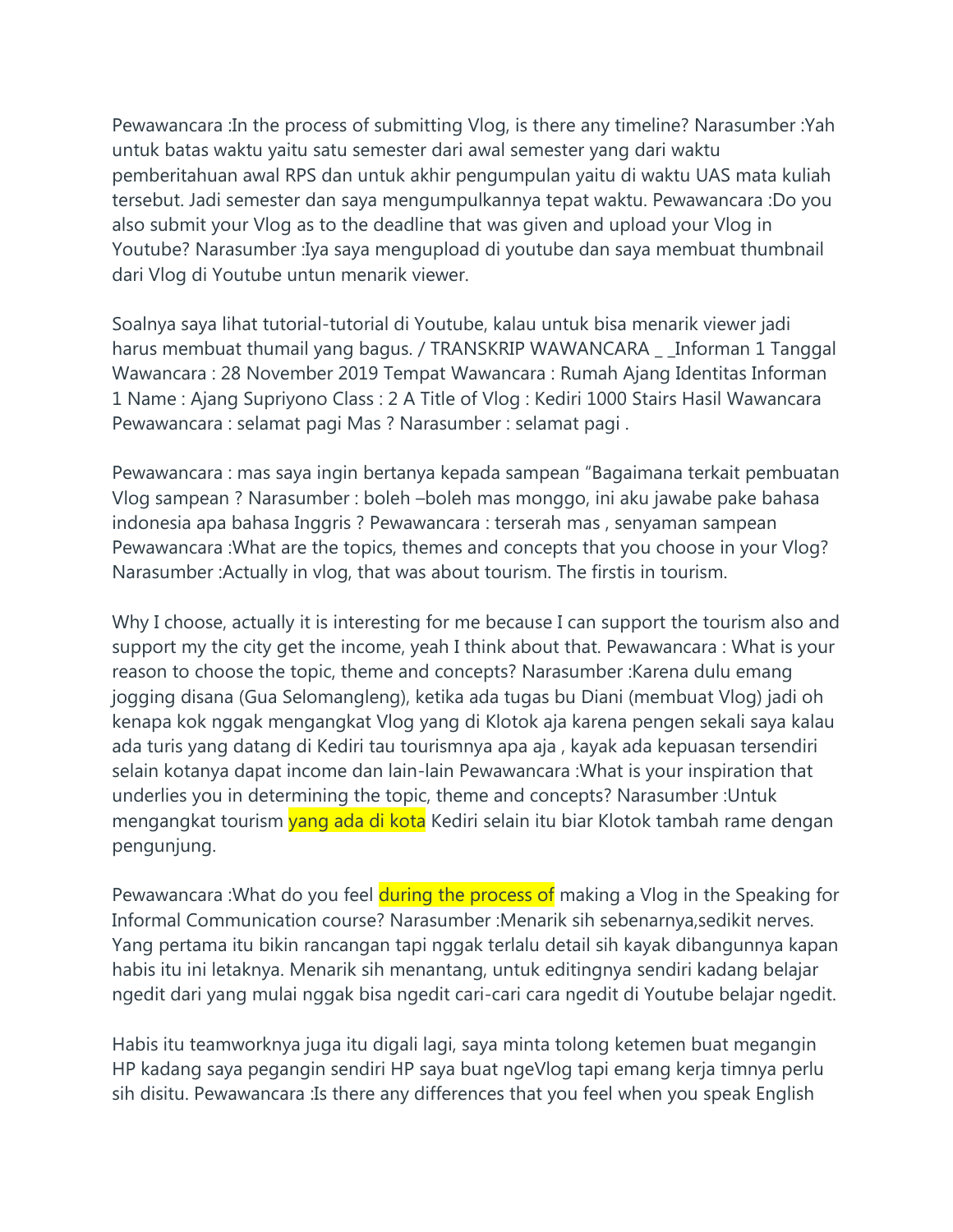directly (face to face) or in front of the camera when making a Vlog? Narasumber :Ada-ada mas. Perbedaan satu tadi nerves. Lebih nerves kamera karena ekspektasi ketika itu diupload di youtube itu (viewer) itu bukan cuma satu sepuluh orang.

Ok kalau dikelas cuma 30 orang (viewer) tapi kalau ini bisa beribu-ribu. Makanya, bikin sebagus mungkin tapi nggak bisa sebagus mungkin karena masih nerves-nerves diawal. Pewawancara :. Is there any obstacle that encounter you **during the process of** making a Vlog? Narasumber :Itu yang kayak tadi ya.

Bikin Vlognya secara keseluruhan video ya, ya itu tadi gimana sih caranya bikin menarik terus ini nanti anglenya gimana habis itu videonya kayak gimana sih biar menarik makanya cari-cari di Youtube. Pewawancara :From those obstacles, how do you solve it? Narasumber :Cari cara di Youtube gimana sih opening yang bagus dan closing yang bagus itu kayak apa.

Jadi explore Youtube gitu. Pewawancara :Which material in Speaking for Informal Communication that support you to make your Vlog? Narasumber :Oh iya-iya, materialnya banyak sih yaitu Describing Object habis itu Asking and Giving Direction kenapa.

Direction waktu menunjukan arah ke tourismnyanya habis itu how to promote gimana sih cara mempromosikan, habis itu how to make it exciting. Itu saja sih Pewawancara :How is your way to take your Vlog? Narasumber :Kalau take vlognya pakai temen sih , maksud saya bareng temen terus ngeditnya pake HP aja. Pewawancara :How is your way to edit your Vlog in order to attract the viewer? Narasumber : Jujur paling susah sih saya di editing karena masih baru pertama kali saya lihat gimana sih Vlog-Vlog yang tentang nature oh anglenya gini habis itu saya nggak terlalu ngambil yang susah susah ngeditnya saya ambil yang kesan biasa tapi enak dilihat. Saya ngeditnya pakai Ken Master (aplikasi) pakai HP.

Pewawancara :How do you feel when you get feedback when your draft Vlog was presented in front of the class? Narasumber :Kalo feedback itu seneng sih. Karena ketika dikasih feedback itu sebenarnya feedback yang pertama itu semangat dari waktu liat viewer. Oh berapa sih viewernya yang liat dari temen-temen habis itu feedback dari dosen seneng sih malah termotivasi dan pengen lagi. Pewawancara :.In the process of submitting Vlog, is there any timeline? Narasumber :Ada mas, sebenarnya tadi yang di Obstacle tadi ya, saya baru inget.Waktu H min berapa saya sebenarnya telat beberapa jam karena waktu upload , waktu ngedit mau mengextrak atau ngeburning di laptop itu blue screen laptop saya otomatis saya extrak yang di Ken Master habis itu saya upload di warung Wifi. Itu agak lama sih.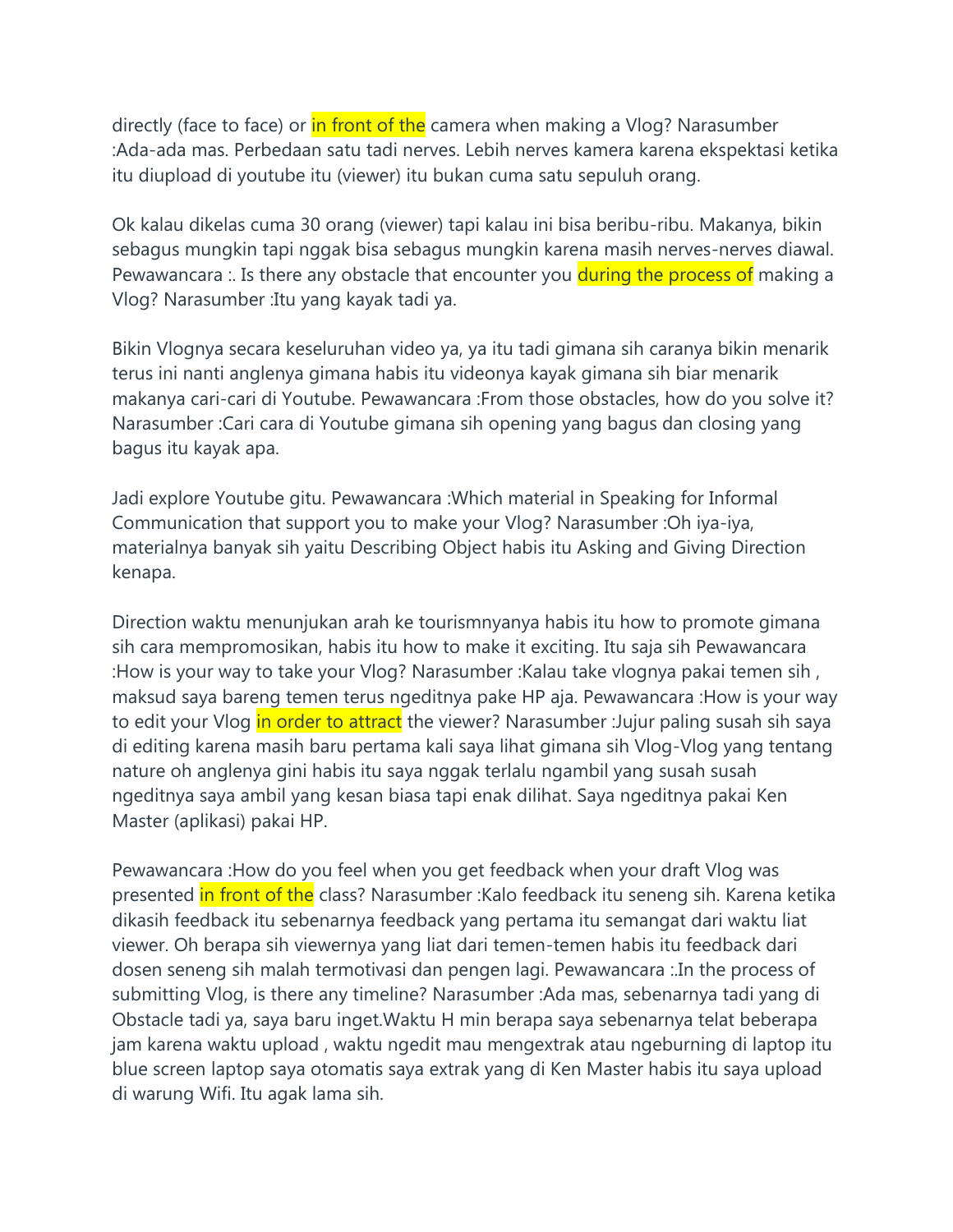Pewawancara :Do you also submit your Vlog as to the deadline that was given and upload your Vlog in Youtube? Narasumber :Oh iya upload di Youtube. Terus biar banyak yang liat saya promosiinya pakai oral sih terus habis itu saya kasih tagar juga buat banyak viewer. PROGRAM STUDI \_: \_Pendidikan Bahasa Inggris \_ \_MATAKULIAH \_: \_Speaking for Informal Communication \_ \_KODE MATAKULIAH \_: \_ING 3105 \_ \_SKS \_: \_2 SKS \_ \_SEMESTER \_: \_Genap \_ \_MATAKULIAH PRASYARAT \_: \_- \_ \_DOSEN PENGAMPU \_: \_Dr. Diani Nurhajati.M.Pd. 08155615185 dianihamzah@unpkediri.ac.id \_ \_CAPAIAN PEMBELAJARAN \_: \_Mahasiswa (A) mampu berkomunikasi verbal (B) (c3/a1/p2) dengan menggunakan ungkapan-ungkapan "Introducing Oneself", "Asking and Giving Information", "Asking and Giving Direction", "Asking and Giving Opinion", "Asking and Giving Suggestion" ,dan "Describing Objects" diberbagai situasi dalam Bahasa Inggris (C) dengan lancar (D) dan berterima.

\_\_ Lesson Plan of Speaking for Informal Communication Pertemuan Ke \_Kemampuan Akhir yang direncanakan \_INDIKATOR \_MATERI POKOK \_Bentuk pembelajaran (metode dan pengalaman belajar) \_PENILAIAN \_Referensi \_ \_ \_ \_ \_ \_ \_ Jenis \_Kriteria \_Bobot \_ \_ \_1 \_2 \_3 \_4 \_5 \_6 \_7 \_8 \_9 \_ \_1,2 \_1.Mampu mengoreksi (c5) dan mempraktekan (c2) ungkapan-ungkapan "Introducing Oneself" dengan baik \_Menirukan (p1) ungkapan-ungkapan "Introducing Oneself" dengan baik Menirukan (p1)ungkapan-ungkapan "Introducing Oneself" dengan baik Menggunakan (p2) ungkapan "Introducing Oneself" dalam dialog dengan baik Mendemonstrasikan (c3) ungkapan-ungkapan "Introducing Oneself" dalam percakapan dengan lancar dalam berbagai situasi Membuat (c5) monolog dan dialog dengan menggunakan ungkapan-ungkapan "Introducing Oneself" dalam percakapan dengan lancar Mengoreksi (c4) praktek penggunaan ungkapan "Introducing Oneself" pada aspek verbal dan non-verbal \_a.

Ungkapan -ungkapan "Introducing Oneself" b. Cara mengungkapkan monolog dan percakapan menggunakan ungkapan "Introducing Oneself" dalam berbagai situasi \_pairwork, penugasan, diskusi, tanya jawab, demonstrasi,cooperative learning \_lisan \_Performance test, unjuk kerja \_15% \_1,2 \_ \_3,4,5 \_2.Mampu menganalisa (c4) dan mempraktekkan (p2) ungkapan-ungkapan "Asking and Giving Information" dengan baik \_Menirukan (p1)ungkapan-ungkapan "Asking Information" dengan baik Menirukan (p1)ungkapan-ungkapan "Giving Information" dengan baik Mendemonstrasikan (c3) ungkapan-ungkapan "Asking and Giving Information" dalam percakapan dengan lancar di berbagai situasi Membuat (c3) dialog dengan menggunakan ungkapan-ungkapan "Asking and Giving Information" dalam percakapan dengan lancar Mengoreksi (c4) praktek penggunaan ungkapan "Asking and Giving Information" pada aspek verbal dan non-verbal \_a. ungkapan -ungkapan "Asking and Giving Information" b.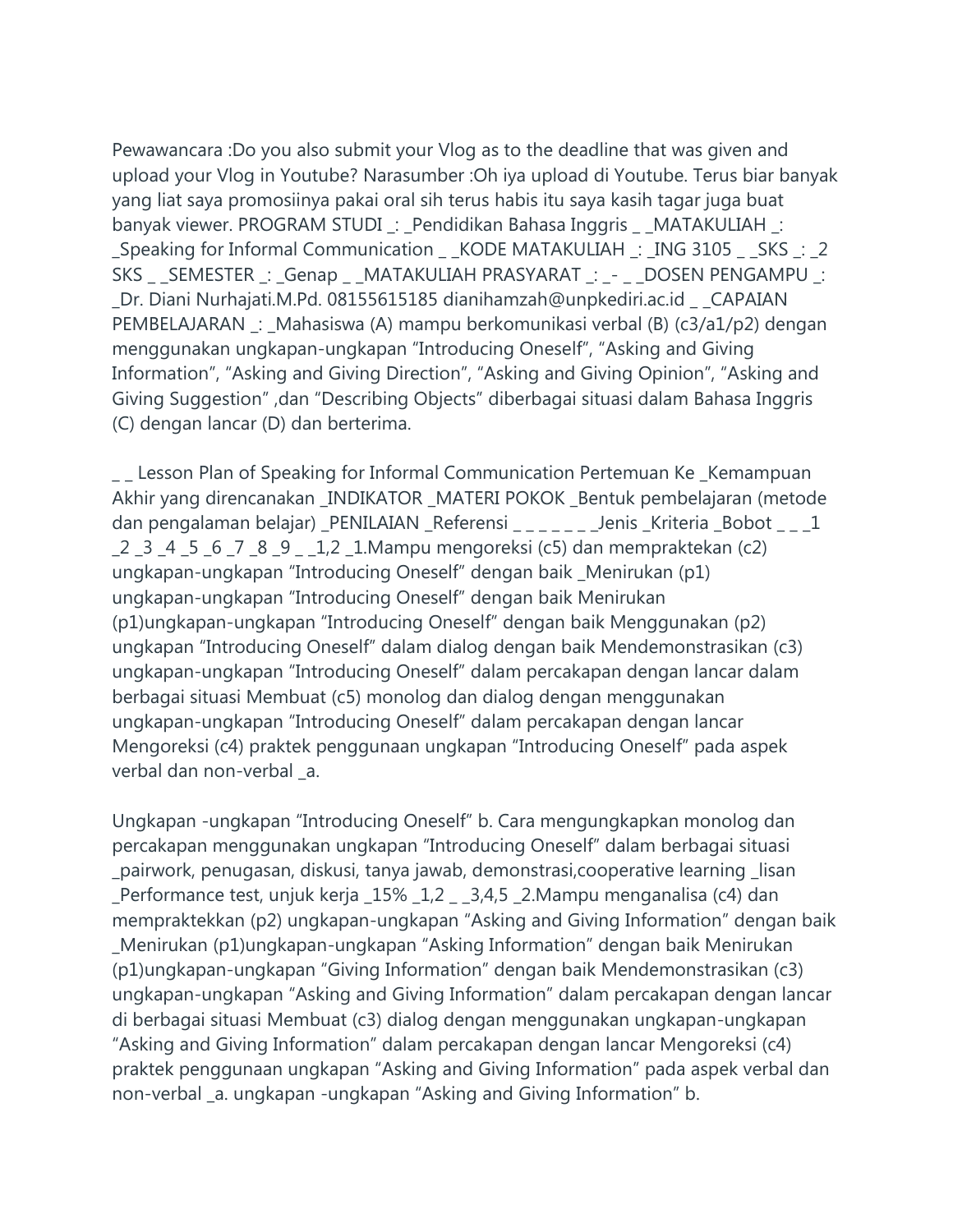ungkapan-ungkapan "Asking and Giving Information" c. Cara mengungkapkan "Asking and Giving Information" di berbagai situasi \_Ceramah, pairwork, penugasan, cooperative learning \_lisan \_Performance test, unjuk kerja \_15% \_1,2,3 \_ \_6,7 \_3.Mampu menggunakan (c3) dan mendemostrasikan (p2) ungkapan-ungkapan "Asking and Giving Direction" dengan lancar \_Menirukan (p1)ungkapan-ungkapan "Asking Direction" dengan baik Menirukan (p1)ungkapan-ungkapan "Giving Direction" dengan baik Membuat (c5) dialog dengan menggunakan ungkapan-ungkapan "Asking and Giving Direction" dengan lancar Mendemonstrasikan (c3) ungkapan-ungkapan "Asking and Giving Direction" dalam percakapan dengan lancar Mengoreksi (c4) praktek penggunaan ungkapan "Asking and Giving Direction" pada aspek verbal dan non-verbal \_a. Ungkapan-ungkapan "Asking Direction" b. Ungkapan-ungkapan "Giving Direction" c.

Ungkapan-ungkapan "Asking and Giving Direction" diberbagai situasi \_Ceramah, pairwork, penugasan, cooperative learning \_lisan \_Performance test, unjuk kerja \_20% \_1,2,3 \_ \_8 \_Ujian Tengah Semester \_ \_ \_ \_lisan \_Performance test \_ \_ \_ \_9,10, 11 \_4.Mampu menunjukkan (c3) dan mengaplikasikan (p2) ungkapan-ungkapan "Asking and Giving Opinion" dengan lancar \_Menyebutkan (c3) ungkapan-ungkapan "Asking and Giving Opinion" Menirukan (p1)ungkapan-ungkapan "Asking and Giving Opinion" dengan baik Membuat dialog (c5) dengan menggunakan ungkapan-ungkapan "Asking and Giving Opinion" dengan lancar Mengoreksi (c4) praktek penggunaan ungkapan "Asking and Giving opinion" pada aspek verbal dan non-verbal \_a.

Ungkapan-ungkapan "Asking and Giving Opinion" b. Dialog dengan menggunakan ungkapan-ungkapan "Asking and Giving Opinion" di berbagai situasi \_Ceramah, group discussion, penugasan, cooperative learning \_lisan \_Performance test, unjuk kerja \_20%  $2,3,4$  12,13 5.Mampu menggunakan (c3) dan mempraktekkan (p2) ungkapan-ungkapan "Asking and Giving Suggestion" dengan lancar \_5.1.

Menirukan (p1) ungkapan-ungkapan "Asking suggestion" dengan baik 5.2. Menirukan (p1) ungkapan-ungkapan "Giving suggestion" dengan baik 5.3. Mempraktekkan (p2) ungkapan-ungkapan "Asking and Giving suggestion" dengan lancar 5.4. Membuat (c5) dialog dengan menggunakan "Asking and Giving suggestion" dengan lancar \_a. Ungkapan-ungkapan "Asking and Giving suggestion" b.

Dialog dengan menggunakan ungkapan-ungkapan "Asking and Giving suggestion" di berbagai situasi \_Ceramah, group discussion, penugasan, cooperative learning \_lisan \_Performance test, unjuk kerja \_15% \_2,3,4 \_ \_14,15 \_6.Mampu menjelaskan (c2) dan menggunakan (p2) ungkapan ungkapan "Describing Objects" dengan lancar \_6.1. Menirukan (p1) ungkapan-ungkapan "Describing Objects": dengan baik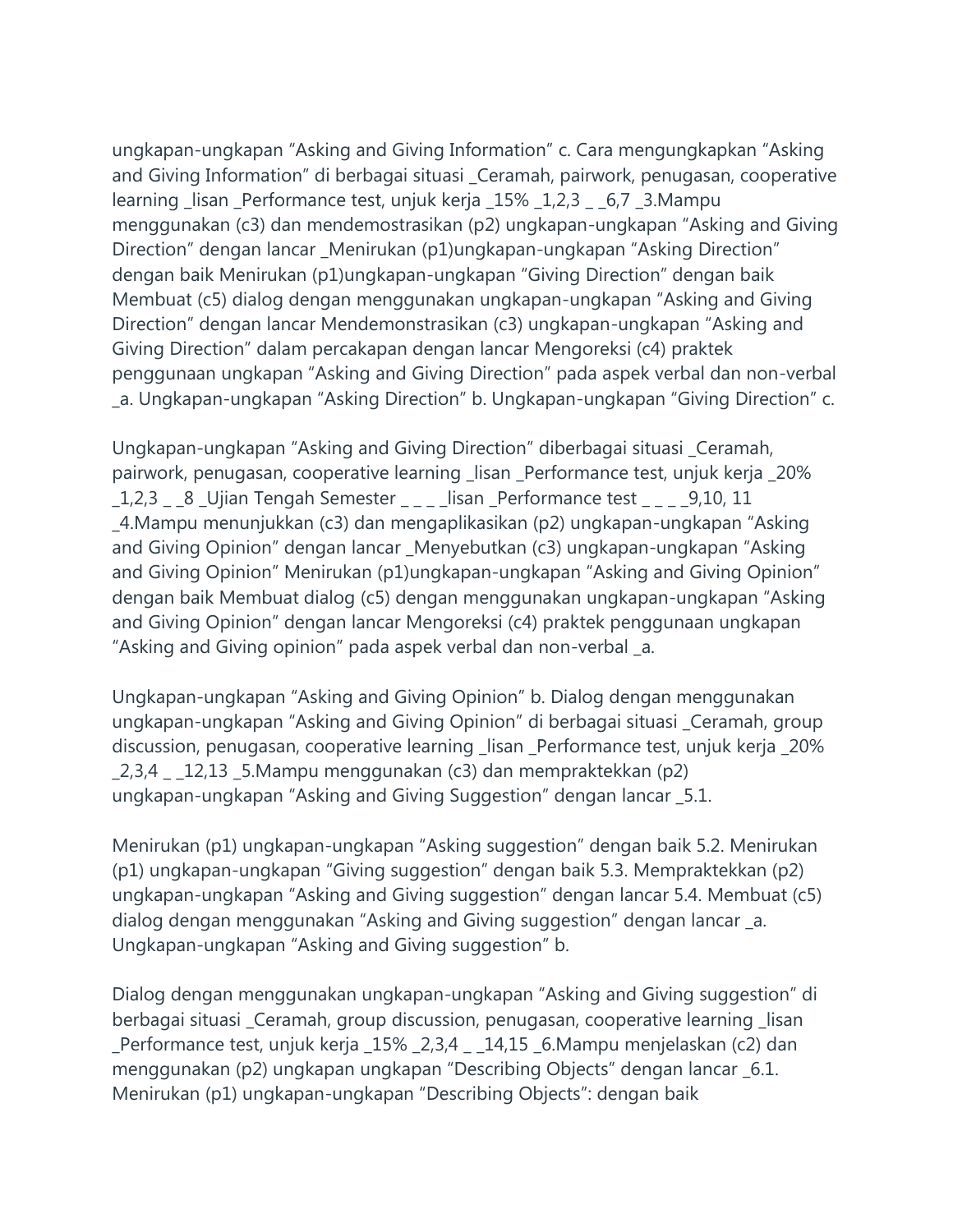6.2.Mendemonstrasikan (c3) ungkapan-ungkapan "Describing Objects" dengan baik 6.3.

Membuat (c5) monolog dan dialog dengan menggunakan ungkapan-ungkapan Describing Objects" 6.4. Mengoreksi (c4) praktek penggunaan ungkapan "describing object" pada aspek verbal dan non-verbal \_a. Ungkapan-ungkapan "Describing Objects" b. Aspek yang didiskripsikan c. Berbagai situasi yang mendiskripsikan object.

\_Ceramah, group discussion, penugasan, cooperative learning \_lisan \_Performance test, unjuk kerja \_15% \_2,4,5,6 \_ \_16 \_Ujian ankhir semester \_ \_ \_ \_ lisan \_Performance test, unjuk kerja \_100% \_ \_ \_ REFERENSI No: Communicating In Small Group by Steven A Beebe and John T Masterson Five Minutes Activities by Penny Ur and Andrew Wright Speaking By Debating by Kevin Ryan and Adrian Pauley Keep Talking by Friederike Klippel Speaking Globally by Willia Grohe and Christine Root Mengetahui Kediri, 10 September 2019 Ka. Prodi Pendidikan Bahasa Inggris Dosen Pengampu Mata Kuliah, Khoiriyah, M.Pd Dr. Diani Nurhajati, M.Pd The Pictures of Documentation / Pictures 1 The lecturer gave several examples of Vlogs as reference material for students in making Vlogs.

/ Pictures 2 One of the students showed talent related to the Vlog he made. / Pictures 3 One of the students presented the topic, concept, and content that he would create in a Vlog. / Pictures 4 The stundent presented his draft. / Pictures 5 The process of taking a Vlog by one of the students.

/ Pictures 6 The students uploaded Vlogs to their Youtube accounts as the final product of the PjBL learning model. Kartu Bimbingan Skripsi / /

INTERNET SOURCES:

-------------------------------------------------------------------------------------------

 $<1\%$  -

http://ojs.umsida.ac.id/index.php/icecrs/gateway/plugin/WebFeedGatewayPlugin/rss2 <1% - http://repository.upi.edu/view/year/2015.html

 $1\%$  -

http://simki.unpkediri.ac.id/mahasiswa/file\_artikel/2018/eb11a3e16b69dd34b739b84b4e 398faf.pdf

 $<1\%$  -

https://www.tech4learning.com/files/Creating\_a\_21st\_Century\_Classroom.pdf?submissio nGuid=386b917e-09bc-4052-8bc2-fc6a1e9005ef

<1% - https://work.chron.com/list-core-competencies-educators-8916.html  $<1\%$  -

https://sibatik.kemdikbud.go.id/inovatif/assets/file\_upload/pengantar/pdf/pengantar\_5.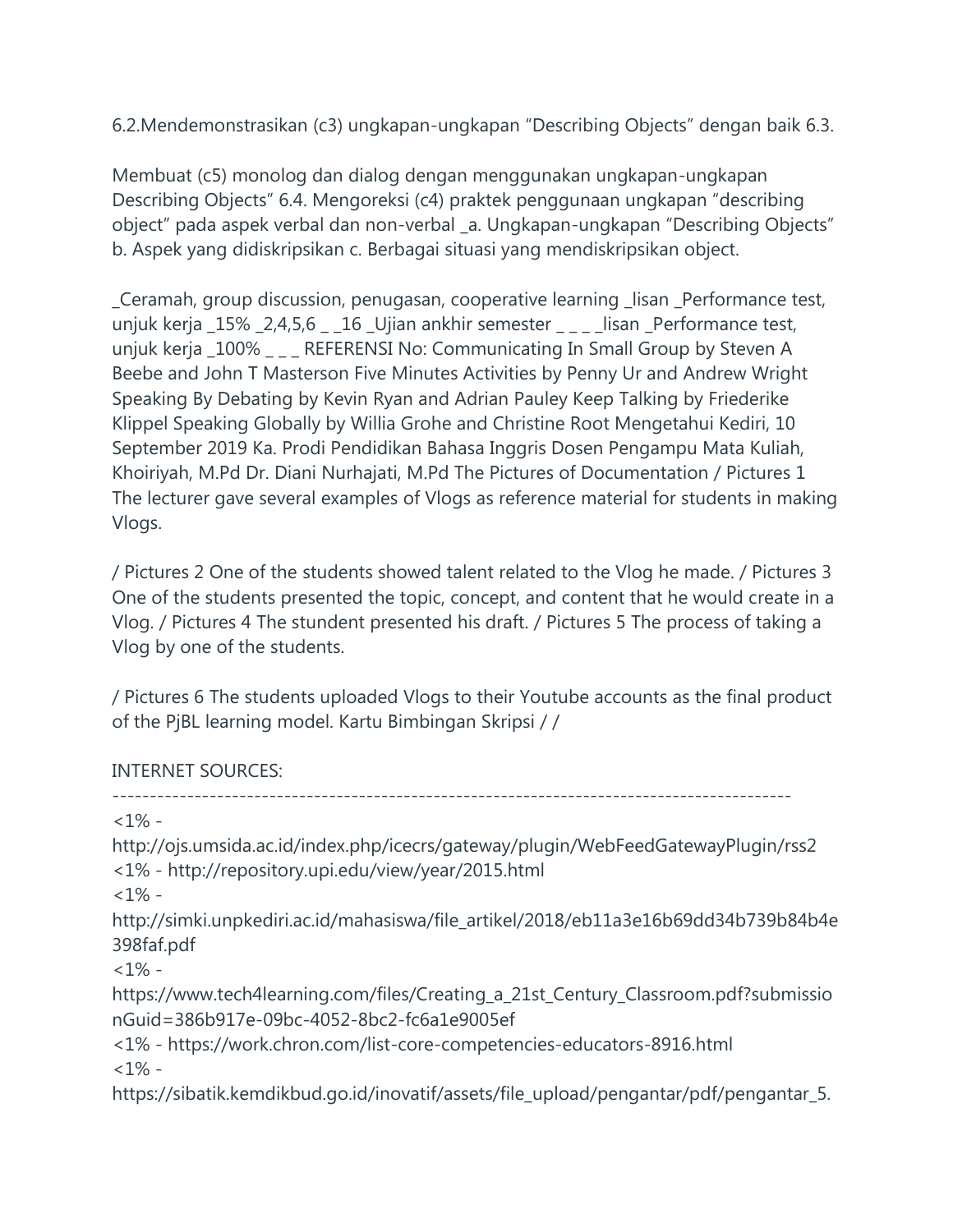pdf

 $<1\%$  -

https://citl.illinois.edu/citl-101/teaching-learning/resources/teaching-strategies/problem -based-learning-(pbl)

 $1\%$  -

https://www.researchgate.net/publication/324972858\_Enhancing\_English\_skills\_through\_ project-based\_learning

 $<1\%$  -

http://repository.uinjkt.ac.id/dspace/bitstream/123456789/3501/1/IRWAN%20RO%27IY AL%20ALI-FITK.pdf

 $<1\%$  -

https://www.reference.com/business-finance/research-objectives-4e0b3bcfe53cb346  $<1\%$  -

https://www.researchgate.net/publication/328310992\_Vocational\_Education\_in\_the\_Era\_ of\_Industry\_40\_An\_Indonesia\_Case

 $<1\%$  -

http://cjcdonline.ca/wp-content/uploads/2014/11/Do-Employers-and-Secondary-School .pdf

<1% - https://unnes.ac.id/en/category/achievement/

<1% - http://www.bchmsg.yolasite.com/education.php

 $<1\%$  -

https://www.researchgate.net/publication/325168283\_INCORPORATE\_4C'S\_SKILLS\_IN\_EF L\_TEACHING\_AND\_LEARNING\_TO\_FACE\_EDUCATION\_CHALLENGES\_IN\_THE\_4IR

<1% - https://iopscience.iop.org/article/10.1088/1742-6596/1028/1/012078/pdf

<1% - https://ipeka.org/location/palembang-ii/

 $<1\%$  -

https://www.researchgate.net/publication/275567766 Learning Styles and Their Relatio n\_to\_Teaching\_Styles

<1% - https://thepeakperformancecenter.com/educational-learning/learning/theories/  $<1\%$  -

https://www.researchgate.net/publication/320558653\_Project-Based\_Learning\_from\_Con structivism\_Point\_of\_View

<1% - https://www.tandfonline.com/doi/abs/10.1080/00098650903505415

<1% - http://e-iji.net/dosyalar/iji\_2020\_1\_32.pdf

 $1\%$  -

https://medium.com/age-of-awareness/owning-the-responsibility-for-learning-19a5261 d428b

<1% - https://journals.sagepub.com/doi/full/10.1177/2158244015621777

<1% - http://simki.unpkediri.ac.id/mahasiswa/file\_artikel/2018/14.1.01.08.0121.pdf  $<1\%$  -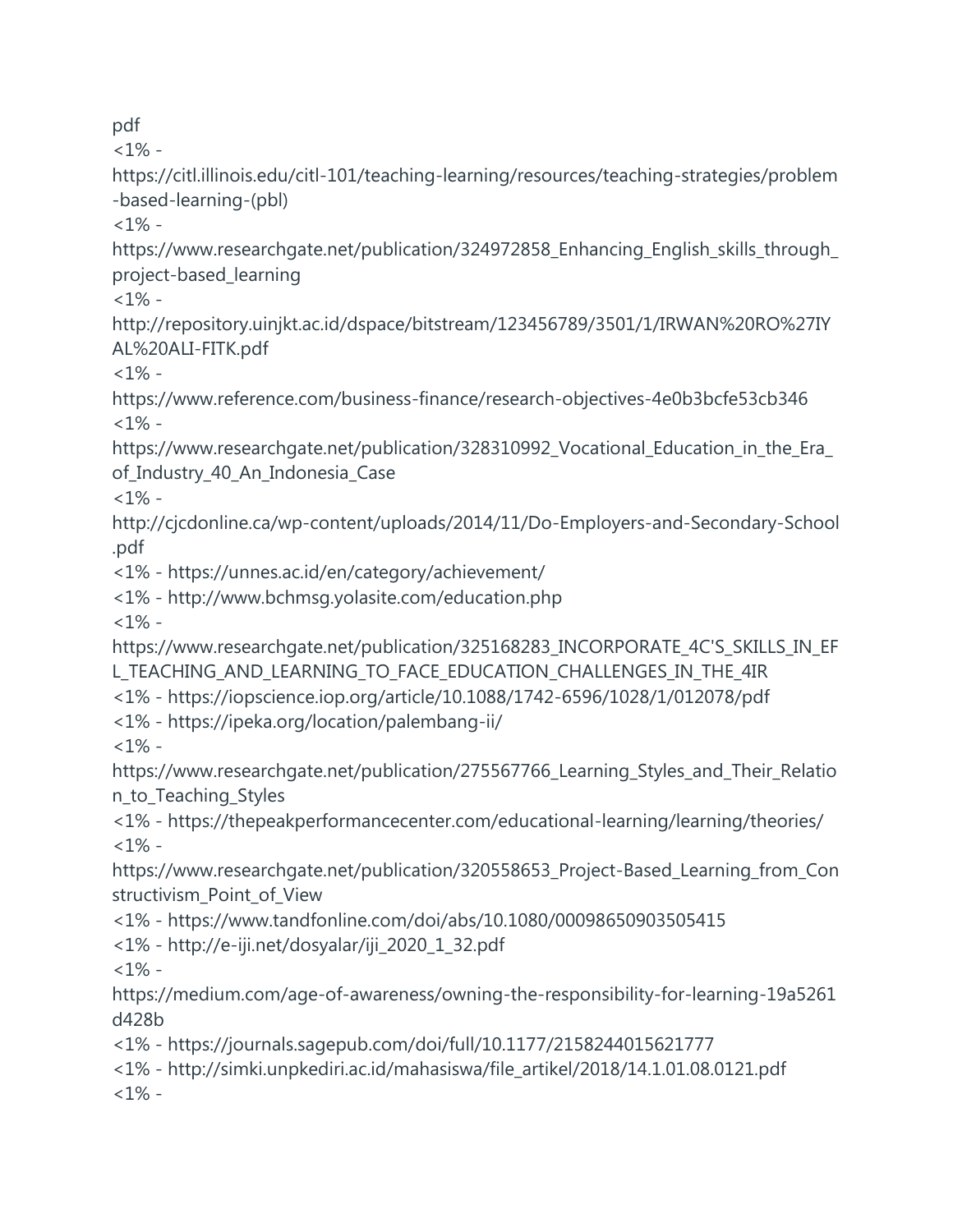https://www.researchgate.net/publication/267766574\_Experiences\_of\_undergraduate\_st udents\_with\_literal\_symbols

<1% - http://eprints.uns.ac.id/30197/

<1% - http://eprints.ums.ac.id/18989/10/MINI\_THESIS.pdf

<1% - http://wals2014.upi.edu/conference-program.php

<1% - https://tutoringwithatwist.ca/life-skills-based-education-2/

<1% - https://files.eric.ed.gov/fulltext/EJ1103657.pdf

<1% - https://link.springer.com/content/pdf/10.1186%2Fs40064-016-1725-4.pdf

 $<1\%$  -

https://123doc.net/document/2555676-developing-students-speaking-skill-through-pro ject-based-learning-phat-trien-ky-nang-noi-cho-hoc-sinh-qua-viec-hoc-theo-du-an.ht m

<1% - http://repositorio.unan.edu.ni/4181/1/1729.pdf

<1% - http://simki.unpkediri.ac.id/mahasiswa/file\_artikel/2015/11.1.01.08.0165.pdf

<1% - http://digilib.uinsby.ac.id/233/5/Bab%202.pdf

 $<1\%$  -

https://www.researchgate.net/publication/321542303\_English\_Language\_Teaching\_Toda y\_Linking\_Theory\_and\_Practice

<1% - https://oapub.org/edu/index.php/ejfl/article/download/1794/4434

<1% - https://iopscience.iop.org/article/10.1088/1742-6596/953/1/012035/pdf

<1% - http://ejournal.uigm.ac.id/index.php/GE/article/download/265/270

<1% - https://pt.scribd.com/document/338202606/TEACHING-Speaking-Full-Materi

<1% - https://wenku.baidu.com/view/e6baa457e45c3b3567ec8bf7.html

 $<1\%$  -

https://www.ucm.es/data/cont/docs/119-2015-03-17-12.RocioSeguraAlonso2013.pdf  $<1\%$  -

https://jasaprima134.blogspot.com/2016/03/the-effect-of-carousel-brainstorming\_30.ht ml

 $<1\%$  -

https://beddebah-haterulez.blogspot.com/2012/08/the-components-of-speaking-ability .html

 $<1\%$  -

https://www.researchgate.net/publication/324056353\_The\_Analysis\_on\_Segmental\_and\_ Supra-Segmental\_Features\_in\_Robert\_Frost's\_Poem\_Titled\_Fire\_and\_Ice

<1% - https://adiani77.wordpress.com/2013/06/28/speaking-components/

<1% - https://es.scribd.com/document/234094663/Background-of-the-Research

<1% - https://es.slideshare.net/Vijirayar/skill-of-speaking-76048954

<1% - https://www.sciencedirect.com/science/article/pii/S0911604410000357

 $<1\%$  -

https://www.betterhealth.vic.gov.au/health/healthyliving/young-children-and-communic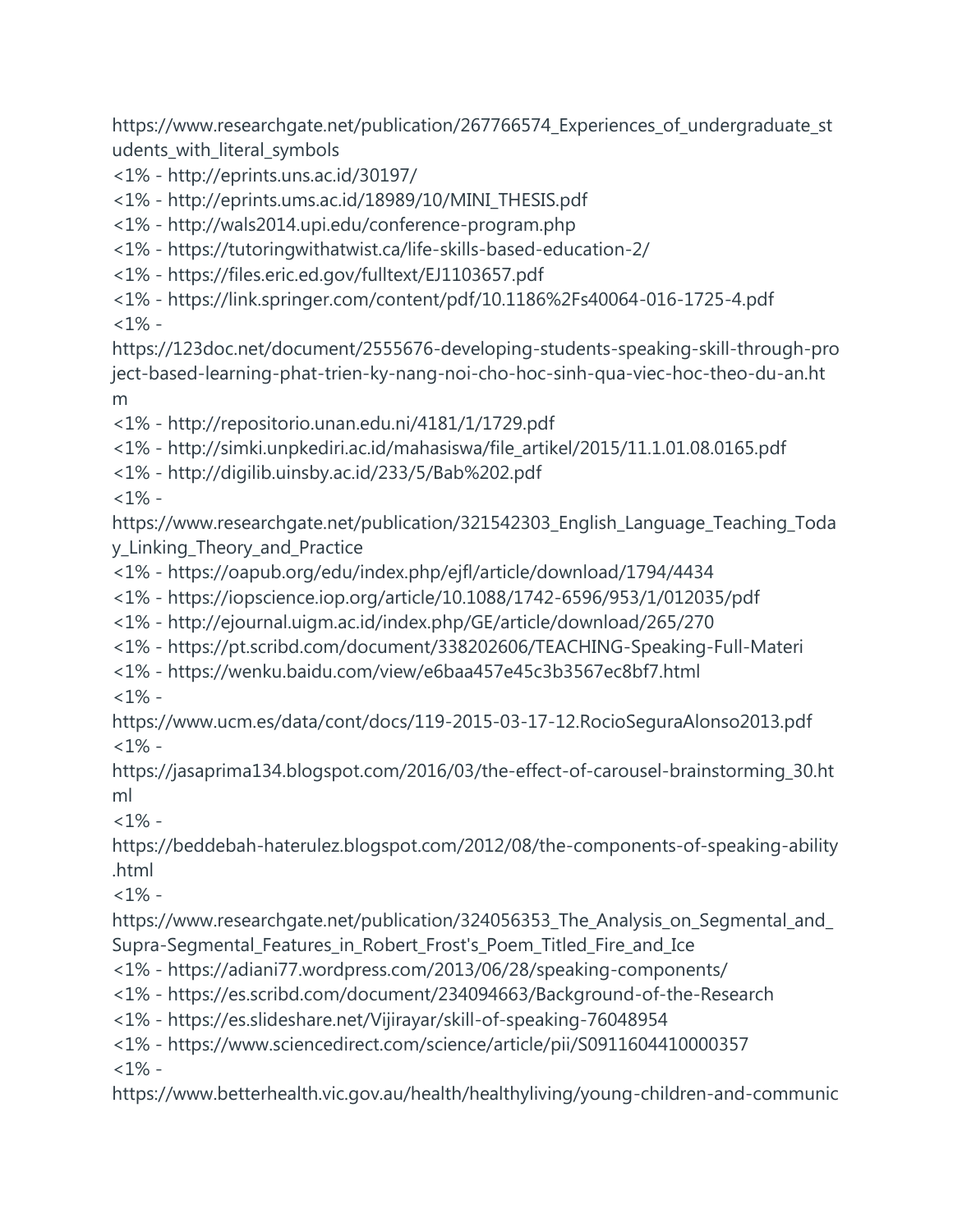ation

<1% - https://www.thoughtco.com/important-classroom-procedures-8409  $<1\%$  -

https://quizlet.com/293178704/praxis-5362-theories-of-language-instruction-some-ling uistics-means-not-sure-flash-cards/

<1% - https://www.slideshare.net/Saba96/methods-of-teaching-62859680

<1% - https://asian-efl-journal.com/sept\_05\_pn.pdf

<1% - http://iteslj.org/Techniques/Kayi-TeachingSpeaking.html

<1% - https://tetcmacroskills.blogspot.com/2014/11/teaching-english-to-children.html  $<1\%$  -

https://www.education.vic.gov.au/school/teachers/teachingresources/discipline/english/ reading/Pages/ft5to8comp.aspx

<1% - https://speakingactivities.weebly.com/

 $<1\%$  -

https://www.understood.org/en/learning-thinking-differences/signs-symptoms/develop mental-milestones/how-kids-develop-thinking-and-learning-skills

<1% - http://digilib.unila.ac.id/152/7/CHAPTER%202.pdf

 $<1\%$  -

https://www.facebook.com/notes/mat-sy/module-in-english-for-academic-and-professi onal-purposes/10156009116966673/

<1% - http://area.dge.mec.pt/gramatica/whatspeakingis.htm

 $<1\%$  -

https://courses.lumenlearning.com/boundless-communications/chapter/elements-of-sp eech-communication/

 $<1\%$  -

https://www.linguistics-journal.com/2014/01/07/sfl-and-cda-contributions-of-the-analys is-of-the-transitivity-system-in-the-study-of-the-discursive-construction-of-national-ide ntity-case-study-gibraltar/

<1% - https://quizlet.com/321755598/speech-final-spch-1301-flash-cards/

<1% - https://www.scribd.com/presentation/420060623/SFL-in-Brief-pptx

<1% - http://docshare.tips/training-amp-development\_58c4cfe2b6d87fb60d8b5c2f.html

<1% - https://journals.sagepub.com/doi/10.1177/0013916517706730

 $<1\%$  -

https://www.anxietycanada.com/articles/effective-communication-improving-your-socia l-skills/

<1% - https://www.ijsr.net/archive/v8i1/ART20194577.pdf

<1% - https://files.eric.ed.gov/fulltext/EJ1065737.pdf

 $<1\%$  -

https://www.slideshare.net/oli4ka/introduction-into-access-teacher-training-blended-lea rning-using-newspapers-projectbasedd-instruction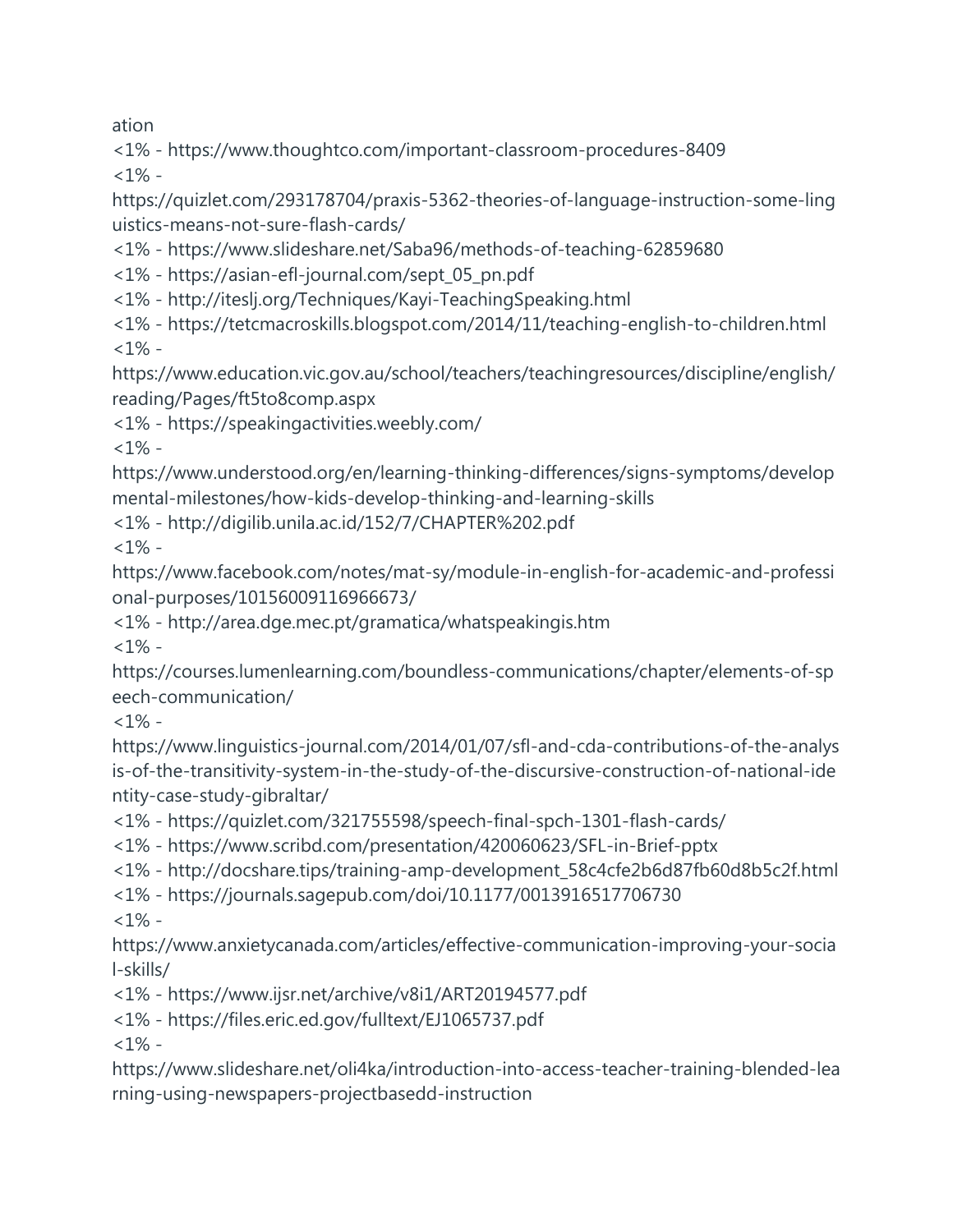<1% - https://issuu.com/alexanderdecker/docs/the\_effect\_of\_project\_based\_learnin/2  $1\%$  -

https://www.elcom.com.au/resources/blog/what-is-knowledge-management-and-why-i ts-important

<1% - https://files.eric.ed.gov/fulltext/EJ1127481.pdf

 $<1\%$  -

https://www.idunn.no/uniped/2018/02/project-based learning in it education definitio ns\_and\_qua

 $<1\%$  -

https://www.researchgate.net/publication/320470314\_The\_Seven\_Steps\_of\_Project\_Base d\_Learning\_Model\_to\_Enhance\_Productive\_Competences\_of\_Vocational\_Students  $<1\%$  -

https://www.researchgate.net/publication/229020647\_Project-Based\_Learning\_in\_the\_Te aching\_of\_English\_as\_a\_Foreign\_Language\_in\_Greek\_primary\_Schools\_From\_Theory\_to\_P ractice

<1% - https://files.eric.ed.gov/fulltext/EJ973040.pdf

<1% - https://www.sjsu.edu/faculty/masucci/Qualitative%20Research%20Design.pdf  $<1\%$  -

https://www.grandacademicportal.education/assets/images/documents/2018062311334 5.pdf

<1% - https://library.spalding.edu/c.php?g=461133&p=3153021

 $<1\%$  -

https://es.scribd.com/document/405608168/Bogdan-Bliken-Qualitative-Research-Educa -pdf

<1% - http://repository.upi.edu/2782/6/T\_SEJ\_1102268\_Chapter3.pdf

<1% - http://digilib.iain-palangkaraya.ac.id/331/4/Chapter%20III%20%28ZR%29.pdf

<1% - http://disjointedthinking.jeffhughes.ca/2011/05/the-null-hypothesis/  $< 1\%$  -

https://vivauniversity.files.wordpress.com/2013/10/ugbs653session7methodology2013.p df

<1% - https://quizlet.com/32669931/research-design-creswell-qualitative-flash-cards/  $1\%$  -

http://citeseerx.ist.psu.edu/viewdoc/download?doi=10.1.1.972.9408&rep=rep1&type=p df

 $<1\%$  -

http://www.leapleapleap.com/2011/04/stuck-in-the-middle-inside-china%e2%80%99s-a rt-cram-schools/

<1% - http://www.qualitative-research.net/index.php/fqs/article/view/1021/2201

<1% - https://www.sagepub.com/sites/default/files/upm-binaries/46924\_CH\_3.pdf  $<1\%$  -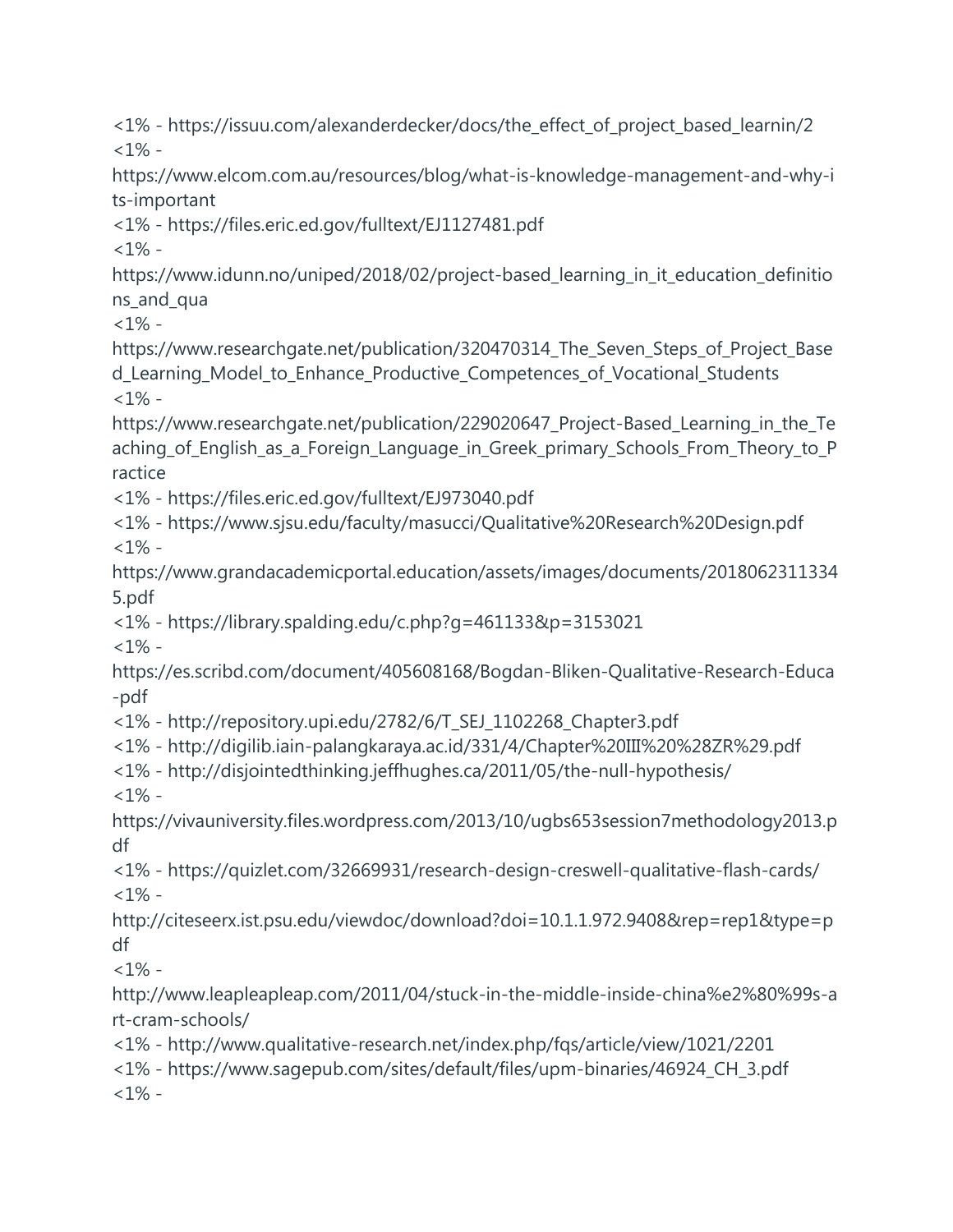https://docs.google.com/presentation/d/1b0EMuT191MzhuLzcJVujnS1VBMfT4wF8Qea1 6oh3k9A/edit

<1% - https://us.humankinetics.com/blogs/excerpt/steps-of-the-research-process

<1% - https://www.scribd.com/document/408491427/258889741

 $<1\%$  -

https://www.researchgate.net/publication/329092492\_Conceptualizing\_ELT\_Research\_Re search as a Journey

 $<1\%$  -

https://www.researchgate.net/post/What\_is\_the\_difference\_between\_results\_discussion\_ and\_conclusions\_in\_writing\_a\_research\_paper

<1% - https://www.englishandmedia.co.uk/blog/tag/a-level-literature/P48

<1% - http://web.tecnico.ulisboa.pt/mcasquilho/compute/\_linpro/TaylorB\_module\_b.pdf

<1% - https://abstrak.uns.ac.id/wisuda/upload/C0308022\_bab2.pdf

 $<1\%$  -

https://www.researchgate.net/post/What\_is\_the\_best\_method\_for\_making\_students\_part icipate\_actively\_during\_teaching

<1% - https://quizlet.com/201671016/research-methods-final-flash-cards/

<1% - https://link.springer.com/article/10.1007/s10648-019-09483-3

 $<1\%$  -

https://www.australiancurriculum.edu.au/f-10-curriculum/general-capabilities/critical-an d-creative-thinking/

 $<1\%$  -

https://owlcation.com/academia/Teaching-ESL-10-Common-Classroom-Problems-and-S olutions

 $<1\%$  -

https://journalistsresource.org/studies/economics/business/airbnb-lyft-uber-bike-sharesharing-economy-research-roundup/

<1% - https://journals.sagepub.com/doi/full/10.1177/1356336X19882054  $<1\%$  -

https://www.researchgate.net/post/What\_is\_triangulation\_of\_data\_in\_qualitative\_researc h\_Is\_it\_a\_method\_of\_validating\_the\_information\_collected\_through\_various\_methods <1% - https://es.scribd.com/document/349261468/10-4-Intro-to-Triangulation-MEF  $1\%$  -

https://files.unaids.org/en/media/unaids/contentassets/documents/document/2010/10\_ 4-Intro-to-triangulation-MEF.pdf

- <1% http://dspace.stir.ac.uk/bitstream/1893/71/4/Chapter%204.pdf
- <1% https://www.ijicc.net/images/vol11iss8/11844\_Fitriyah\_2020\_E\_R.pdf
- <1% http://digilib.uinsby.ac.id/18038/7/Bab%204.pdf

 $<1\%$  -

https://www.nhtsa.gov/people/injury/ems/Instructor/instructor\_ems/2002\_national\_guid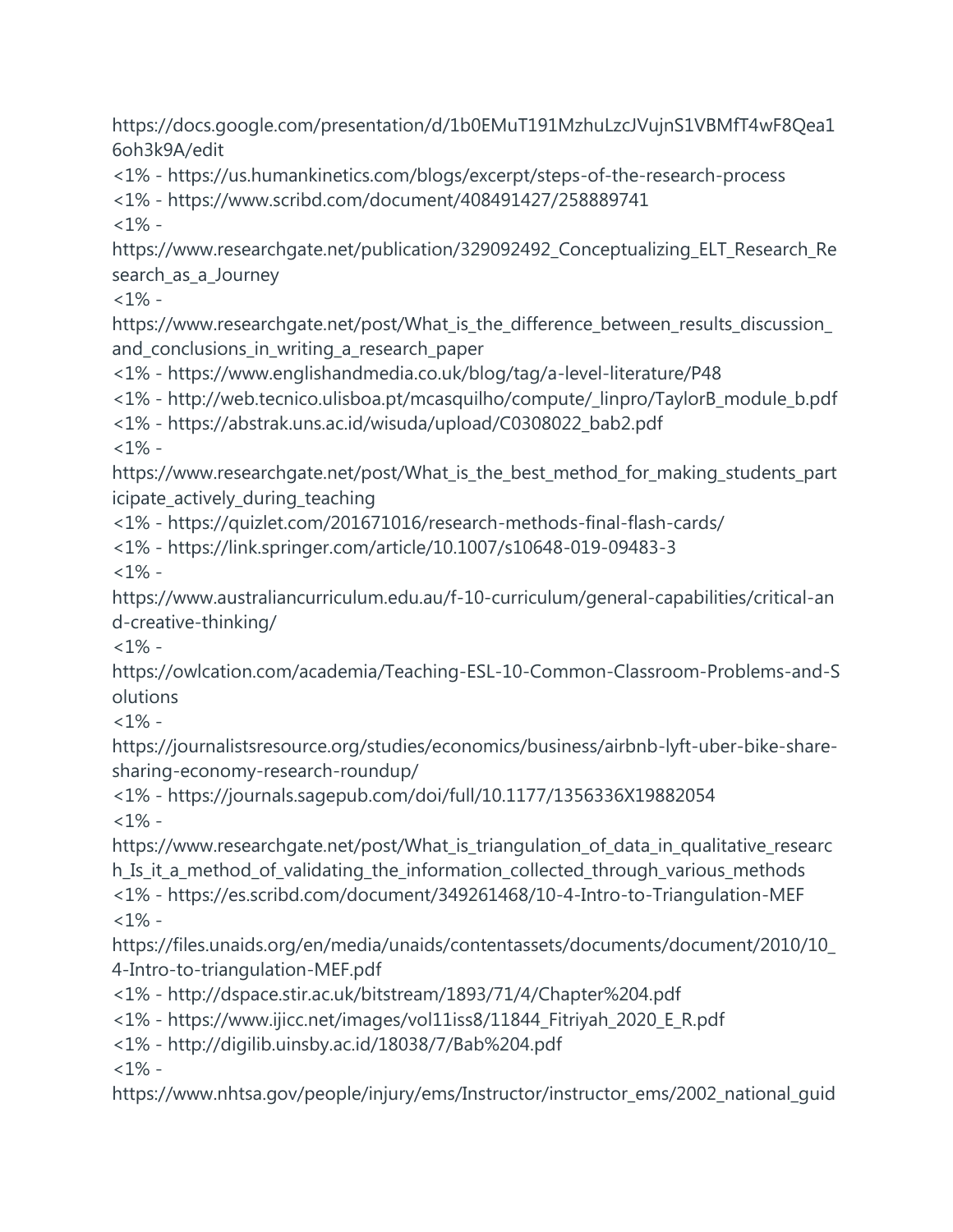elines.htm

<1% - https://www.ncbi.nlm.nih.gov/pmc/articles/PMC3633097/

 $<1\%$  -

https://www.sciencedirect.com/topics/computer-science/learning-management-system  $<1\%$  -

https://www.researchgate.net/publication/311669829\_ESL\_Learners'\_Writing\_Skills\_Probl ems Factors and Suggestions

 $<1\%$  -

https://www.researchgate.net/publication/332782633\_A\_preliminary\_investigation\_into\_ critical\_and\_creative\_thinking\_skills\_of\_university\_students\_in\_integrated\_science\_class\_7 \_course

<1% - https://issuu.com/latikanehra/docs/hog2016-singl

 $<1\%$  -

https://www.britishcouncil.in/sites/default/files/selected\_lesson\_plans\_from\_trinity\_englis h\_language\_lesson\_plan\_competition\_at\_tec13.pdf

 $<1\%$  -

https://learning-center.homesciencetools.com/article/how-to-develop-science-skills-in-s tudents/

 $<1\%$  -

https://science.education.nih.gov/supplements/webversions/bioethics/guide/teaching.ht ml

 $<1\%$  -

https://www.teachwriting.org/612th/2017/12/28/10-unique-and-creative-reflection-tech niques-lessons-for-the-secondary-student

<1% - https://busyteacher.org/7082-top-10-ways-to-assess-your-students.html

<1% - https://www.sciencedirect.com/science/article/pii/S1471595302000549  $1\%$  -

https://blogbuleindonesia.blogspot.com/2015/03/improving-students-speaking-skill 31. html

 $<1\%$  -

https://www.researchgate.net/publication/264651220\_Vocational\_and\_skill\_shortages\_in \_Vietnamese\_manufacturing\_and\_service\_sectors\_and\_some\_plausible\_solutions

<1% - https://bmcmededuc.biomedcentral.com/articles/10.1186/s12909-015-0338-x

<1% - https://files.eric.ed.gov/fulltext/EJ1068468.pdf

<1% - https://www.pinterest.com.au/ElizabethMontano96/observation-examples/  $1% -$ 

https://education.vermont.gov/sites/aoe/files/documents/edu-project-based-learning-a n-interdisciplinary-approach-for-blended-learning-environments.pdf

<1% - http://ijerme.rdmodernresearch.com/wp-content/uploads/2016/06/55.pdf  $<1\%$  -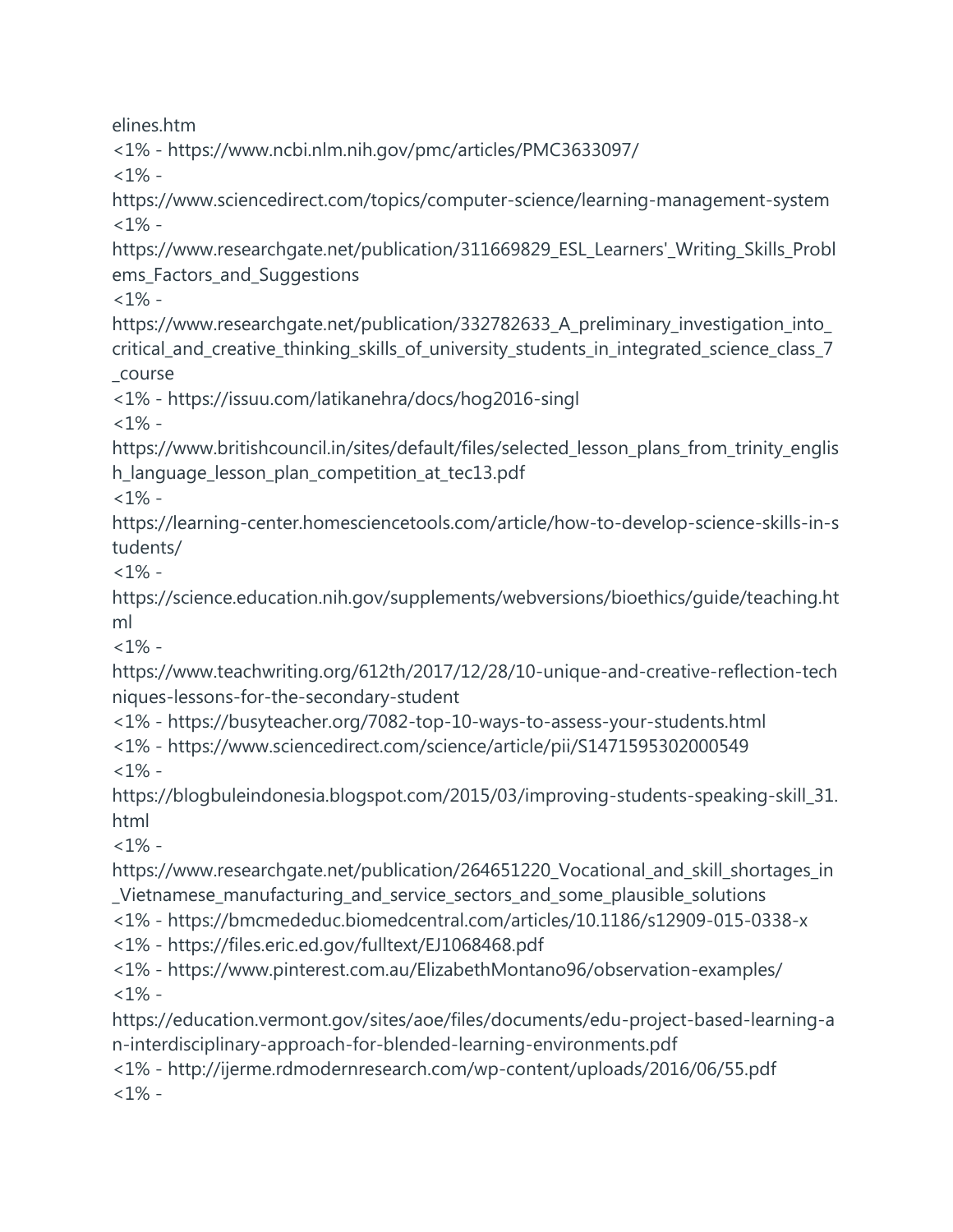https://educurious.org/blog/what-is-project-based-learning-and-why-is-it-so-cool/  $<1\%$  -

https://gradesfixer.com/free-essay-examples/project-based-learning-to-improve-studen ts-speaking-ability/

 $1\%$  -

http://digilib.unimed.ac.id/33613/9/9.%20Registration%20Number%20%208166112003 %20CHAPTER%20I.pdf

 $<1\%$  -

https://www.researchgate.net/publication/341293305\_Utilizing\_Problem-Based\_and\_Proj ect-Based\_Learning\_in\_Developing\_Students'\_Communication\_and\_Collaboration\_Skills\_i n\_Physics

 $<1\%$  -

https://www.researchgate.net/publication/248950020\_Reconciliation\_through\_Sports\_Th e\_case\_of\_South\_Africa

<1% - http://www.cbse.nic.in/cce/life\_skills\_cce.pdf

 $<1\%$  -

https://rogersfoundation.org/wp-content/uploads/2016/10/Oakland-Personalized-Learn ing-Journey.pdf

<1% - https://www.medscape.org/viewarticle/934721

<1% - https://www.sciencedirect.com/science/article/pii/S1472811716300714

<1% - https://www.edutopia.org/teacher-learning-supports-student-learning

<1% - http://www.apjmr.com/wp-content/uploads/2018/06/APJMR-2018.6.2.2.06.pdf  $1\%$  -

https://www.researchgate.net/publication/321214935\_Learning\_Strategies\_in\_Second\_La nguage\_Acquisition

<1% - http://repository.upi.edu/7259/8/D\_PK\_0800843\_Bibliography.pdf  $<1\%$  -

https://es.scribd.com/doc/273986556/Kesahan-Dan-Kebolehpercayaan-Instrumen-Kajia n

<1% - http://metalingua.kemdikbud.go.id/jurnal/index.php/metalingua/article/view/134

<1% - http://eprints.ums.ac.id/32949/7/09.%20DAFTAR%20PUSTAKA.pdf

<1% - https://iopscience.iop.org/article/10.1088/1742-6596/1387/1/012088

<1% - https://www.iises.net/international-journal-of-social-sciences.html

<1% - https://sites.google.com/site/eyepodadvancedonline/

<1% - http://www.journals.aiac.org.au/index.php/alls/article/view/3462

 $< 1\%$  -

http://www.academypublication.com/ojs/index.php/jltr/article/view/jltr080611471155

<1% - https://valerietonnerhealthcoach.blogspot.com/p/references.html

<1% - https://www.educba.com/how-to-overcome-barriers-of-communication/

<1% - https://www.wikihow.com/Get-a-Paid-Blogging-Job